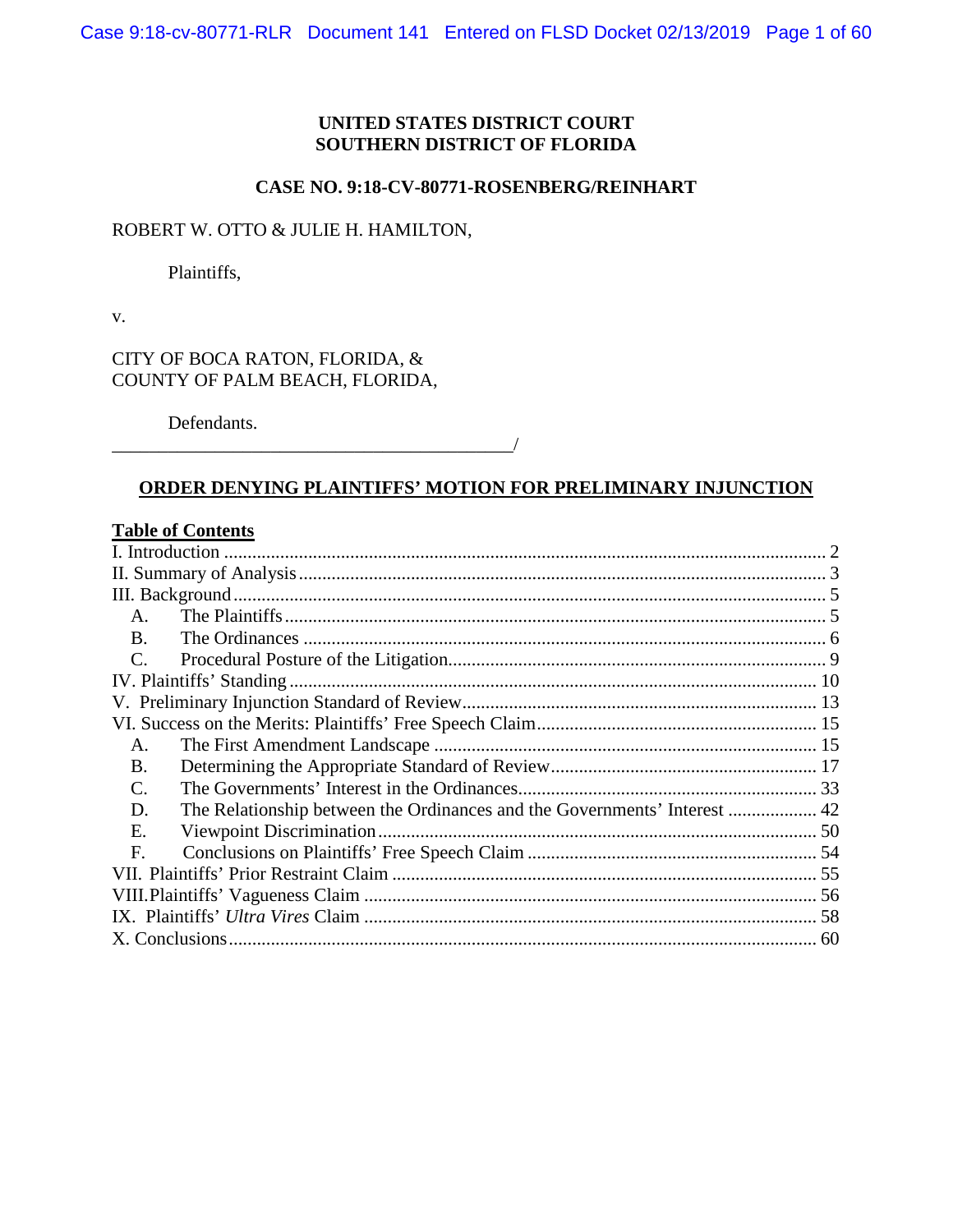### **I. INTRODUCTION**

<span id="page-1-0"></span>"[T]his case presents a conflict between one of society's most cherished rights—freedom of expression—and one of the government's most profound obligations—the protection of minors." *American Booksellers v. Webb*, 919 F.2d 1493, 1495 (11th Cir. 1990) (citation omitted). Plaintiffs, licensed therapists, seek to provide talk therapy to minors with the goal of changing their sexual orientation and/or gender identity. Defendants, governmental entities, have passed ordinances to prohibit this practice by the therapists, because they believe that such "conversion therapy" or "sexual orientation change efforts" ("SOCE") are contraindicated and harmful to all persons, but especially minors. At its core, this case is about whether Defendants can prohibit the licensed therapists from administering SOCE therapy to minors where the available medical and subject matter literature concludes that the therapy is harmful to minors.

The case is before the Court on Plaintiffs Robert Otto and Julie Hamilton's Renewed Motion for Preliminary Injunction ("the Motion"), DE 8. In their Motion, Plaintiffs seek to enjoin Defendants from enforcing the two ordinances, passed in 2017, which ban the use of conversion therapy by licensed medical providers on minor patients.

Defendants City of Boca Raton (the "City") and Palm Beach County (the "County") (collectively referred to as "Defendants") filed responses at DE 83 and DE 85, and Plaintiffs filed a consolidated reply at DE 95. The Court granted leave to the Trevor Project, Equality Florida, and the Alliance for Therapeutic Choice to file amicus briefs at DE 73 and DE 116, which were filed at DE 90 (Trevor Project), DE 91 (Equality Florida), and DE 115 (Alliance for Therapeutic Choice). The Court also had the benefit of a full day of oral argument regarding the Motion on October 18, 2018. Following oral argument, the Court requested that the parties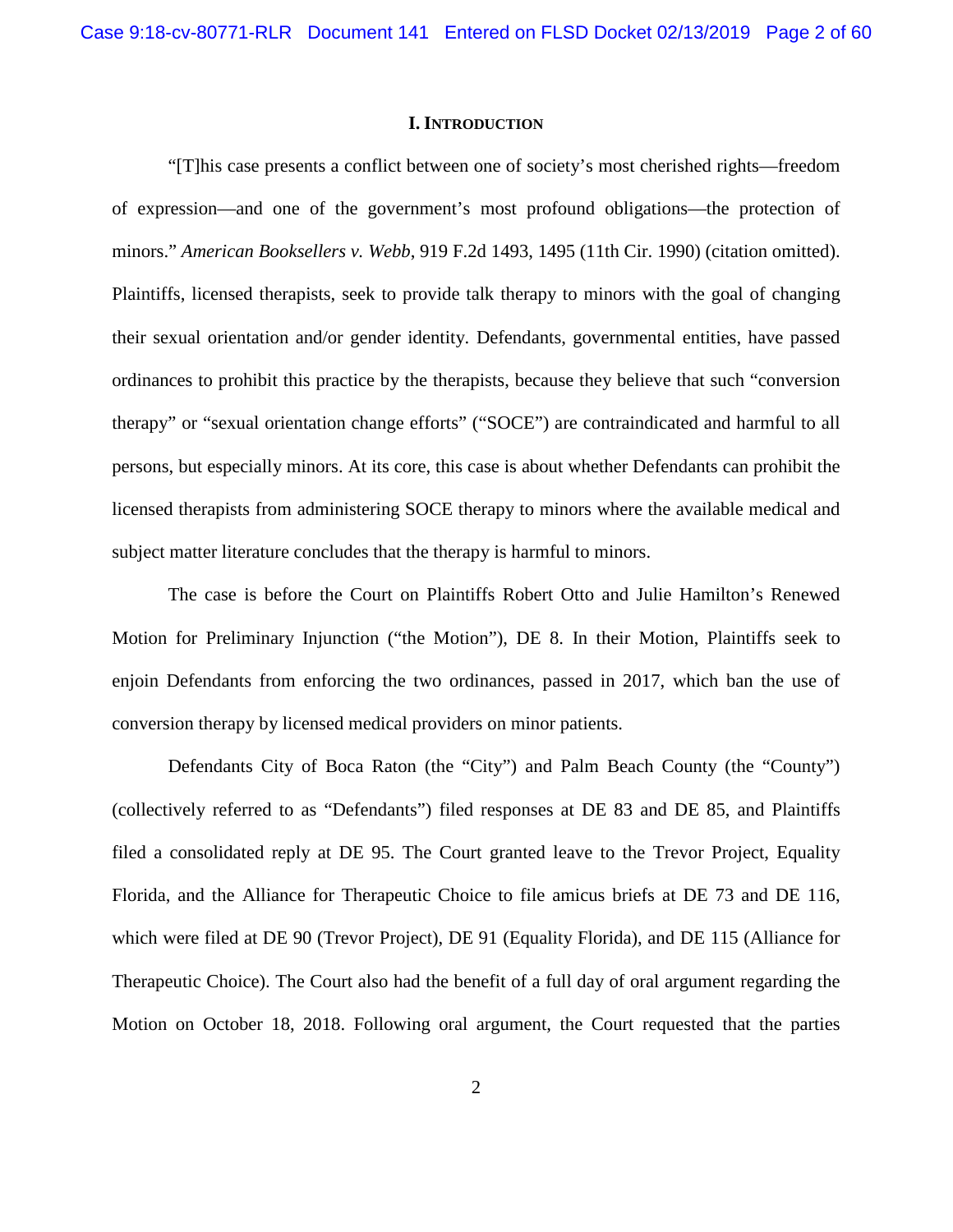submit proposed findings of fact and conclusions of law, and they were filed at DE 132, DE 133, and DE 134. The Motion is fully ripe for review.

The Court has considered all of the briefings referenced above, the record, and is otherwise fully advised in the premises. For the reasons stated below, the Renewed Motion for Preliminary Injunction is **DENIED**.

## **II. SUMMARY OF ANALYSIS**

<span id="page-2-0"></span>In moving for a preliminary injunction, Plaintiffs must demonstrate that they have a substantial likelihood of success on the merits, that they will suffer irreparable harm in the absence of this preliminary relief, that the balance of equities tip in their favor, and that an injunction serves the public interest.

The Court concludes that the Plaintiffs have not met their burden of showing that the ordinances violate the Free Speech Clause of the First Amendment, and thus a preliminary injunction barring their enforcement shall not issue. In reaching this result, the Court examines the three possible standards of review for Plaintiffs' free speech claim. Succinctly, rational basis review requires Plaintiffs to show that Defendants acted irrationally or unreasonably in enacting the ordinances. Intermediate scrutiny requires Defendants to show that they had a substantial interest in passing the ordinances and that the ordinances are narrowly drawn to achieve that interest. Strict scrutiny requires Defendants to show that they had a compelling interest in passing the ordinances, that the ordinances are narrowly tailored to achieve that interest, and that no other less restrictive means could serve that interest.

The Court concludes that the law is unsettled as to which of these standards should apply to the facts of this case. The ordinances regulate conversion therapy that is effectuated entirely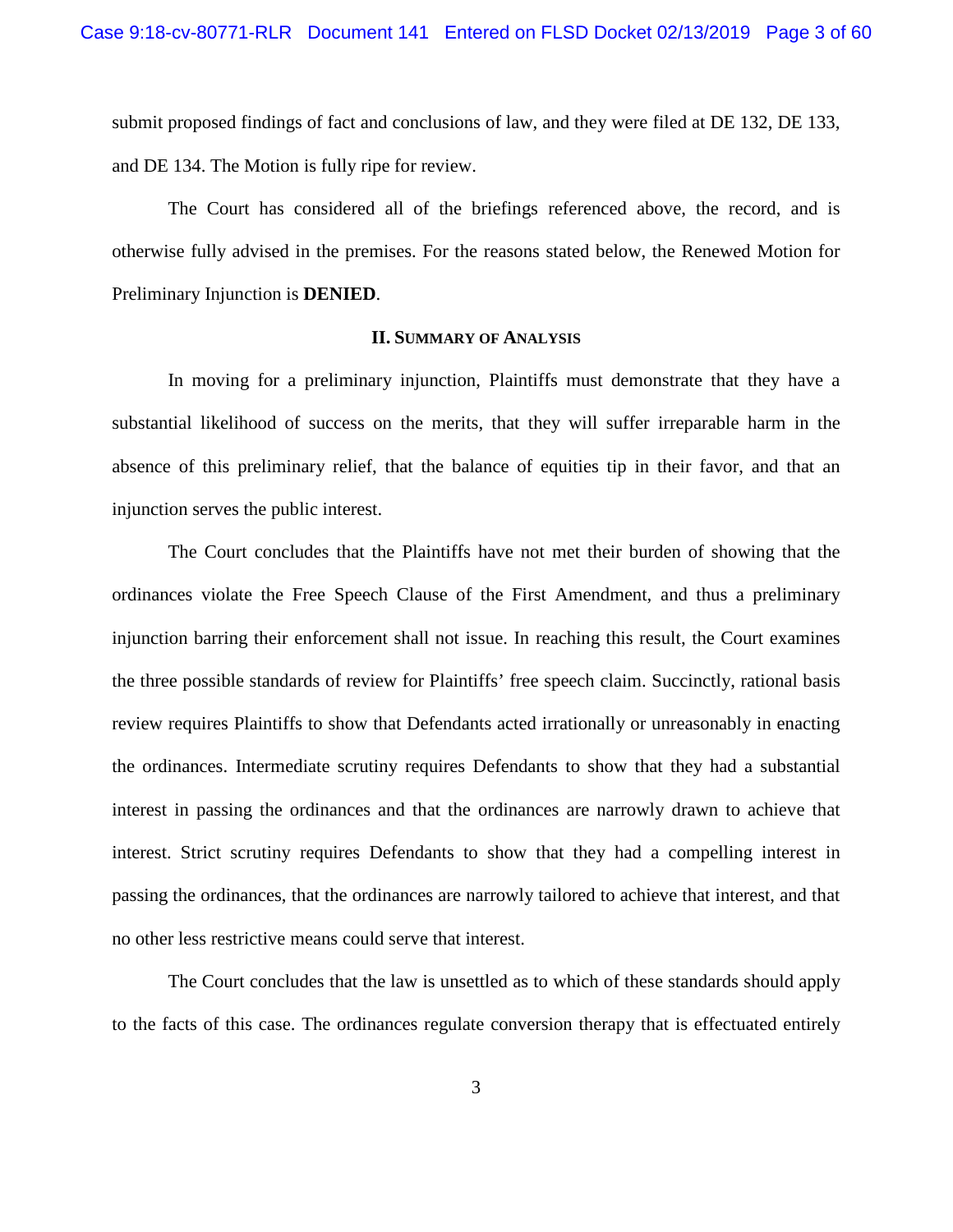through speech, which suggests that the ordinances are subject to a standard greater than rational basis review. The ordinances also arguably are content-based, as they apply "to particular speech because of the topics discussed or the idea or message expressed."

While content-based laws ordinarily are subject to strict scrutiny, that conclusion in this case is not clear. The case does not involve a heartland content-based speech regulation. No public forum restrictions exist in the ordinances. The ordinances define the reach of their prohibitions by topic or subject matter, but they do so only to identify the type of therapy covered, not the content of communications outside of the therapy itself. It is the type of therapy that is regulated. The regulation touches speech only when it is a part of conversion therapy. The ordinances do not prohibit or limit proponents or opponents of conversion therapy to speak about gender or sexual orientation conversion publicly and privately, including to their minor clients in forms other than therapy. And, the therapeutic prohibition of conversion therapy is plenary; it does not choose sides.

Regardless of the level of review applied to the ordinances, the Court concludes that Defendants have identified a compelling interest in protecting the safety and welfare of minors. Protecting minors may be the paradigm example of a compelling interest. Defendants have pointed to and relied upon extensive credible evidence of the damage that conversion therapy inflicts. This body of information comes from well-known research organizations and subject matter experts.

At this early stage of the litigation, the Court need not resolve whether strict scrutiny is the applicable standard and whether the ordinances are the *least* restrictive means that Defendants could have used to achieve their interest in order to reach a decision regarding the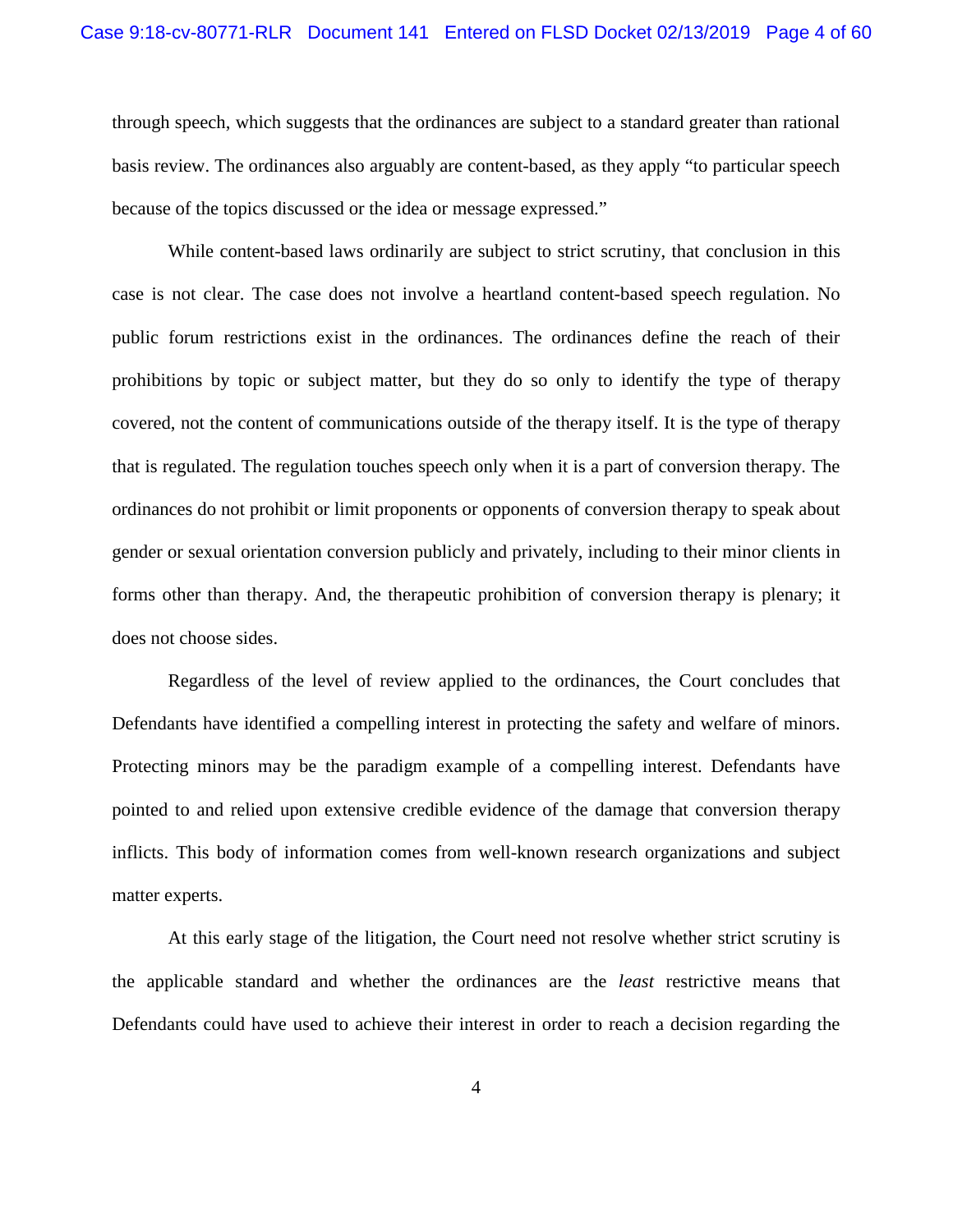Motion. While at trial Defendants will have the burden of demonstrating the constitutionality of their ordinances, at the preliminary injunction stage, the burden is on the Plaintiffs to establish that they have a substantial likelihood of success on the merits at trial. The Court analyzes the challenged ordinances through the lenses of all three methods of review, and concludes that the ordinances pass rational basis review, withstand intermediate scrutiny, and may survive strict scrutiny. The Plaintiffs, therefore, have not met their burden of showing that they have the requisite substantial likelihood of success on the merits. As such, the preliminary injunction shall not issue on Plaintiffs' free speech claim.

The Court also concludes that Plaintiffs have not demonstrated a substantial likelihood of success on the merits as to their prior restraint and vagueness claims, so the preliminary injunction shall not issue on these grounds.

Finally, on their claim that Defendants acted outside their authority based on Florida state law, Plaintiffs have not demonstrated that an irreparable injury will occur in the absence of a preliminary injunction. Accordingly, the preliminary injunction shall not issue on this ground.

## **III. BACKGROUND**

## <span id="page-4-1"></span><span id="page-4-0"></span>A. The Plaintiffs

Plaintiff Robert W. Otto, Ph.D, LMFT, is a licensed marriage and family therapist. DE 1  $\P$  [1](#page-4-2)22.<sup>1</sup> Dr. Otto maintains a counseling practice in the City of Boca Raton and in other parts of Palm Beach County, including regular appointments in unincorporated Palm Beach County. DE 121-7, Otto Dep. 19:21–20:5, 143:23–144:2; DE 1 ¶¶ 125, 127. Dr. Otto practices exclusively talk therapy, consisting of client-centered and client-directed conversations with his clients, concerning the clients' goals. DE 121-7, Otto Dep. 20:23–21:22 ("I want to make a distinction

<span id="page-4-2"></span> <sup>1</sup> The facts of the Verified Complaint, DE 1, are accepted as true for the purposes of this Motion. *See* DE 83, 2 n.5.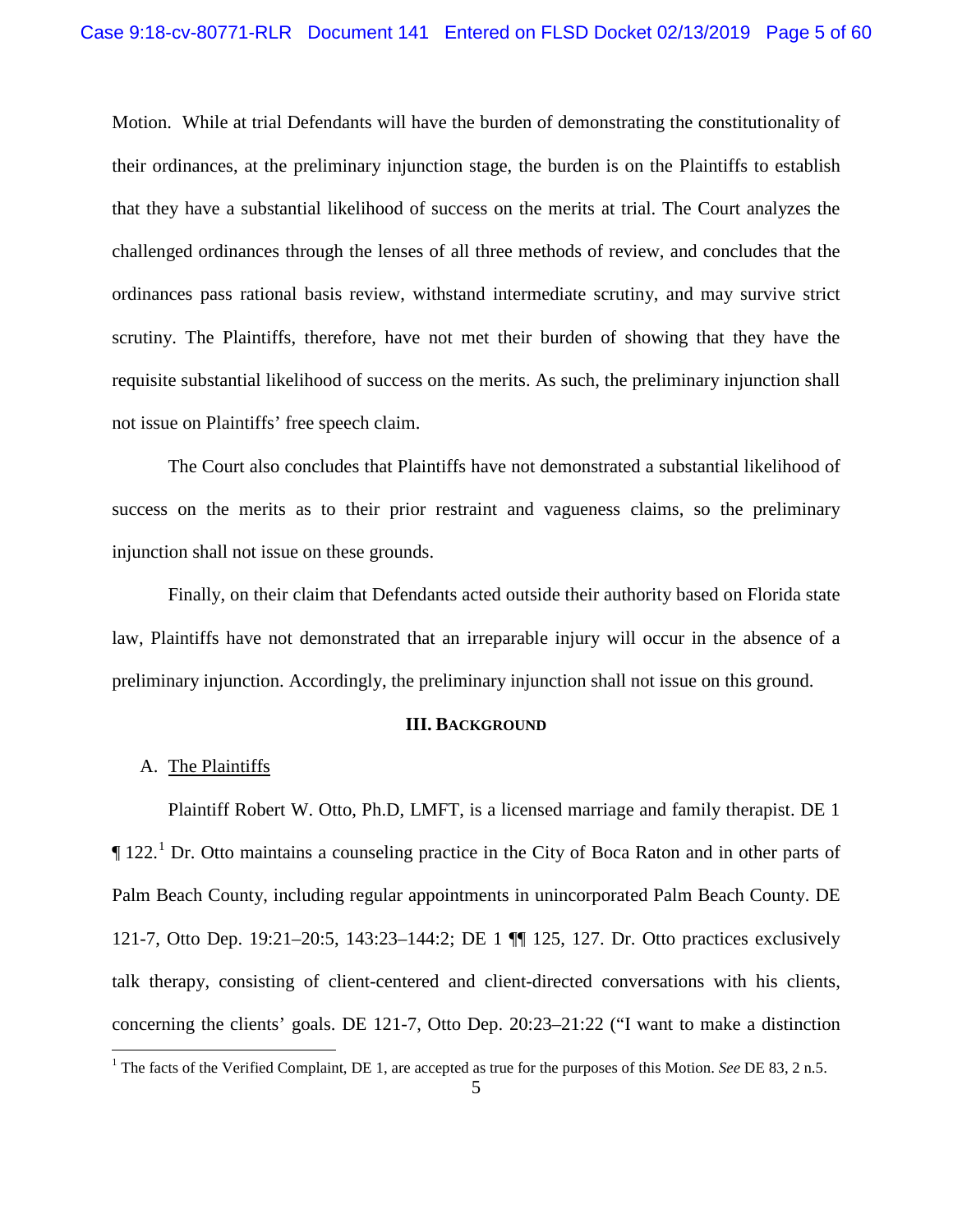that the therapy I provide is 100 percent speech . . . ."). Dr. Otto's talk therapy practice does not include any form of aversive treatment, which is treatment involving reprimand, punishment, or shame to turn a person away from certain thoughts or behaviors. DE 1 ¶ 72; DE 121-7, Otto Dep. 121:22–23.

Plaintiff Julie H. Hamilton, Ph.D., LMFT, is a licensed marriage and family therapist as well. DE 1  $\P$  140. Dr. Hamilton practices throughout Palm Beach County, including in the City of Boca Raton. DE 121-8, Hamilton Dep. 329:3–335:15; DE 96-1. In her current practice, Dr. Hamilton provides individual, marital, and family therapy for a wide variety of issues, including the issues of "unwanted same-sex attractions" and "gender identity confusion." DE 1 ¶ 142. Dr. Hamilton's practice also consists only of talk therapy, which is a conversation that takes place between herself and the client. Dr. Hamilton does not engage in aversive or coercive techniques. DE 1 ¶ 72. Dr. Hamilton does not coerce her clients into any form of counseling, engages in SOCE counseling only with those clients who desire and consent to it, and permits her clients to set the goals of any counseling she offers. DE 1  $\P$  77, 131, 144.

# <span id="page-5-0"></span>B. The Ordinances

Drs. Otto and Hamilton challenge two ordinances passed by Defendants in the fall of 2017 that ban mental health providers from engaging in conversion therapy with minor patients. The two ordinances are very similar, although not identical. $<sup>2</sup>$  $<sup>2</sup>$  $<sup>2</sup>$ </sup>

<span id="page-5-1"></span><sup>&</sup>lt;sup>2</sup> The City Ordinance differs from the County Ordinance in that the penalties are different. The City Ordinance provides that "[a]ny person that violates any provision of this article shall be subject to the civil penalty prescribed in section 1-16" of the City's Ordinance, which provides for a fine "not exceeding \$500.00." DE 1-4. The County, in contrast, penalizes a first violation of the Ordinance with a fine of \$250.00 and a second violation with a fine of \$500.00. DE 1-5, 13:26–28.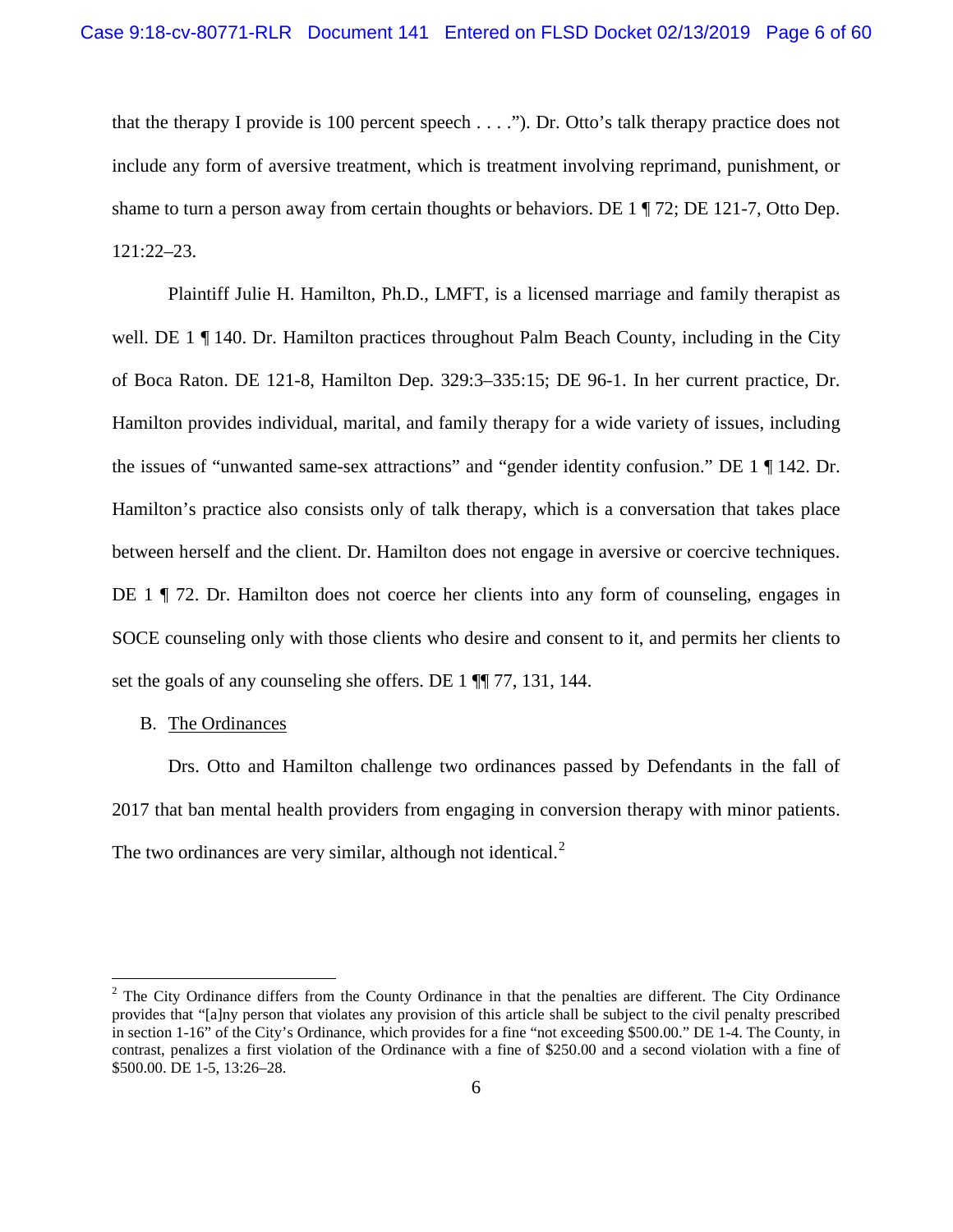# *1. The City Ordinance*

On October 10, 2017, the City enacted the Ordinance, which prohibits the practice of

conversion therapy on minors by licensed providers (the "City Ordinance"). DE 1-4. The City

Ordinance defines conversion therapy as:

Any counseling, practice or treatment performed with the goal of changing an individual's sexual orientation or gender identity, including, but not limited to, efforts to change behaviors, gender identity or gender expression, or to eliminate or reduce sexual or romantic attractions or feelings toward individuals of the same gender or sex.

*Id.* at 6:10-14.

The City Ordinance does not restrict anyone's conduct or speech outside of a formal therapy session. *Id.* at 4:21–22 ("[The City Ordinance] does not intend to prevent mental health providers from speaking to the public about SOCE.").

The Ordinance also excludes from its definition of conversion therapy, any counseling that provides support and assistance to a person undergoing gender transition or counseling that provides acceptance, support, and understanding of a person or facilitates a person's coping, social support, and development, including sexual orientation-neutral interventions to prevent or address unlawful conduct or unsafe sexual practices, as long as such counseling does not seek to change sexual orientation or gender identity.

*Id.* at 6:14–19.

The City Ordinance only prohibits formal treatment by licensed providers that has the goal of changing an individual's sexual orientation or gender identity. Thus, even within a therapy session, the City Ordinance does not prevent licensed therapists from "expressing their views to patients; recommending SOCE to patients … or referring minors to unlicensed counselors, such as religious leaders." *Id.* at 4:21–5:2.

The City's Ordinance defines "provider" as: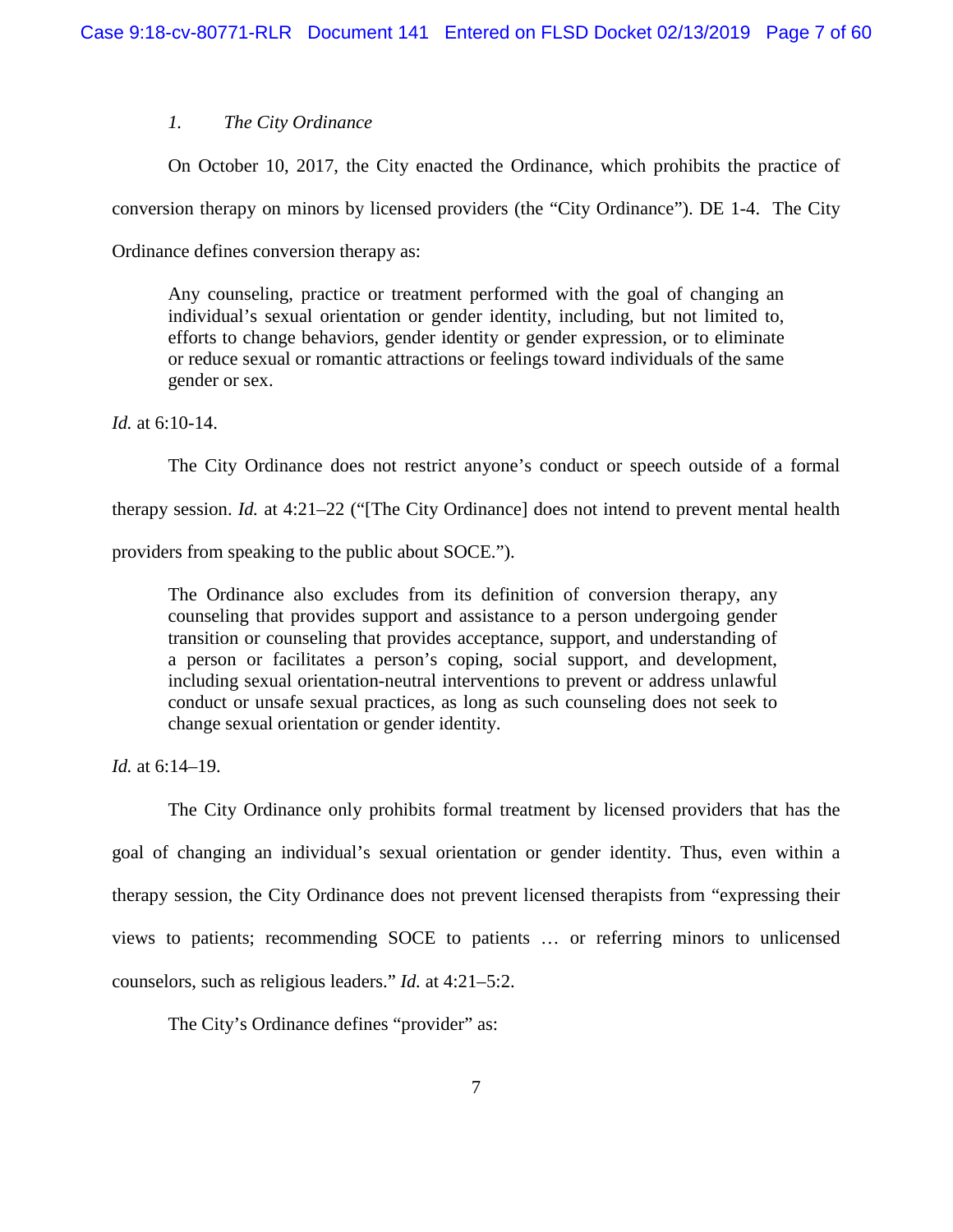[A]ny person who is licensed by the State of Florida to provide professional counseling, or who performs counseling as part of his or her professional training under chapters 456, 458, 459, 490 or 491 of the Florida Statutes, as such chapters may be amended, including but not limited to, medical practitioners, osteopathic practitioners, psychologists, psychotherapists, social workers, marriage and family therapists, and licensed counselors. The term "provider" does not include members of the clergy or other religious leaders who are acting in their roles as clergy or pastoral counselors, or are providing religious counseling or instruction to congregants, provided they do not hold themselves out as providing conversion therapy pursuant to any of the aforementioned Florida Statutes licenses.

*Id.* at 6:21–7:3.

# *2. The County Ordinance*

On December 19, 2017, the County passed Ordinance 2017-046 (the "County Ordinance").<sup>[3](#page-7-0)</sup> DE 1-5; DE 121-3, 12/19/17 County Commissioners' Meeting Tr. 100. The

County Ordinance bans providers from engaging in "conversion therapy" on minors. Conversion

therapy is defined as:

[T]he practice of seeking to change an individual's sexual orientation or gender identity, including but not limited to efforts to change behaviors, gender identity, or gender expressions or to eliminate or reduce sexual or romantic attractions or feelings toward individuals of the same gender or sex.

DE 1-5, 13.

The County Ordinance states:

Conversion therapy … does not include counseling that provides support and assistance to a person undergoing gender transition, or counseling that: provides acceptance, support, and understanding of a person or facilitates a person's coping, social support, and identity exploration and development, including sexual-orientation-neutral interventions to prevent or address unlawful conduct or unsafe sexual practices; and does not seek to change an individual's sexual orientation or gender identity.

*Id.* 

<span id="page-7-0"></span><sup>&</sup>lt;sup>3</sup> The City Ordinance and County Ordinance are hereinafter referred to simply as "the ordinances."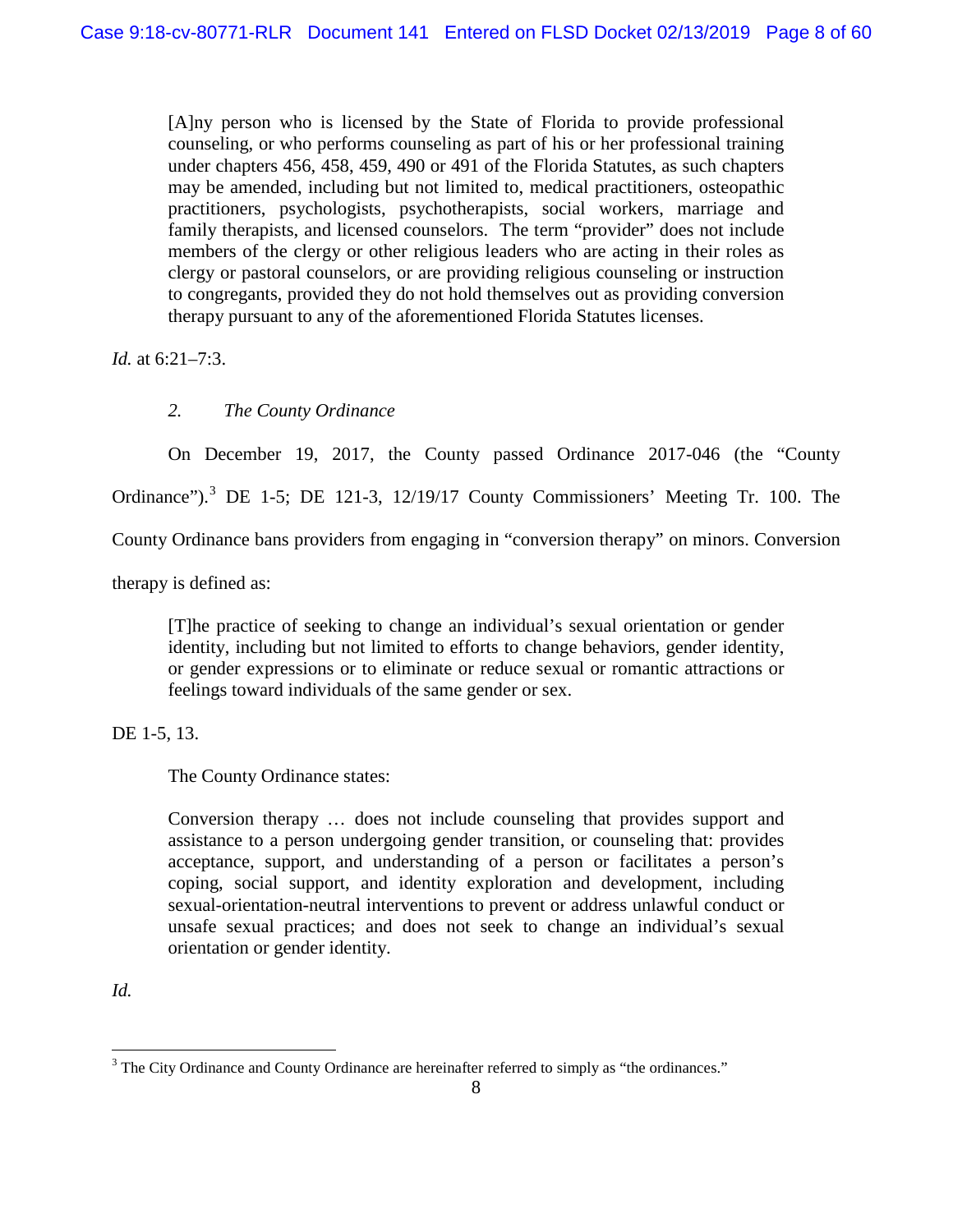The County's Ordinance defines "provider" as "any person who is licensed by the State of Florida to perform counseling pursuant to Chapters 456, 458, 459, 490 or 491 of the Florida Statutes ..." *Id.* at 13. The County Ordinance does not "prevent mental health providers from speaking to the public about SOCE; expressing their views to patients; recommending SOCE to patients; administering SOCE to any person who is 18 years of age or older; or referring minors to unlicensed counselors, such as religious leaders." *Id.* at 11. Furthermore, the County Ordinance does not prevent "unlicensed providers, such as religious leaders, from administering SOCE to children or adults" or "minors from seeking SOCE from mental health providers in other political subdivisions" outside of Palm Beach County. *Id.* The County Ordinance does not ban advertisement. DE 121-1, County Ordinance 2017-046; *see also* DE121-7, Otto Dep. 149:16–18.

#### <span id="page-8-0"></span>C. Procedural Posture of the Litigation

Plaintiffs filed the instant case on June 13, 2018, at DE 1, to permanently enjoin enforcement of the ordinances, and moved for a preliminary injunction the following day, DE 3. After serving Defendants, Plaintiffs filed this Renewed Motion for Preliminary Injunction. DE 8. The Court set the case for trial at DE 11, and set a limited discovery plan for the purposes of considering the preliminary injunction, DE 25 (amended at DE 50). In addition to briefing the Motion addressed by the Order, the parties also have briefed Defendants' Motions to Dismiss, filed on August 1, 2018. *See* DE 34; DE 39; DE 62; DE 82; DE 84. The Motions to Dismiss are ripe, and the Court will address those in a separate order.

Plaintiffs allege that the ordinances violate their constitutional rights and state law in eight separate counts. In Count I, Plaintiffs allege that the ordinances violate their free speech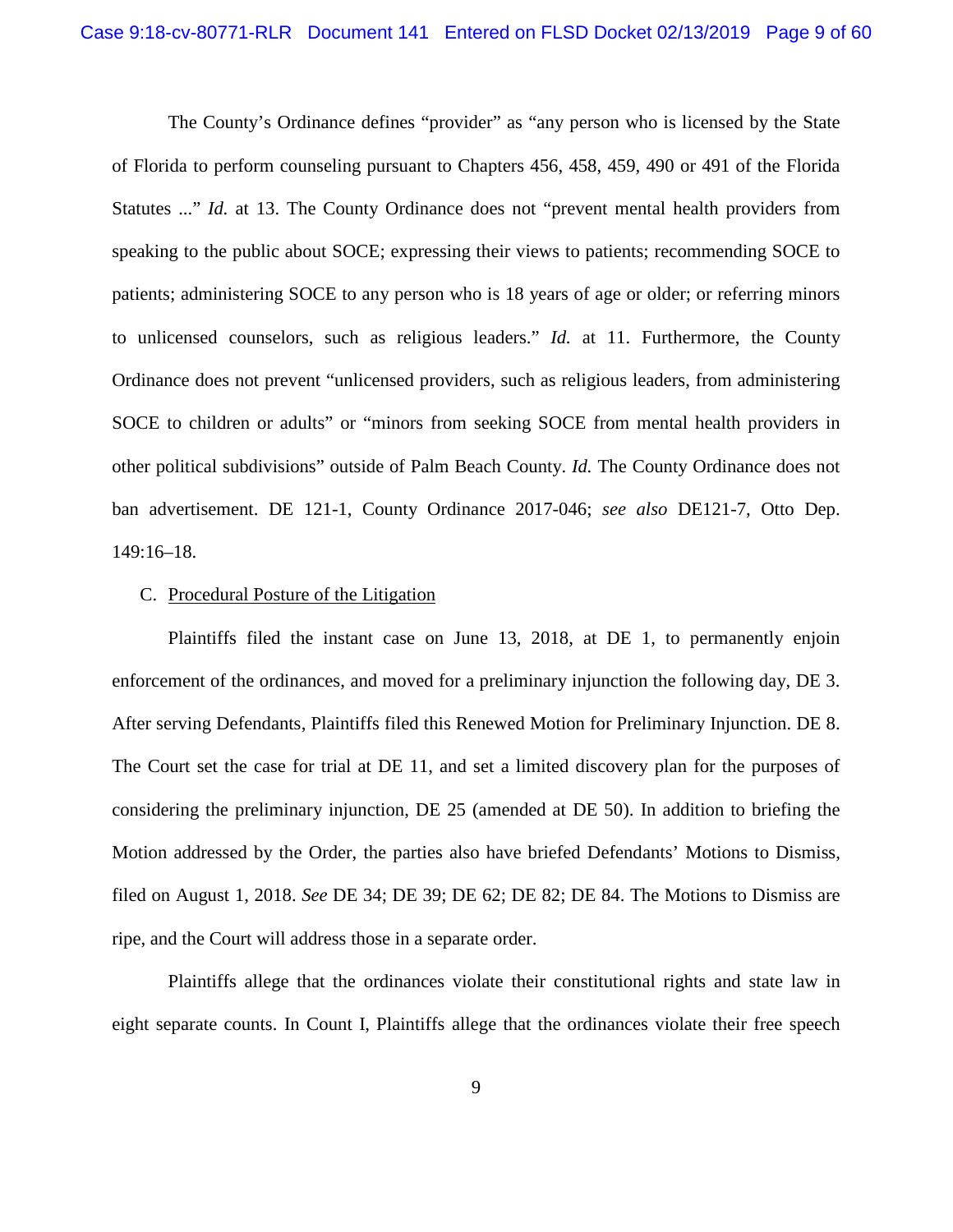rights as protected by the First Amendment. DE 1, 36. Count II alleges that the ordinances violate Plaintiffs' clients' First Amendment right to receive information. *Id.* at 39. Count III alleges violations of Plaintiffs' First Amendment free exercise rights. *Id.* at 40. Counts IV and V allege violations of the Florida Constitution, specifically, Plaintiffs' rights to liberty of speech and right to free exercise. *Id.* at 43, 46. Count VI alleges that the ordinances are *ultra vires*. *Id.* at 48. Count VII alleges that the ordinances violate Plaintiffs' rights under Florida's Patient's Bill of Rights and Responsibilities. *Id.*at 51. Finally, Count VIII alleges that the ordinances violate Florida's Religious Freedom Restoration Act ("FRFRA"), Fla. Stat. Ann. § 761.03.

Plaintiffs moved for a preliminary injunction on fewer grounds than alleged in their Complaint, which seeks a permanent injunction. *See* Hr'g. Tr. 107:9–18. The Motion contends that a preliminary injunction should issue based on Plaintiffs' freedom of speech and *ultra vires* arguments. *See* DE 8, ii. Specifically, Plaintiffs argue that the ordinances are viewpoint discriminatory, and therefore per se unconstitutional. In the alternative, they assert that the ordinances are content-based, and do not survive strict scrutiny. Plaintiffs also contend that the ordinances are unconstitutional prior restraints on their expression and unconstitutionally vague. Finally, Plaintiffs claim that the ordinances were passed outside of the Defendants' authority, and therefore are void.

#### **IV. PLAINTIFFS' STANDING**

<span id="page-9-0"></span>In their Motions to Dismiss, DE 34 and DE 39, Defendants challenge the Plaintiffs' standing to pursue this case. Defendants also address standing in their responses to the Motion. *See* DE 83; DE 85. The City challenges Dr. Hamilton's standing, as she does not currently practice in the City. DE 83, 14. Both Defendants challenge Dr. Otto's standing, alleging that he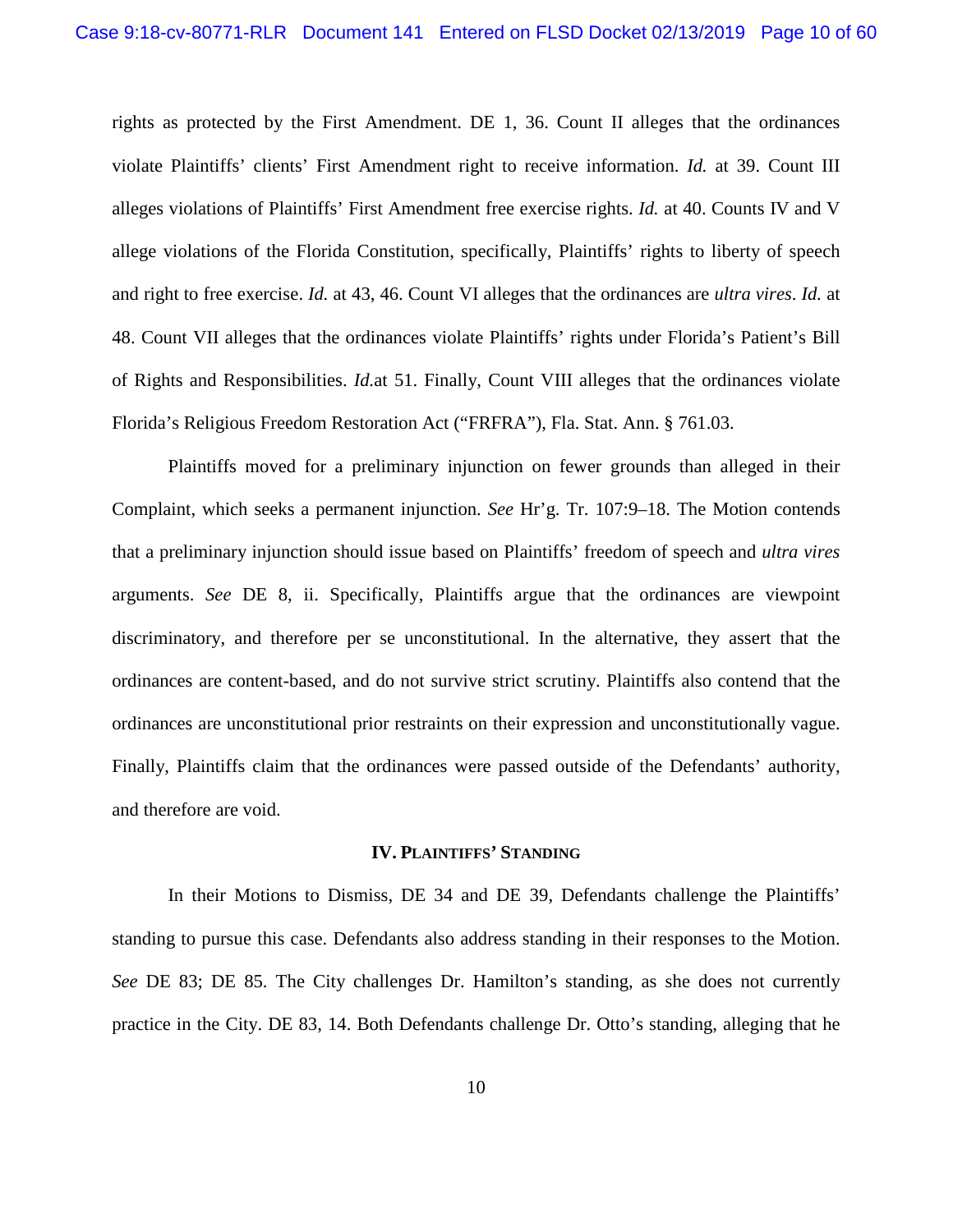does not seek to change his clients, and therefore does not have a practice of performing SOCE. DE 83, 15; DE 85, 1–2. Defendants also challenge the named Plaintiffs' ability to sue on behalf of their minor clients. DE 83, 16; DE 85, 2.

To establish standing, a plaintiff must establish three elements, which are the "irreducible constitutional minimum" to pursue a case in federal court. *Lujan v. Defenders of Wildlife*, 504 U.S. 555, 560 (1992). "First, the plaintiff must have suffered an 'injury in fact'—an invasion of a legally protected interest which is (a) concrete and particularized, and (b) 'actual or imminent, not 'conjectural' or 'hypothetical.'' *Id.* (citations omitted). "Second, there must be a causal connection between the injury and the conduct complained of—the injury has to be 'fairly ... trace[able] to the challenged action of the defendant, and not ... th[e] result [of] the independent action of some third party not before the court.'" *Id.* (citations omitted). "Third, it must be 'likely,' as opposed to merely 'speculative,' that the injury will be 'redressed by a favorable decision.'" *Id.* at 561.

The Court finds that Dr. Otto and Dr. Hamilton have standing to challenge both ordinances. Both are practitioners in Palm Beach County, with practices that would be impacted by the City's Ordinance: Dr. Otto maintains a counseling practice in the City of Boca Raton and in other parts of Palm Beach County, including regular appointments in unincorporated Palm Beach County. DE 121-7, Otto Dep. 19:21–20:5, 143:23-144:2; DE 1 ¶¶ 125, 127. Dr. Hamilton practices throughout Palm Beach County, including in the City of Boca Raton. DE 121-8, Hamilton Dep. 329:3–335:15; DE 96-1, Hamilton Dec. Dr. Hamilton has not consistently practiced in Boca Raton, but the Court is satisfied that she likely will be regulated by the City's Ordinance if enforced. DE 121-8, Hamilton Dep. 341:7–342:3; DE 126-29, Hamilton Decl.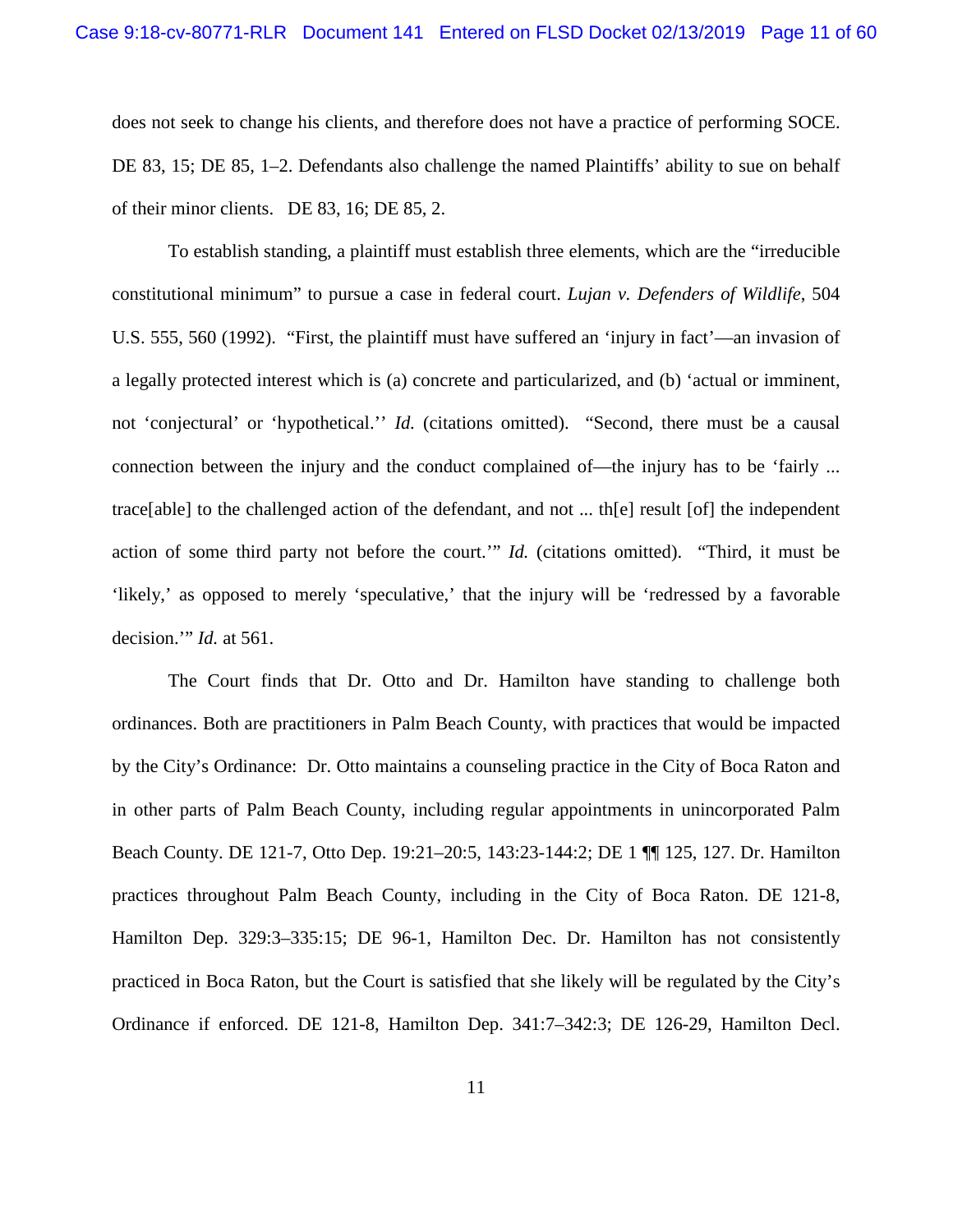(describing Hamilton's efforts to obtain Boca Raton and Palm Beach County business tax receipts for annual periods ending September 30, 2018 and September 30, 2019). And, both named Plaintiffs have counseled minors on their unwanted same sex attractions. DE 1,  $\P$  132– 36, 149–57 (describing Plaintiffs' performance of SOCE on minors prior to the ordinances' enactment); DE 121-7, Otto Dep. 59:19–25 ("Q: How many clients have you had where the issue to be addressed is the minor's same-sex sexual attractions? A: I've dealt with four."). Therefore, the Court finds that Drs. Otto and Hamilton will be regulated by the ordinances, and, if they establish their constitutional claims, will suffer "an injury in fact" that is not "hypothetical."

As to the Plaintiffs' minor clients: A person "generally must assert his own legal rights and interests, and cannot rest his claim to relief on the legal rights or interests of third parties." *Kowalsi v. Tesmer*, 543 U.S. 125, 129 (2004) (citations omitted). "This rule assumes that the party with the right has the appropriate incentive to challenge (or not challenge) governmental action and to do so with the necessary zeal and appropriate presentation." *Id.* The doctrine therefore expresses a "'healthy concern that if the claim is brought by someone other than one at whom the constitutional protection is aimed,' the courts might be 'called upon to decide abstract questions of wide public significance even though other governmental institutions may be more competent to address the questions.'" *Id.* (citations omitted).

This rule is not absolute. Third-party standing may be appropriate when "the party asserting the right has a 'close' relationship with the person who possesses the right" and when "there is a 'hindrance' to the possessor's ability to protect his own interests." *Id.* This rule may be more forgiving in the First Amendment context. *Id.* at 130.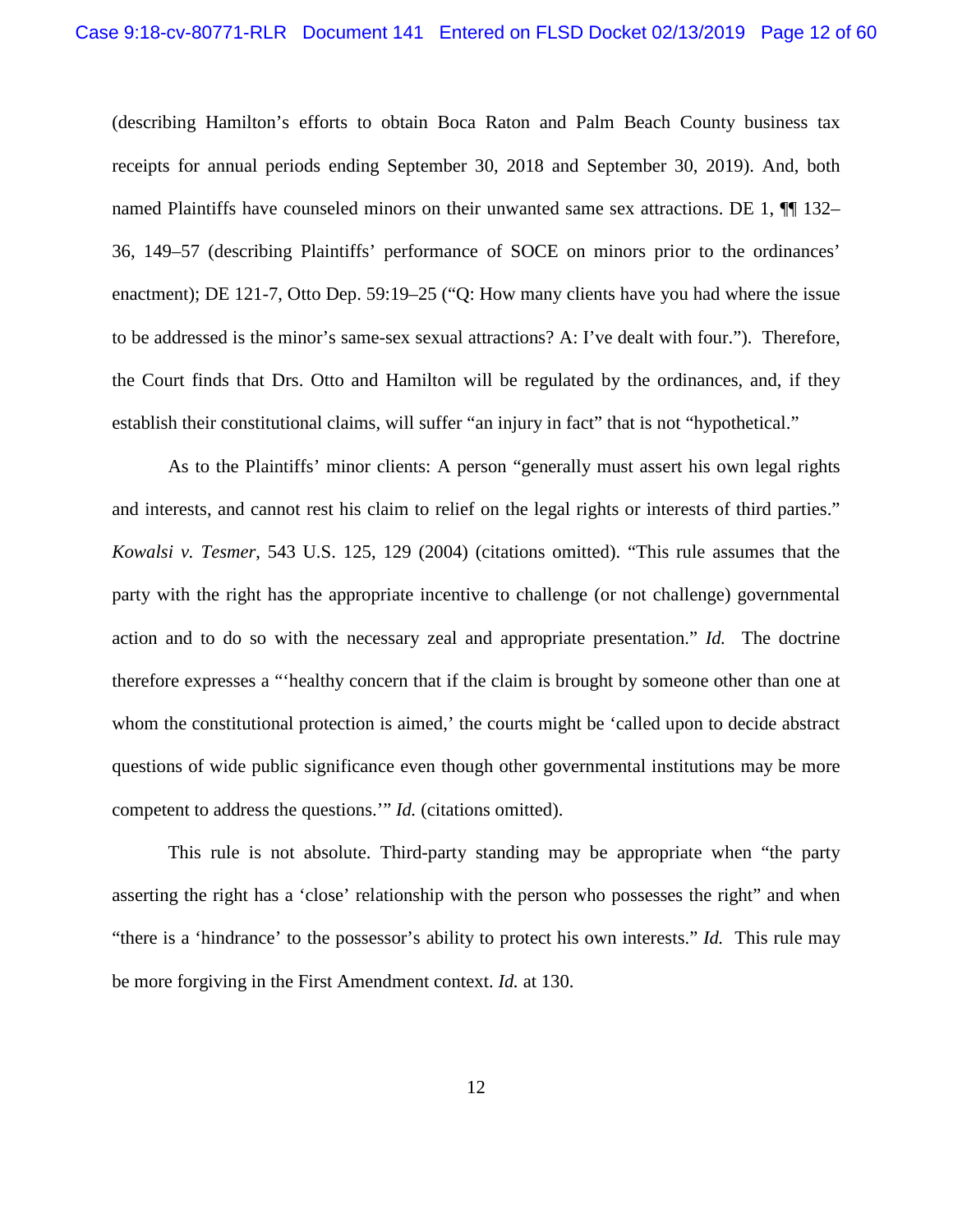While Plaintiffs may have "close" relationships with their clients, they have not sufficiently demonstrated that their clients would be hindered in advancing their own litigation challenging the ordinances. Plaintiffs argue that their minor clients would not want to bring litigation for fear of stigma and exposing intimate details of their therapy. DE 95, 14. These generalized statements are not enough to confer third-party standing. "While a fear of social stigma can in some circumstances constitute a substantial obstacle to filing suit, Plaintiffs' evidence does not sufficiently establish the presence of such fear here." *King v. Gov. of N.J.*, 767 F.3d 216, 244 (2014). Further, the Court notes, as the Third Circuit did in *King*, that "minor clients have been able to file suit pseudonymously" in other cases challenging bans on SOCE. *Id.*  Accordingly, the Court's consideration of the Motion is limited to the relief Plaintiffs seek for themselves.

### **V. PRELIMINARY INJUNCTION STANDARD OF REVIEW**

<span id="page-12-0"></span>The party seeking a preliminary injunction must establish:

(1) it has a substantial likelihood of success on the merits; (2) irreparable injury will be suffered unless the injunction issues; (3) the threatened injury to the movant outweighs whatever damage the proposed injunction may cause the opposing party; and (4) if issued, the injunction would not be adverse to the public interest.

*Wreal, LLC v. Amazon.com, Inc.*, 840 F.3d 1244, 1247 (11th Cir. 2016) (citation omitted); *see also Alabama v. United States Army Corps of Engineers*, 424 F.3d 1117, 1128 (11th Cir. 2005). "A preliminary injunction is an 'extraordinary and drastic remedy,' and [Plaintiff] bears the 'burden of persuasion' to *clearly* establish all four of these prerequisites." *Wreal, LLC*, 840 F.3d at 1247 (emphasis added) (citing *Siegel v. LePore*, 234 F.3d 1163, 1176 (11th Cir. 2000) (en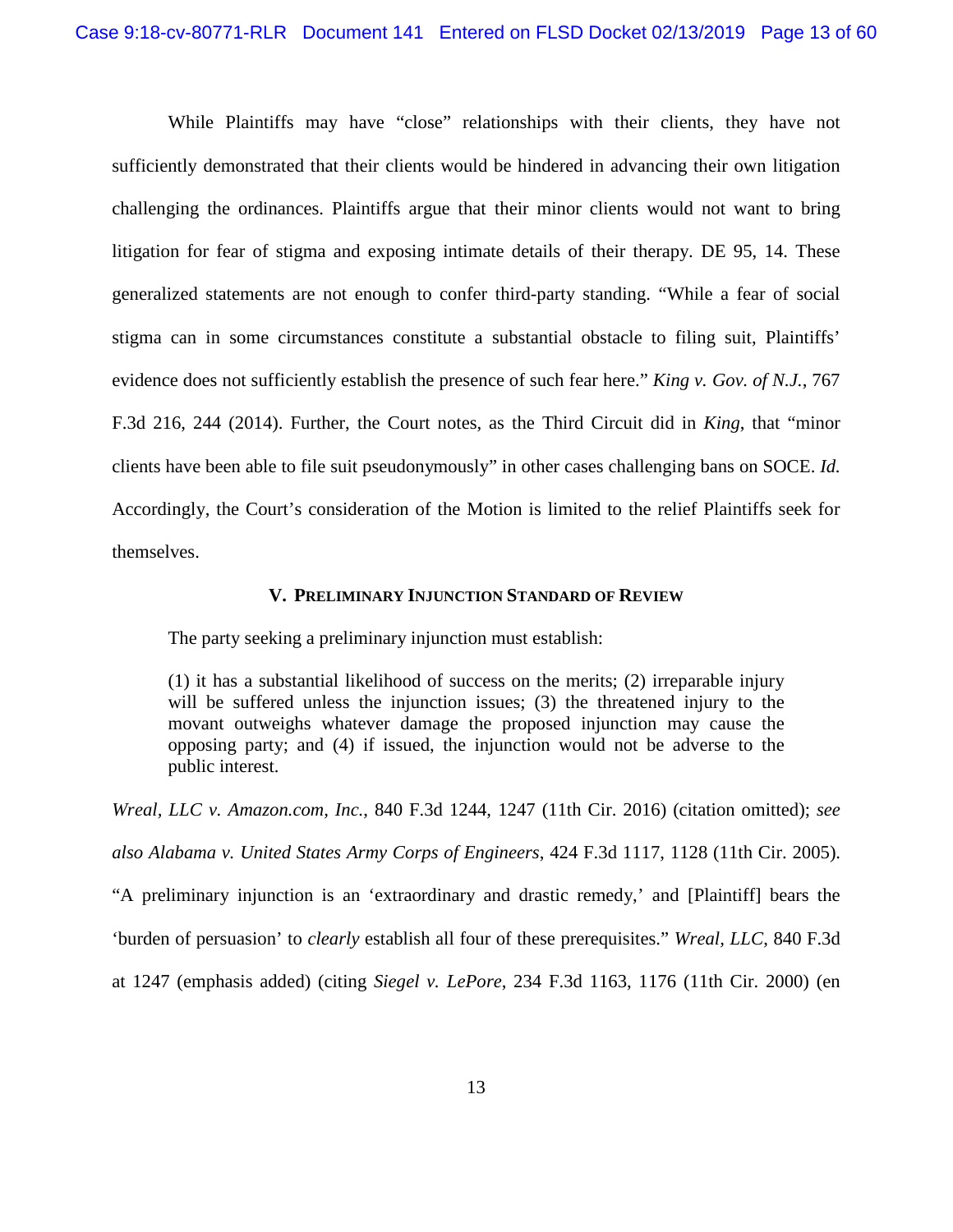banc)). Failure to show any of the four required elements is fatal. *Am. Civil Liberties Union of Fla., Inc. v. Miami-Dade Cty Sch. Bd.*, 557 F.3d 1177, 1198 (11th Cir. 2009).

A preliminary injunction is "never awarded as of right." *Winter v. Natural Resources Defense Council, Inc.*, 555 U.S. 7, 24 (2008); *see also United States v. Jefferson Cty.*, 720 F.2d 1511, 1519 (11th Cir. 1983). "[I]njunctive relief is an extraordinary remedy that may only be awarded upon a *clear showing* that the plaintiff is entitled to such relief." *Winter*, 555 U.S. at 22 (emphasis added) (citing *Mazurek v. Armstrong*, 520 U.S. 968, 972, (1997) (per curiam)). Plaintiffs face a "tough road in establishing [the] four prerequisites to obtain a preliminary injunction in the first instance." *Wreal*, *LLC*, 840 F.3d at 1247.

Furthermore, granting a preliminary injunction is a "powerful exercise of judicial authority." *Ne. Fla. Chapter of the Ass'n of Gen. Contractors of Am. v. Jacksonville*, 896 F.2d 1283, 1284 (11th Cir. 1990). In evaluating the request for a preliminary injunction that would enjoin enforcement of a duly passed legislative enactment, courts must tread especially carefully:

When a federal court before trial enjoins the enforcement of a municipal ordinance adopted by a duly elected city council, the court overrules the decision of the elected representatives of the people and, thus, in a sense interferes with the processes of democratic government. Such a step can occasionally be justified by the Constitution (itself the highest product of democratic processes). Still, preliminary injunctions of legislative enactments—because they interfere with the democratic process and lack the safeguards against abuse or error that come with a full trial on the merits—must be granted reluctantly and only upon a *clear* showing that the injunction before trial is *definitely* demanded by the Constitution and by the other strict legal and equitable principles that restrain courts.

*Id.* at 1285 (emphasis added).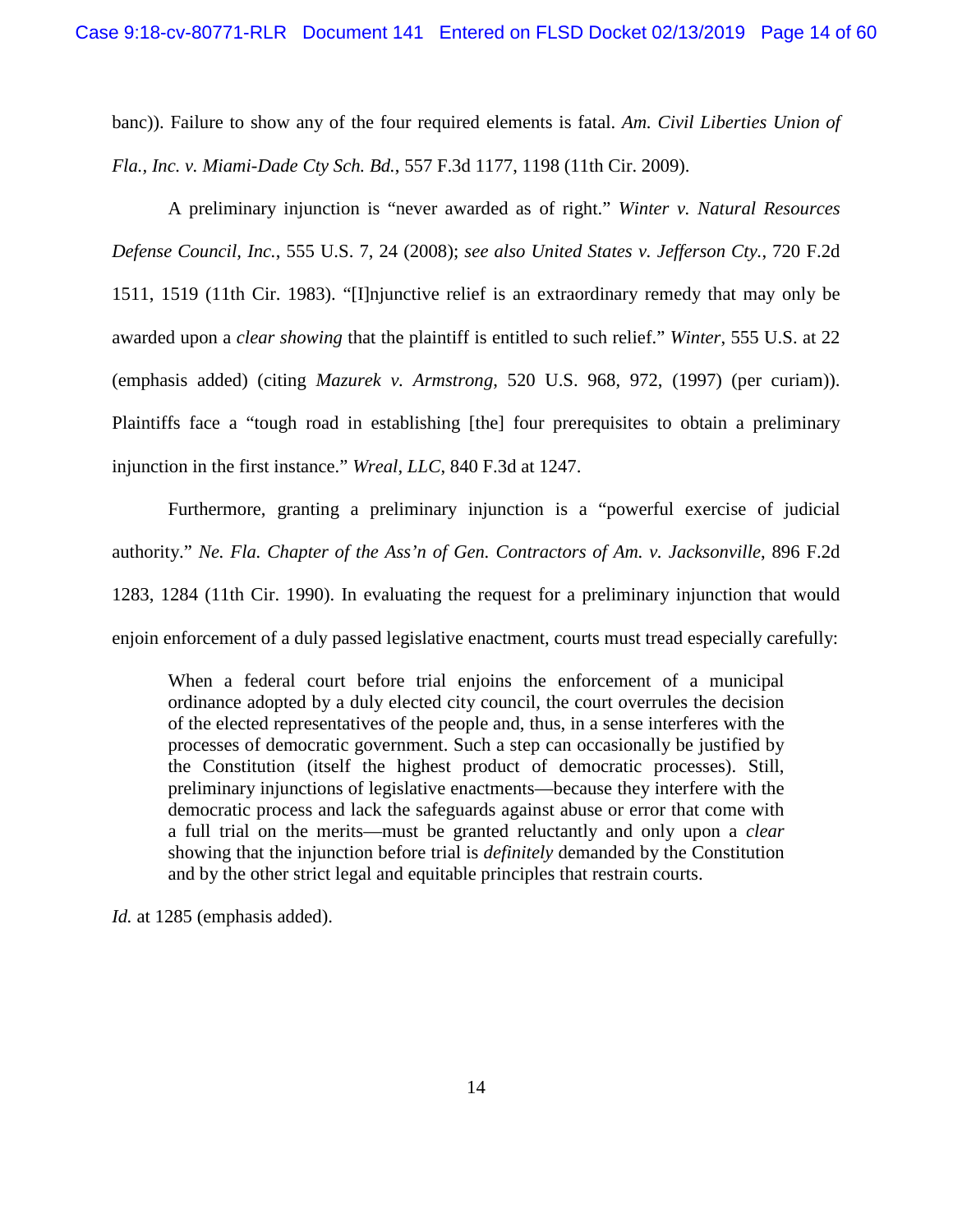## **VI. SUCCESS ON THE MERITS: PLAINTIFFS' FREE SPEECH CLAIM**

<span id="page-14-0"></span>The Court begins its analysis of Plaintiffs' primary claim – that the ordinances violate their free speech rights under the First Amendment – with the first prong of the standard for a preliminary injunction: substantial likelihood of success on the merits.

Plaintiffs' first two claims allege that the ordinances unconstitutionally discriminate on the basis of viewpoint, or in the alternative, unconstitutionally discriminate on the basis of content. The parties vigorously contest whether the ordinances implicate the First Amendment's Free Speech Clause, and if so, what level of scrutiny is appropriate – rational basis review, some form of heightened but intermediate review, or strict scrutiny.

#### <span id="page-14-1"></span>A. The First Amendment Landscape

The Free Speech Clause of the First Amendment commands that Congress, and the states, through the Fourteenth Amendment, "shall make no law . . . abridging the freedom of speech." U.S. Const. amend. I; *see, e.g.*, *Gitlow v. New York*, 268 U.S. 652, 667 (1925) (noting the First Amendment's application to the states). Nonetheless, it is also a "long established" and "fundamental principle" that "the freedom of speech . . . does not confer an absolute right to speak or publish, without responsibility, whatever one may choose, or an unrestricted and unbridled license that gives immunity for every possible use of language." *Gitlow*, 268 U.S. at 667 (collecting cases). "From 1791 to the present, . . . our society, like other free but civilized societies, has permitted restrictions upon the content of speech in a few limited areas." *R.A.V. v. City of St. Paul*, 505 U.S. 377, 382–83 (1992). Accordingly, First Amendment case law acknowledges the fundamental importance of freedom of speech on the one hand, but also recognizes that the freedom of speech must occasionally be restricted or limited to accommodate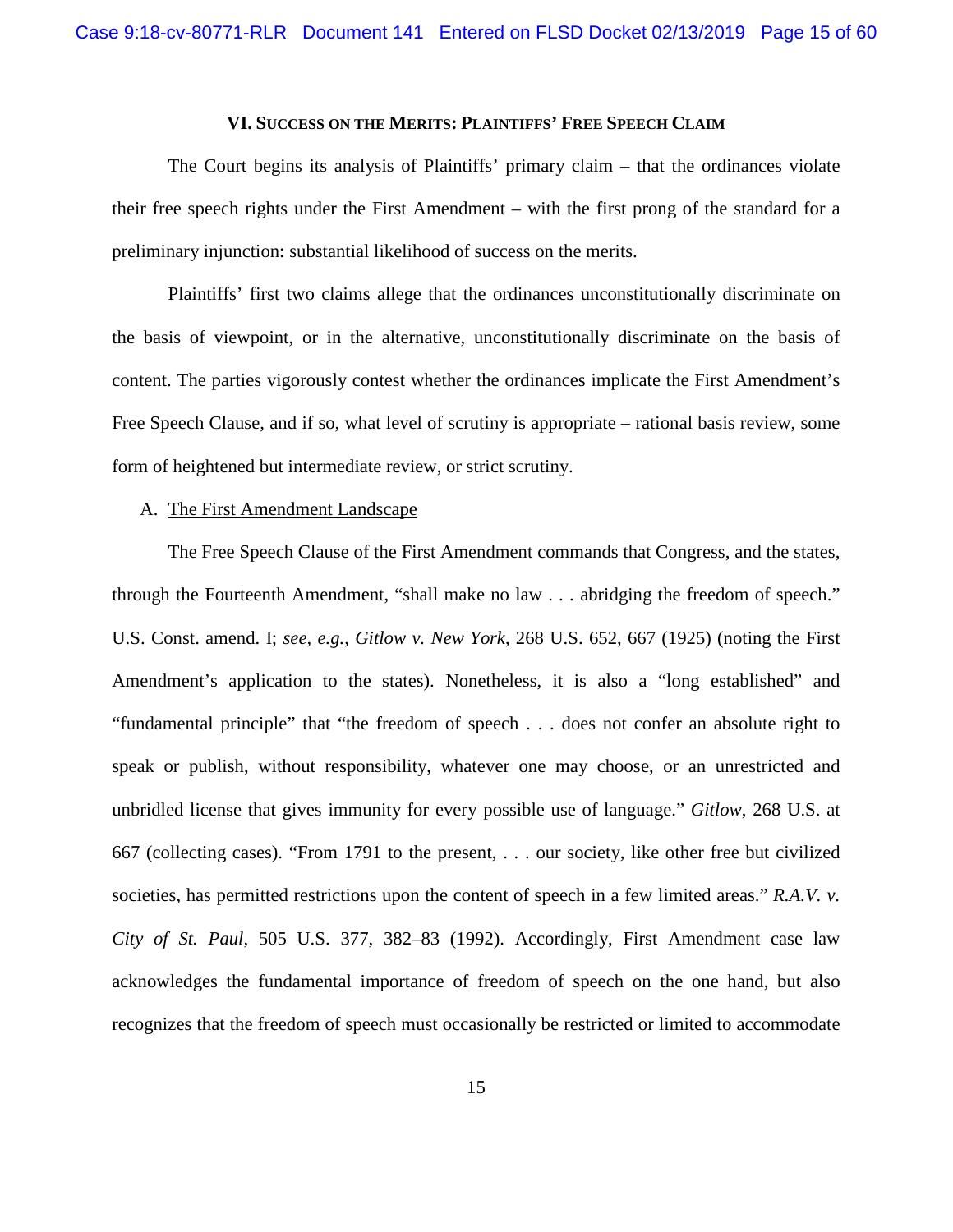other important governmental interests on the other. *See, e.g.*, *Holder v. Humanitarian Law Project*, 561 U.S. 1, 28 (2010). In grappling with how to strike this critical balance, the Supreme Court has recognized varying levels of scrutiny for analyzing laws that in some way curtail individuals' free speech rights. Laws that limit speech based on the content of that speech are generally subject to strict scrutiny – the most stringent form of review in the panoply of standards of statutory review. *See, e.g.*, *Sorrell v. IMS Health Inc.*, 564 U.S. 552, 565–67 (2011). Content-neutral restrictions on speech are usually subjected to intermediate scrutiny. *See Holder*, 561 U.S. at 26–27. Regulations that do not affect protected speech, or only incidentally do so, are subject to rational basis review. Determining whether the First Amendment applies to the ordinances and the appropriate level of review are critical, and potentially dispositive questions in this case.

This case and the instant Motion present a matter of first impression in the Southern District of Florida and the Eleventh Circuit<sup>[4](#page-15-0)</sup> regarding whether prohibitions on the use of SOCE therapy by licensed medical providers in treating minor patients are constitutional.

Similar bans have survived constitutional challenges however, in other federal courts. The Third and Ninth Circuits have considered the conversion therapy bans passed in New Jersey and California, respectively. Both concluded that such bans, which are nearly identical to those at issue here, are constitutional. The Ninth Circuit held in *Pickup v. Brown*, that the California law was constitutional because it regulated professional conduct, and thereby did not implicate the First Amendment at all. 740 F.3d 1208 (9th Cir. 2014). The Third Circuit in *King v.* 

<span id="page-15-0"></span><sup>&</sup>lt;sup>4</sup> Plaintiffs' counsel, representing another litigant, is simultaneously pursuing a similar challenge to a conversion therapy ban in the Middle District in *Vazzo v. City of Tampa*, Case No. 8:17-CV-02896 (M.D. Fla. 2017). In that case, the magistrate judge has issued two Reports and Recommendations on the motion to dismiss and motion for preliminary injunction. However, the district court has not yet ruled on the motions.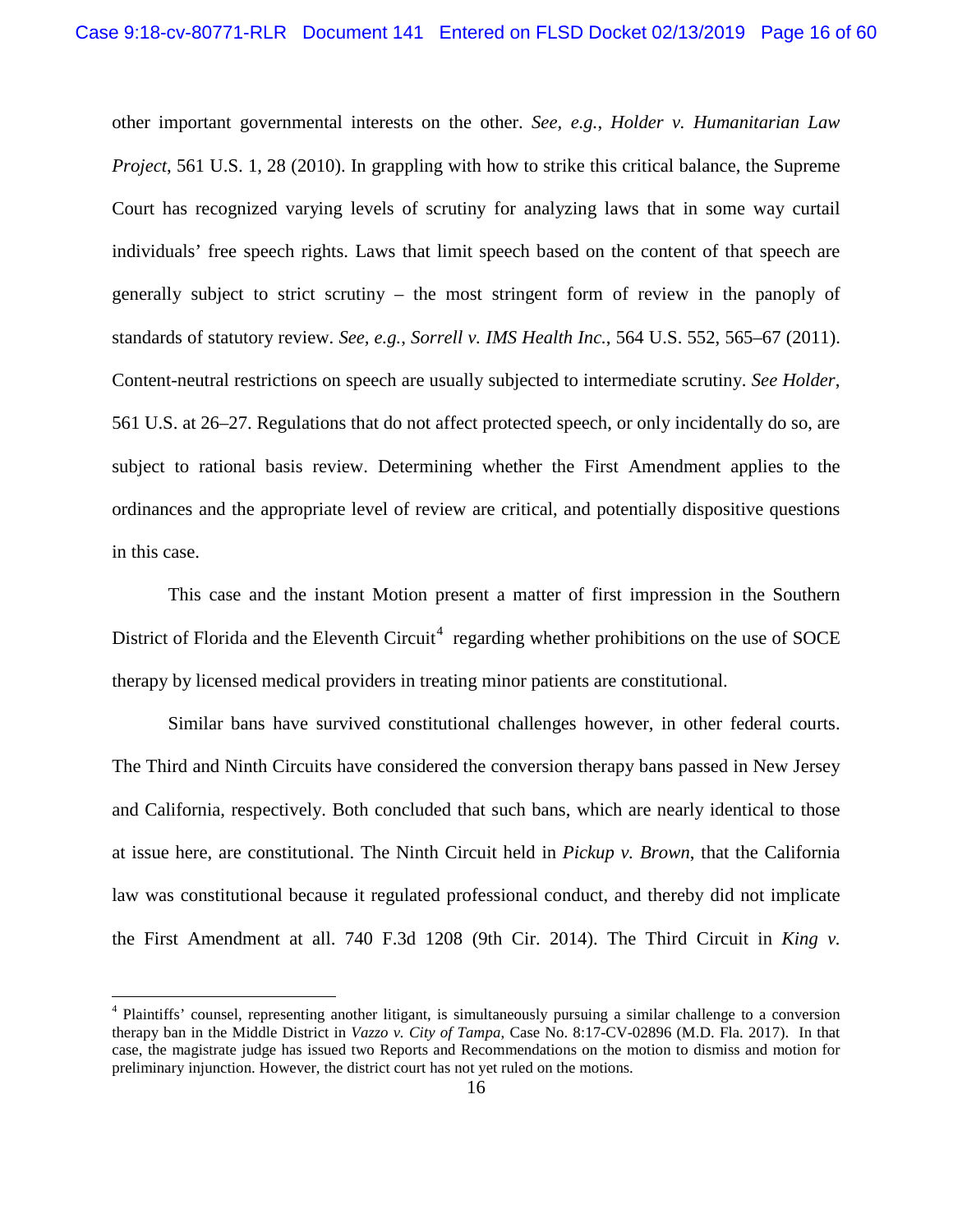*Governor of the State of New Jersey* concluded that the law regulated speech, but only *professional* speech, and therefore was subject to intermediate scrutiny, which the law passed. 767 F.3d 216 (3rd Cir. 2014). While the Court looks to *Pickup* and *King* as examples for possible analysis, it is not bound by these decisions. The Court does not have the benefit of case law from the Eleventh Circuit on this particular matter.

Since these cases were decided, the Supreme Court has issued two opinions, *Reed v. Town of Gilbert* and *National Institute of Family and Life Advocates v. Becerra* ("*NIFLA*"), which raise questions as to the validity of the Third and Ninth Circuits' reasoning. 135 S. Ct. 2218 (2015); 138 S. Ct. 2361 (2018). The Eleventh Circuit also issued its *en banc* opinion in *Wollschlaeger v. Governor of Florida*, which was critical of the Ninth Circuit's opinion in *Pickup*, and is binding precedent on this Court. 848 F.3d 1293 (11th Cir. 2017).

These opinions and others show that the landscape of relevant First Amendment precedent is a morass when trying to address the specific facts in this case, that is, licensed professionals administering treatments, effectuated through speech, on minors. At least three possible approaches emerge from the case law, employing different standards of review.

- <span id="page-16-0"></span>B. Determining the Appropriate Standard of Review
- *1. Conduct v. Speech*

A preliminary question, before applying the appropriate level of review, is whether the ordinances regulate speech or conduct. The Free Speech Clause of the First Amendment prohibits regulation of *speech*, so it is only implicated by laws that regulate or restrict *speech or certain types of expressive conduct*.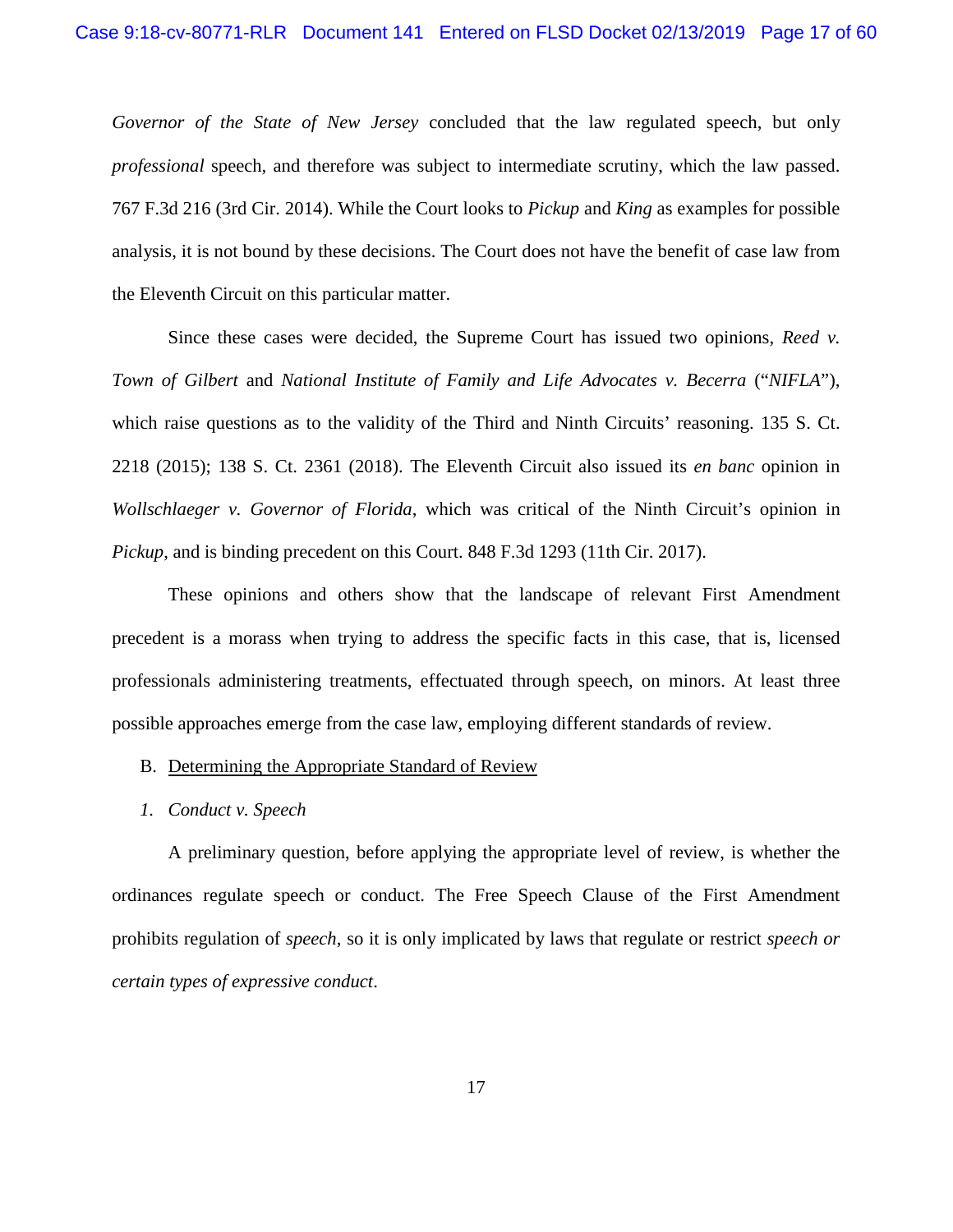The difference between speech and conduct is not always easy to discern and the distinction is frequently criticized. *Wollschlaeger*, 848 F.3d at 1307 ("In cases at the margin, it may sometimes be difficult to figure out what constitutes speech protected by the First Amendment."); *see also King,* 767 F.3d at 228 ("[T]he enterprise of labeling certain verbal or written communications 'speech' and others 'conduct' is unprincipled and susceptible to manipulation."). Nonetheless, the speech/unprotected conduct dichotomy is a distinction repeatedly employed in First Amendment case law. "While drawing the line between speech and conduct can be difficult, [the Supreme Court's] precedents have long drawn it." *NIFLA*, 138 S. Ct. at 2373 (citing *Sorrell v. IMS Health Inc.*, 564 U.S. 552, 567 (2011); *Giboney v. Empire Storage & Ice Co.*, 336 U.S. 490, 502 (1949); *United States v. Stevens*, 559 U.S. 460, 468 (2010)).

Where speech and conduct overlap, courts have recognized that restrictions on nonexpressive conduct that only *incidentally* burden speech, do not implicate the First Amendment's protections. *See Sorrell*, 564 U.S. at 567. "Congress, for example, can prohibit employers from discriminating in hiring on the basis of race. The fact that this will require an employer to take down a sign reading 'White Applicants Only' hardly means that the law should be analyzed as one regulating the employer's speech rather than conduct." *Rumsfeld v. Forum for Academic and Institutional Rights, Inc.*, 547 U.S. 47, 62 (2006) ("*FAIR*"). "[I]t has never been deemed an abridgement of speech or press to make a course of conduct illegal merely because the conduct was *in part* initiated, evidenced or carried out by means of language." *Id.* at 62 (emphasis added) (quoting *Giboney*, 336 U.S. at 502).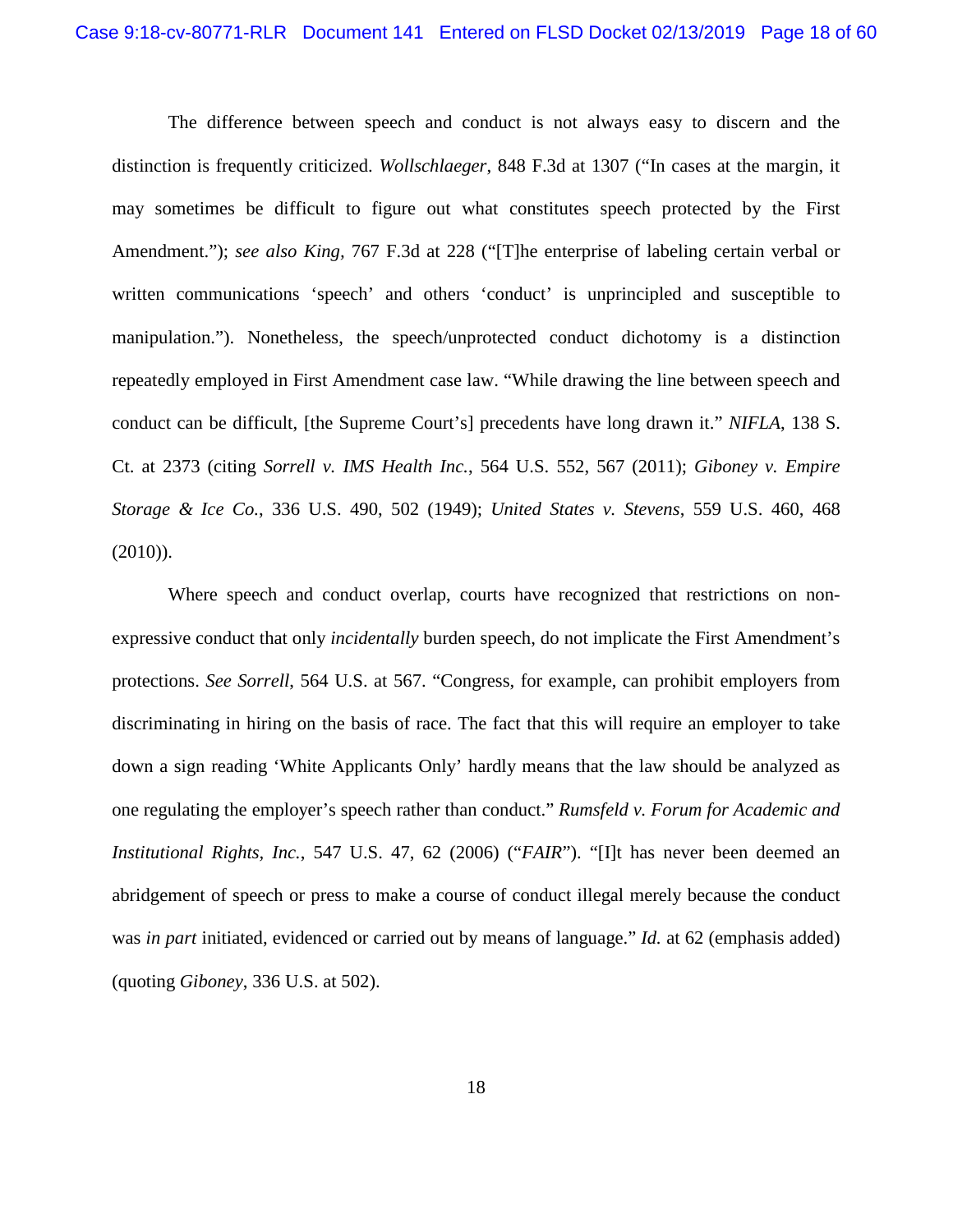In the space between speech and conduct, the Supreme Court also has recognized that some conduct is inherently expressive and deserving of *some* degree of First Amendment protection. *See United States v. O'Brien*, 391 U.S. 367 (1968); *see also FAIR*, 547 U.S. at 65. In *O'Brien*, the Court considered the constitutionality of a law banning the destruction of draft cards. *O'Brien*, 391 U.S. at 371. The Court rejected the proposition that *any* conduct could be labelled "speech" and receive First Amendment protection. *Id.* at 376 ("We cannot accept the view that an apparently limitless variety of conduct be labeled 'speech' whenever the person engaging in the conduct intends thereby to express an idea."). However, the Court assumed in *O'Brien* that the burning of a draft card *was* sufficiently expressive to implicate the First Amendment, and tested the law against a heightened standard of review. *Id.* The Court concluded that the law was constitutional:

[W]e think it clear that a government regulation is sufficiently justified if it is within the constitutional power of the Government; if it furthers an important or substantial governmental interest; if the governmental interest is unrelated to the suppression of free expression; and if the incidental restriction on alleged First Amendment freedoms is no great than is essential to the furtherance of that interest.

*Id.* at 377.

Since the speech/conduct issue is germane to all three levels of scrutiny, the analysis is further discussed and incorporated into each section below as appropriate.

In *Pickup v. Brown*, the Ninth Circuit reviewed two district court decisions<sup>[5](#page-18-0)</sup> on preliminary injunction motions in cases very similar to this case. 740 F.3d 1208, 1221 (9th Cir. 2014). The *Pickup* court found that California's ban on SOCE regulated conduct, and was

<span id="page-18-0"></span><sup>&</sup>lt;sup>5</sup> The district courts' decisions in *Pickup* came to opposite conclusions – one granted a preliminary injunction of a similar ban on licensed medical providers performing SOCE on minor clients, and one denied the preliminary injunction. *See id.* The district court opinions were issued within one day of each other. *Compare Welch*, 907 F. Supp. 2d 1102 (issued December 3, 2012) *with Pickup*, 42 F. Supp. 3d 1347 (issued December 4, 2012).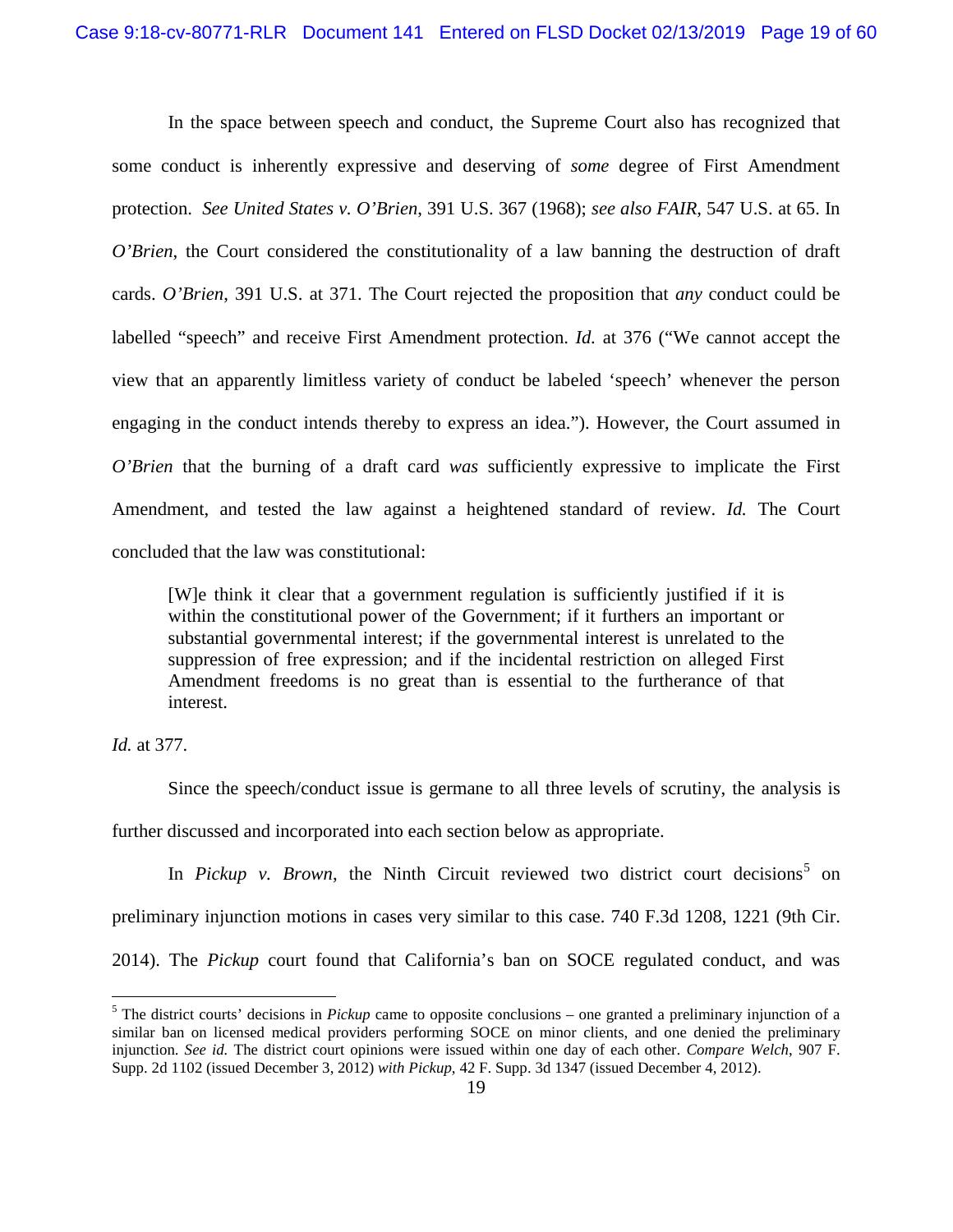therefore subject to rational basis review. If subject to rational basis review, Plaintiffs must demonstrate that the ordinances do not "bear[] any rational relationship to a legitimate [government] interest." *Id.* at 1231. As a result, the court held that the ban was a constitutionally valid regulation of "professional conduct." *Id.* at 1225–1231 ("The statute does not restrain Plaintiffs from imparting information or disseminating opinions; the regulated activities are therapeutic, not symbolic. And an act that 'symbolizes nothing,' even if employing language, is not 'an act of communication' that transforms conduct into First Amendment speech."). "[T]he key component of psychoanalysis was the *treatment* of emotional suffering and depression, *not* speech." *Id.* at 1226 (emphasis original) (citation omitted). "[A]ny effect [the law] may have on free speech interests is merely incidental, [so the law] is subject to only rational basis review." *Id.* at 1231. Thus, the ban "survives the constitutional challenges presented here." *Id.* at 1236.

Defendants urge the Court to adopt the Ninth Circuit's reasoning and conclude that the ordinances regulate conduct, or only incidentally burden speech. *See* DE 83, 2; DE 85, 5–6. Defendants' theory is appealing in its simplicity and its consistency with common conceptions of talk therapy as a form of mental health care.

This outcome, however, is stymied by the Eleventh Circuit's analysis in *Wollschlaeger*, 848 F.3d 1293, 1311 (11th Cir. 2017). There, Floridian doctors challenged provisions of Florida's Firearms Owners' Privacy Act (FOPA), which among other restrictions, prohibited doctors from inquiring into their patients' firearm ownership or from recording knowledge of patients' firearm ownership in patients' medical records. *Id.* at 1300–01. Upon rehearing of the case,<sup>[6](#page-19-0)</sup> the *en banc* court found that the "record-keeping and inquiry provisions expressly limit the

<span id="page-19-0"></span> <sup>6</sup> The case was reheard *en banc*, after the divided panel issued three separate opinions, "each using a different First Amendment standard of review" when the case was first heard. *Id.*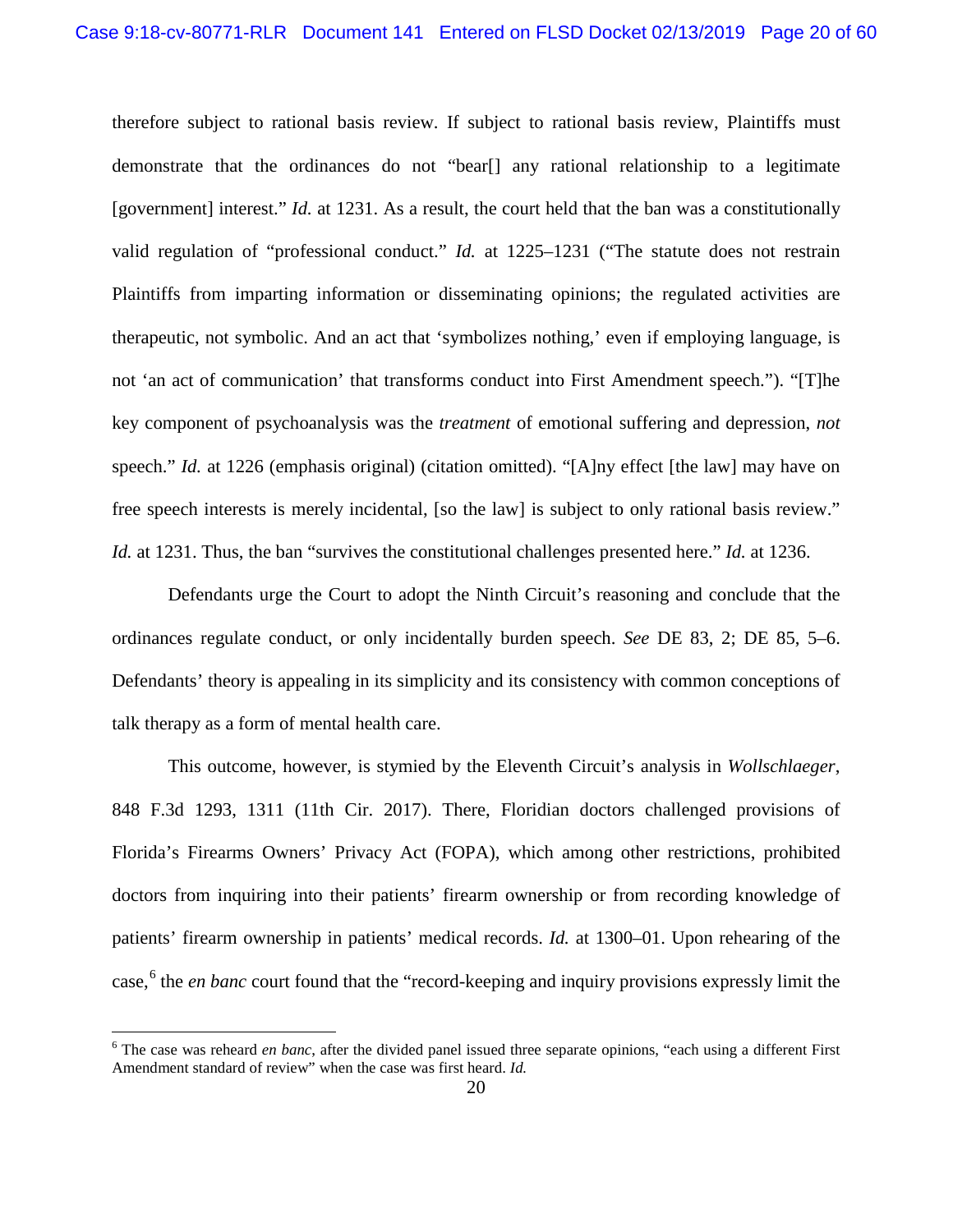ability of certain speakers—doctors and medical professionals—to write and speak about a certain topic—the ownership of firearms." *Id.* at 1301. Therefore, FOPA "restrict[ed] their ability to communicate and/or convey a message." *Id.* The Eleventh Circuit determined that the First Amendment was implicated, but did not determine whether strict scrutiny or intermediate scrutiny applied. *Id.* at 1308. Despite not answering the question regarding the applicable test, the court was clear that "we do not think it is appropriate to subject content-based restrictions on speech by those engaged in a certain profession to mere rational basis review."[7](#page-20-0) *Id.* at 1311. "[S]peech is speech, and it must be analyzed as such for purposes of the First Amendment." *Id.*  at 1307 (quoting *King*, 767 F.3d at 229).

The ordinances in this case regulate therapies.<sup>[8](#page-20-1)</sup> But as applied to the Plaintiffs in this case, the ordinances impact their speech to patients because Plaintiffs Otto and Hamilton's therapeutic practices are entirely speech-based. "Speech is the *only* tool [they] use in their counseling with minors seeking to reduce or eliminate their unwanted same-sex attractions, behaviors, or identity. The *only* thing that happens in their counseling sessions is speech." DE 1, ¶ 74 (emphasis added). The Plaintiffs' treatment of their patients is not just carried out *in part* through speech: the treatment provided by Drs. Otto and Hamilton *is entirely* speech. "Saying that restrictions on writing and speaking are merely incidental to speech is like saying that limitations on walking and running are merely incidental to ambulation." *Wollschlaeger*, 848 F.3d at 1308. The Court concludes that the ordinances, as applied to Plaintiffs, likely cannot be construed as regulating conduct only or as mere incidental burdens on speech in light of

<span id="page-20-1"></span>

<span id="page-20-0"></span><sup>&</sup>lt;sup>7</sup> The Eleventh Circuit, however, found *Pickup* "distinguishable on its facts." 848 F.3d at 1309.<br><sup>8</sup> Therapies may include aversive practices such as "inducing nausea, vomiting, or paralysis; providing electric shocks; or having the individual snap an elastic band around the wrist when the individual became aroused to samesex erotic images or thoughts." DE 1-6, APA Task Force Report 31.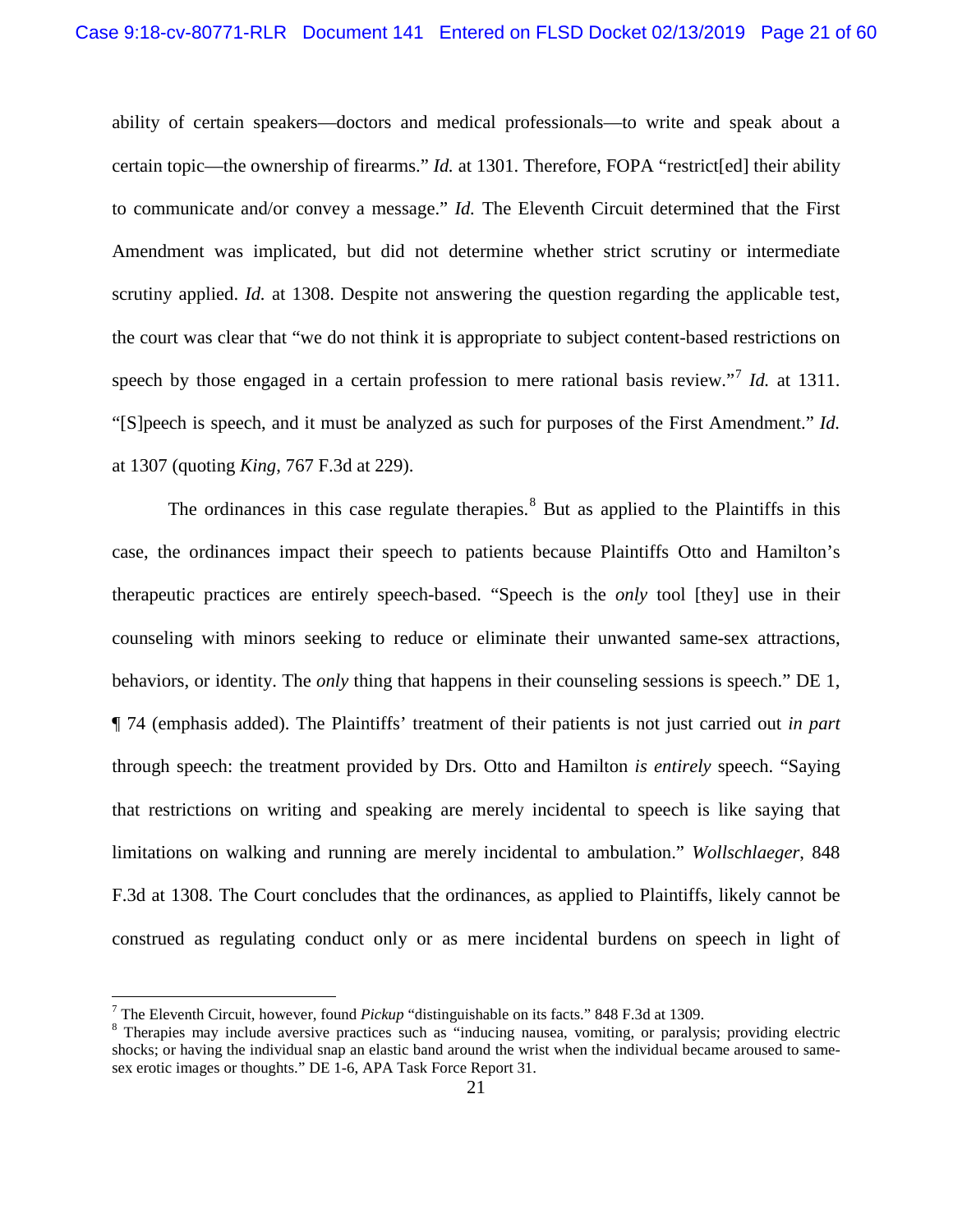*Wollschlaeger*. Therefore, the ordinances are not likely to be subject to rational basis review, and must be reviewed under intermediate or strict scrutiny.

## *2. Content Based v. Content Neutral Regulations: Application of Strict Scrutiny*

Assuming that the ordinances regulate protected speech, the Court must next determine whether the ordinances are content-based or content-neutral. "[C]ontent-based laws – those that target speech based on its communicative content – are presumptively unconstitutional and may be justified only if the government proves that they are narrowly tailored to serve a compelling government interest." *Reed v. Town of Gilbert*, 135 S. Ct. 2218, 2226 (2015); *see also Wollschlaeger*, 848 F.3d at 1308 ("Content-based restrictions on speech normally trigger strict scrutiny.") (collecting cases). In *Reed*, the plaintiffs challenged a municipal sign code, which regulated temporary directional signs differently from other kinds of signs. 135 S. Ct. 2218, 2227 (2015). The plaintiffs, members of a church group without a physical building, challenged the sign code because it interfered with their ability to post signs directing their parishioners to their weekly worship services. *Id.* at 2226. The Supreme Court subjected the sign code to strict scrutiny, because the sign code on its face regulated on the basis of content, and found that it failed to survive review. *Id.* at 2231. In contrast, intermediate scrutiny is applied to contentneutral regulations: a "content-neutral regulation will be sustained under the First Amendment if it advances important governmental interests unrelated to the suppression of free speech and does not burden substantially more speech than necessary to further those interests." *Holder v. Humanitarian Law Project*, 561 U.S. 1, 26–27 (2010).

If the ordinances are content-based, the Court also must consider whether the ordinances are viewpoint discriminatory, and therefore, unconstitutional. DE 8, 3; Hr'g. Tr. 26–29. "In the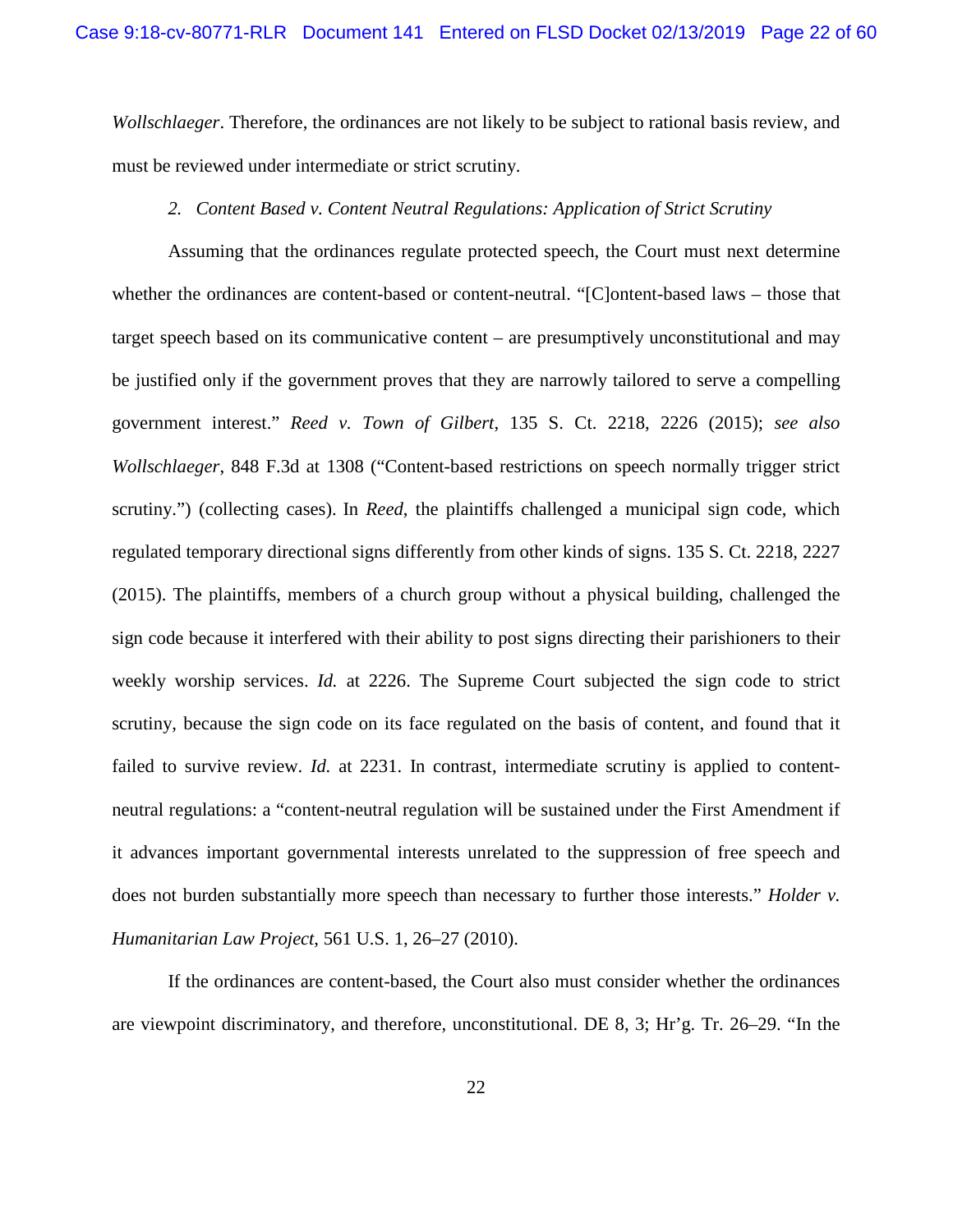ordinary case it is all but dispositive to conclude that a law is content-based and, in practice, viewpoint discriminatory." *Sorrell v. IMS Health Inc.*, 564 U.S. 552, 571 (2011). Viewpoint discrimination is a subset of content discrimination. *Rosenberger v. Rector*, 515 U.S. 819, 828– 29 (1995). A viewpoint-based law goes beyond mere content-based discrimination and regulates speech based upon agreement or disagreement with the particular position the speaker wishes to express." *McKay v. Federspiel,* No. 14-CV-10252, 2014 WL 7013574, at \*10 (E.D. Mich. Dec. 11, 2014), *aff'd*, 823 F.3d 862 (6th Cir. 2016) (citations omitted). Viewpoint discrimination occurs when the government favors "one speaker over another." *Rosenberger*, 515 U.S. at 828. Viewpoint discrimination also occurs when speech is prohibited "because of its message." *Id.*  Thus, the government may not target "particular views taken by speakers on a subject." *Id.* at 829. But, "[w]hen the basis for the content discrimination consists entirely of the very reason the entire class of speech at issue is proscribable, *no significant danger of viewpoint discrimination exists*." *R.A.V. v. City of St. Paul*¸ 505 U.S. 377, 388 (1992) (emphasis added). The Court analyzes viewpoint discrimination as applied to the facts of this case separately in Section VI.E *infra*.

"Deciding whether a particular regulation is content-based or content-neutral is not always a simple task." *Turner Broadcasting System, Inc. v. FCC*, 512 U.S. 622, 642 (1994). "Content based laws [are] those that target speech based on its communicative content." *Reed*, 135 S. Ct. at 2226. A regulation is content based "if a law applies to particular speech because of the topic discussed or the idea or message expressed." *Id.* at 2227. "As a general rule, laws that by their terms distinguish favored speech from disfavored speech on the basis of the ideas or views expressed are content based." *Turner Broadcasting System*, 512 U.S. at 643. A law "would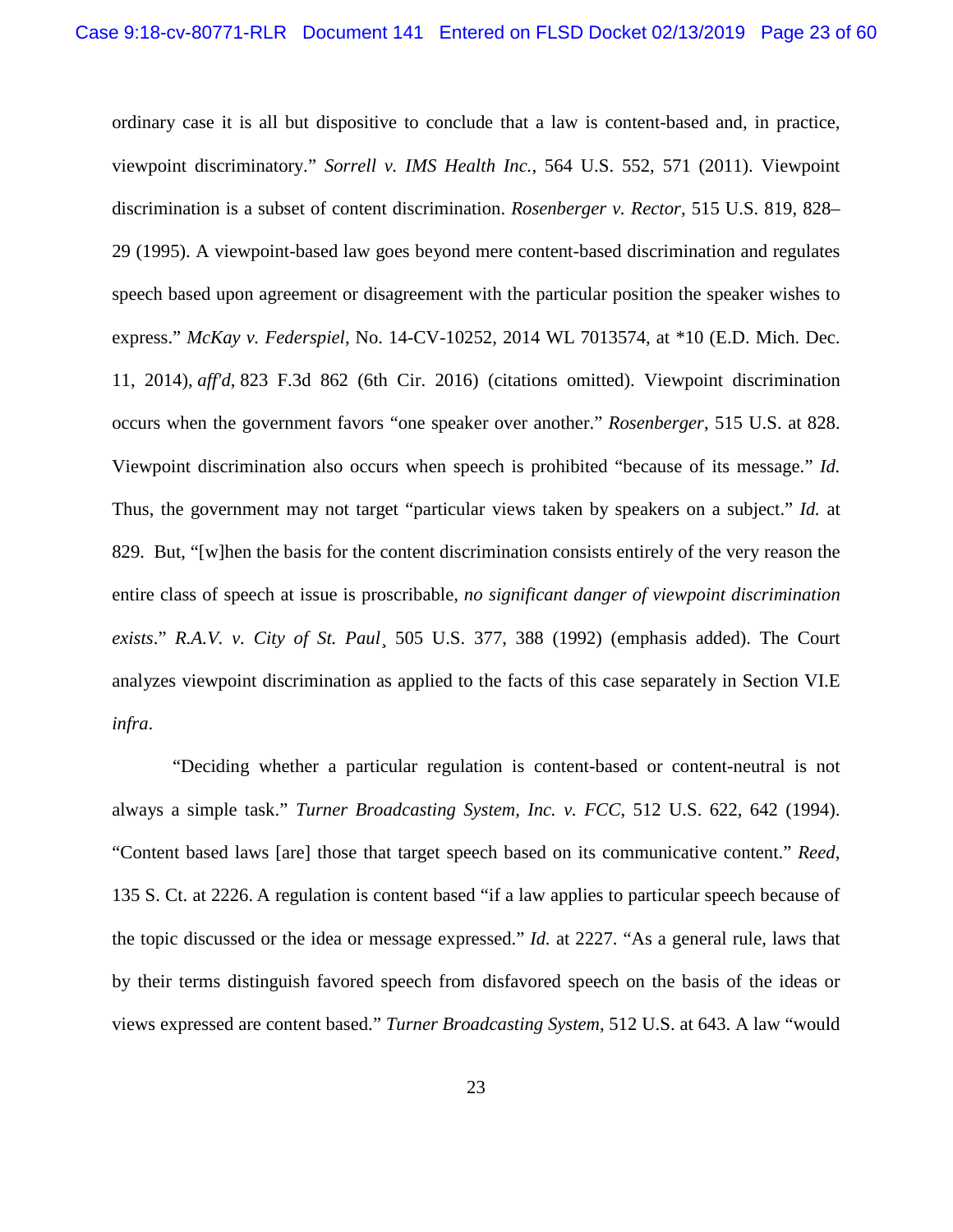be content based if it required 'enforcement authorities' to 'examine the content of the message that is conveyed to determine whether' a violation [of the law] has occurred." *McCullen v. Coakley*, 134 S. Ct. 2518, 2531 (2014).

*Reed* would seem to compel the conclusion that if the ordinances are content-based, they are subject to strict scrutiny. The ordinances identify certain speech–speech aimed at changing minor patients' sexual orientation–for prohibition because the speech constitutes conversion therapy. The ordinances target *what* Plaintiffs say to their minor patients.

## *3. Content-Based Regulations Subject to less than Strict Scrutiny*

Beyond the content-based/content-neutral dichotomy, there are several lines of cases that exempt content-based laws from automatically being considered under strict scrutiny. "[C]ontent-based restrictions on speech have been permitted, as a general matter, [but] only when confined to the few 'historic and traditional categories [of expression] long familiar to the bar.'" *United States v. Alvarez*, 567 U.S. 709, 717 (2012). It does not appear that these traditional exemptions have been upset by *Reed*. *Cf. Flanigan's Enterprises, Inc. of G.A. v. City of Sandy Springs*, 703 F. App'x 929, 935 (11th Cir. 2017).

One set of categories of content-based laws that are not subject to strict scrutiny include "inciting imminent lawless action, . . . obscenity, . . . defamation, . . . speech integral to criminal conduct, . . . so-called 'fighting words,' . . . fraud, . . . child pornography, . . . true threats, . . . and speech presenting some grave and imminent threat [that] the government has the power to prevent." *Alvarez*, 567 U.S. 709, 717 (citing case law for each category of speech). "From 1791 to the present, . . . our society, like other free but civilized societies, has permitted restriction on the content of speech in a few limited areas, which are 'of such slight social value as a step to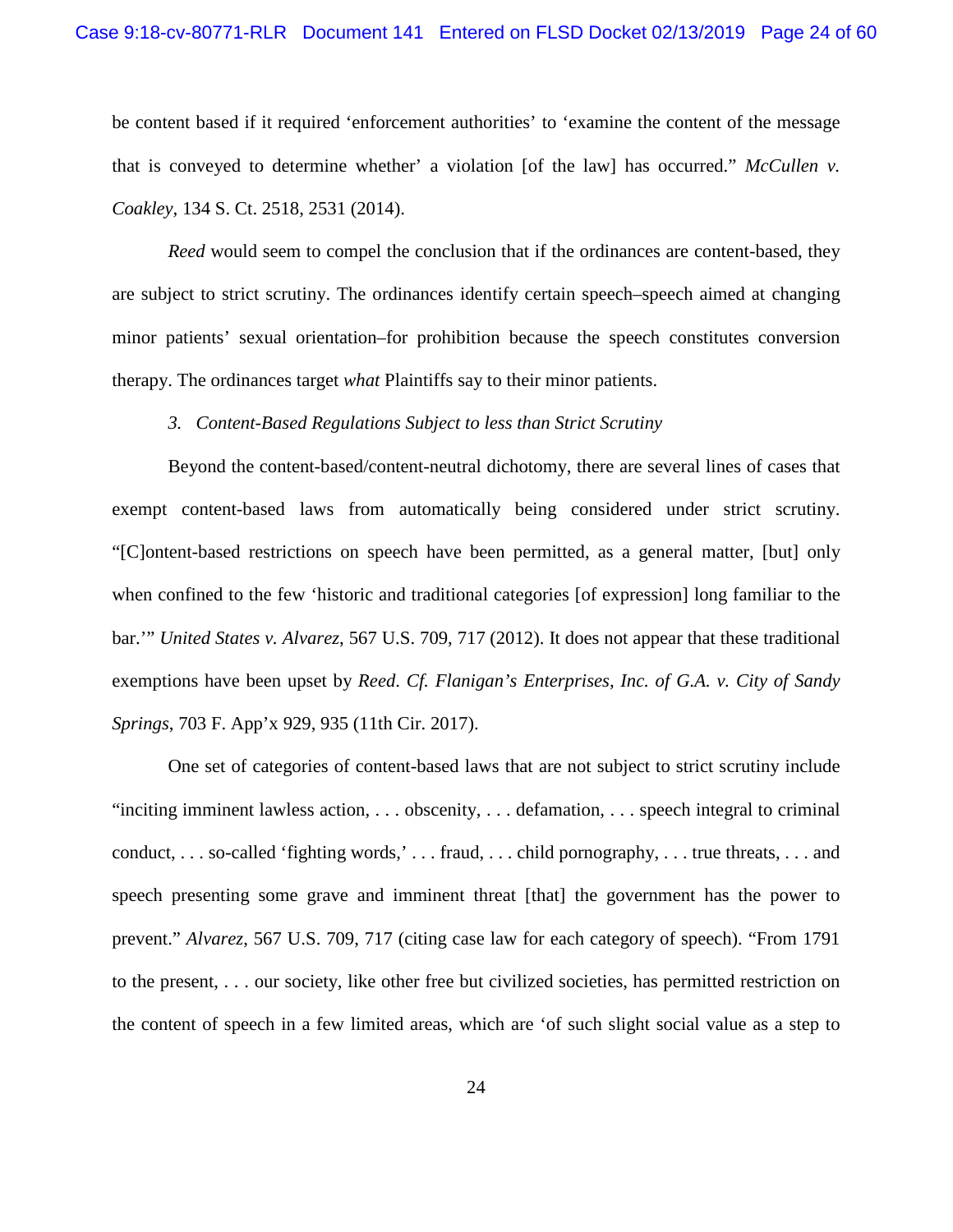truth that any benefit that may be derived from them is clearly outweighed by the social interest in order and morality.'" *R.A.V.*, 505 U.S. at 382 (quoting *Chaplinsky v. New Hampshire*, 315 U.S. 568 (1942)). *Reed* has not eliminated these traditional categories, which are exempt from strict scrutiny. *Cf. Flanigan's Enterprises*, 703 F. App'x at 935. The ordinances at issue in this case do not fall within these limited areas in which restrictions on the content of speech has been historically recognized.

Another category of content-based speech, "commercial speech," also is subject to heightened review, and not strict scrutiny. *See Sorrell,* 564 U.S. at 571–72. There is a "commonsense distinction" between "speech proposing a commercial transaction, which occurs in an area traditionally subject to government regulation, and other varieties of speech." *Central Hudson Gas & Elec. Corp. v. Public Serv. Comm. of N.Y.*, 447 U.S. 557, 562 (1980) (quoting *Ohralik v. Ohio State Bar Assn.*, 436 U.S. 447, 455–56 (1978)). "In commercial speech cases, then, a four-part analysis has developed" that is less exacting than a strict scrutiny analysis. *See Central Hudson Gas & Elec. Corp.*, 447 U.S. at 566. "Under a commercial speech inquiry, it is the State's burden to . . . show at least that the statute directly advances a substantial government interest and that the measure is drawn to achieve that interest." *Sorrell*, 564 U.S. at 571–72.

The ordinances in this case may not fit neatly into any of the categories outlined above. However, they demonstrate that a strict First Amendment rule will not always work for all cases.

#### *4. The Speech of Licensed Providers*

Against this backdrop of First Amendment case law, the Court must also consider how the First Amendment applies to doctors in treating their patients. Talk-based conversion therapy, as both a treatment to be provided and an utterance to be said, cannot easily be analyzed using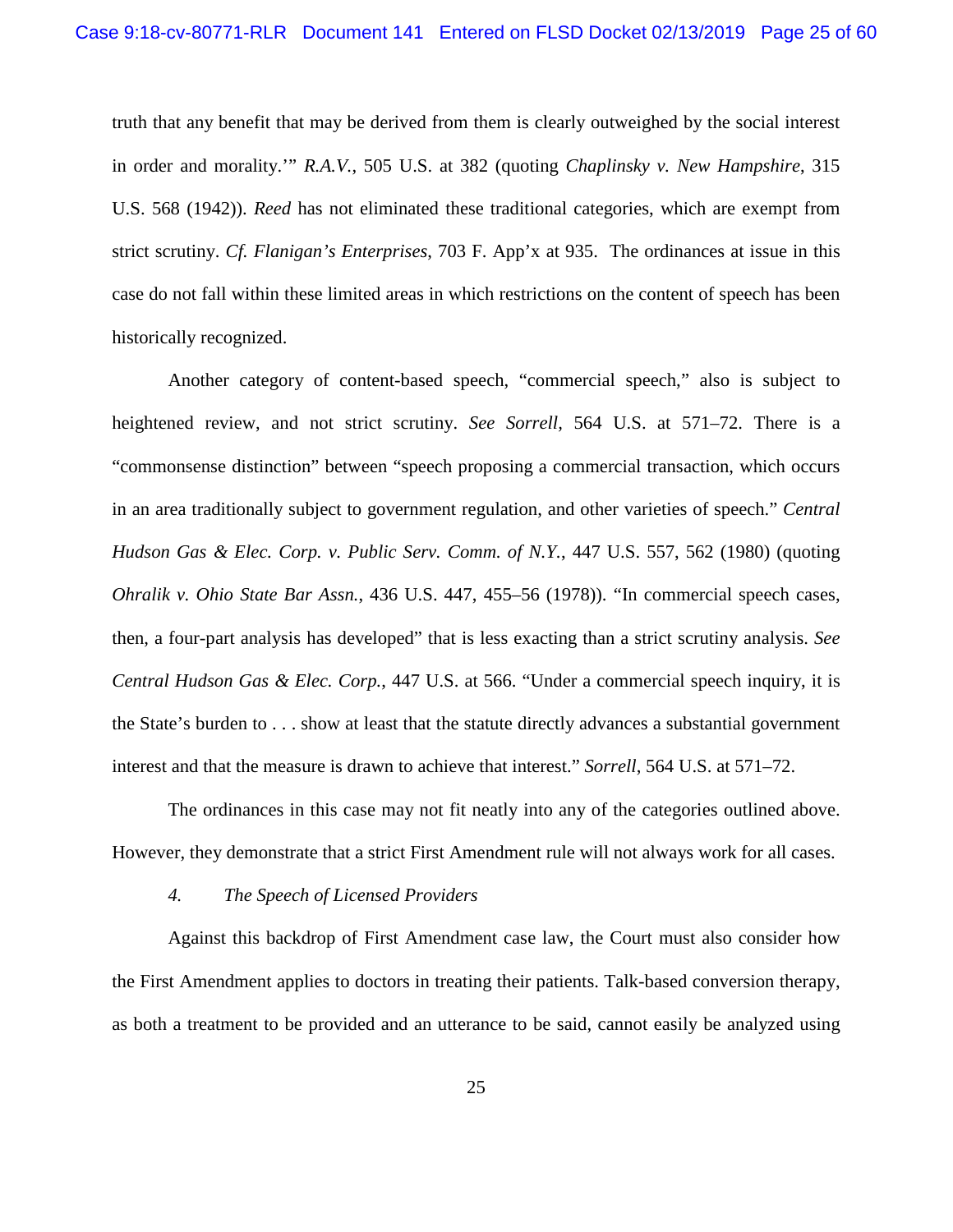case law decided in the context of public hearings, signage regulations, and school-based activities, yet so much of traditional First Amendment case law is decided in those contexts. As a result, the Court must pay close attention to cases that bear directly on the question of how provider speech can be regulated.

The speech of medical providers is routinely limited through prescription drug laws, medical malpractice lawsuits, accreditation requirements, and other means. As discussed below, case law demonstrates a simultaneous judicial commitment to protecting the conversation between doctors and their patients, and a recognition of the government's ability to regulate the practice of medicine and to protect patients from harmful practices. Quite simply, "[t]here is a difference, for First Amendment purposes, between regulating professionals' speech to the public at large versus their direct, personalized speech with clients." *Locke v. Shore*, 634 F.3d 1185, 1191 (11th Cir. 2011).

*Casey v. Planned Parenthood* considered the constitutionality of certain disclosures about pregnancy and abortion that Pennsylvania required its doctors to make to their patients prior to performing an abortion. 505 U.S. 833 (1992). The majority of the joint opinion addresses whether the disclosures violate the mother's constitutional rights. *See id.* However, the opinion also briefly addressed whether the doctor's right to free speech was implicated by the disclosure requirements. *See id.* at 884. The joint opinion concluded that "the physician's First Amendment rights" were only "implicated . . . as part of the practice of medicine, subject to reasonable licensing and regulation by the State." *Id.* Although some of the disclosures required by the law in *Casey* were part of obtaining informed consent, some of the disclosures were not. *See NIFLA*,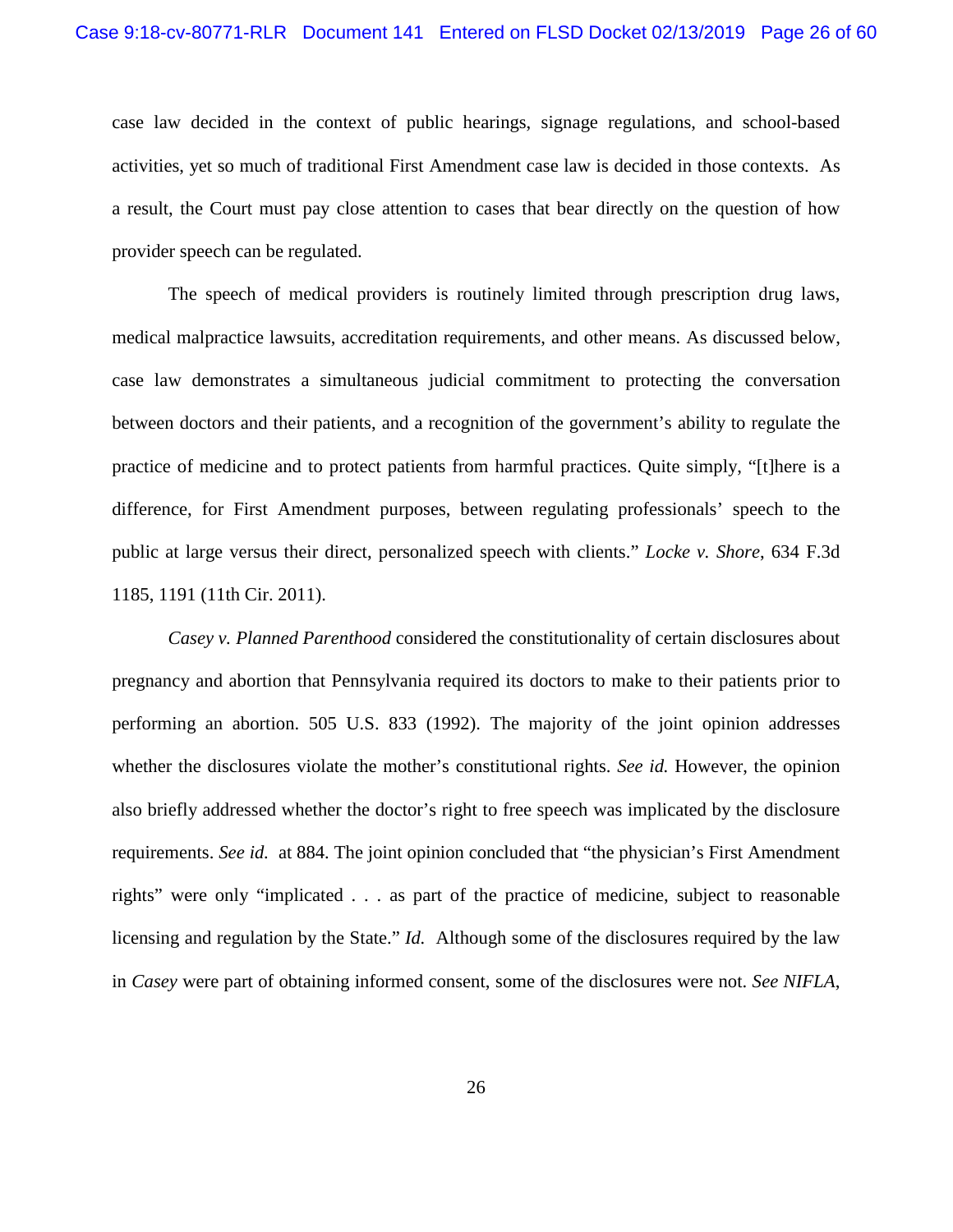138 S. Ct. 2361, Tr. 23:25–24:2 ("But there were definitely requirements in *Casey* that don't have much to do with informed consent.") (Kagan, J.)*.*

In *NIFLA*, the Supreme Court considered a challenge to California's Reproductive Freedom, Accountability, Comprehensive Care, and Transparency (the "FACT Act"), which, among other directives, required licensed clinics to "notify women that California provides free or low-cost services, including abortions, and give them a phone number to call." 138 S. Ct. 2361, 2368. The Court *did not determine* what level of scrutiny should be applied to the FACT Act, but found that the notification requirement would not survive even intermediate scrutiny.<sup>[9](#page-26-0)</sup> *Id.* at 2375. *NIFLA* found that California's FACT Act violated the First Amendment in compelling certain disclosures about abortion to patients, but the FACT Act is distinguishable from the ordinances at issue here. There, the doctors were compelled to speak, despite the fact that the required notice "is not an informed-consent requirement or . . . tied to a procedure at all." *Id.* at 2373.

In *Wollschlaeger*, the Eleventh Circuit declined to say whether intermediate or strict scrutiny would be the appropriate standard of review. 848 F.3d 1293, 1308 (11th Cir. 2017). Importantly, the court there was concerned that Florida's FOPA impacted doctors' ability to "speak frankly and openly to patients," because FOPA prohibited the *discussion* of firearm ownership with patients. *Id.* at 1313 (internal quotations omitted). In *Conant v. Walters*, the Ninth Circuit upheld a permanent injunction against a government policy of investigating doctors who *recommended* marijuana for medical use to their patients. 309 F.3d 629 (9th Cir. 2002). There, the court found the policy restricting doctors' recommendations to "strike at core First

<span id="page-26-0"></span><sup>&</sup>lt;sup>9</sup> The Court remanded the case with the instruction that the Plaintiff-doctors would be "likely to succeed on the merits of their claim that the FACT Act violates the First Amendment." *Id.* at 2378.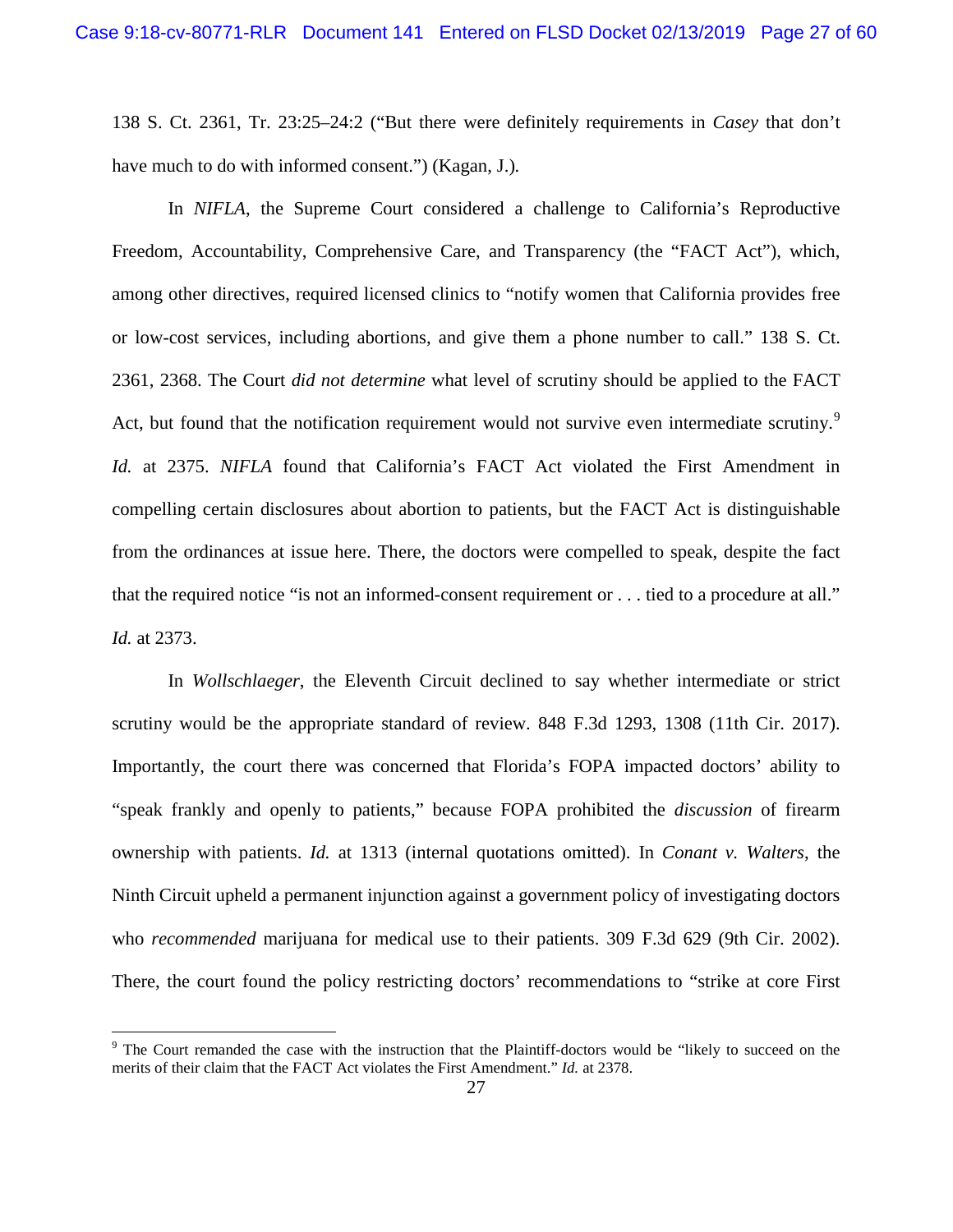Amendment interests of doctors and patients" because communication is an "integral component of the practice of medicine." *Id.* at 636.

Furthermore, the Third Circuit recognized professional speech as a category of speech subject to intermediate scrutiny. In *King*, the Third Circuit considered New Jersey's ban on SOCE performed on minors and reviewed the district court's order on summary judgment, which was entered against the plaintiff-doctors who challenged the statewide SOCE ban. *See* 767 F.3d 216 (3rd Cir. 2014); *King v. Christie*, 981 F. Supp. 2d 296 (D.N.J. 2013) The *King* court disagreed with the district court's analysis (which had followed *Pickup's* lead in applying rational basis review), and rejected the proposition that the ban should only be subject to rational basis review. *See King*, 767 F.3d at 246. Instead, the court found that "intermediate scrutiny is the applicable standard of review in this case" and that a conversion therapy ban on minors is a "permissible prohibition of professional speech." *See id.* <sup>[10](#page-27-0)</sup>

Plaintiffs insist that *NIFLA* abrogated the "professional speech" standard that the Third Circuit employed, 138 S. Ct. 2361 (2018). There, the Court observed that its "precedents do not recognize such a tradition for a category called 'professional speech'" and thus appeared to reject the Third Circuit's analysis in *King*. 138 S. Ct. 2361, 2372 (2018) (collecting cases).<sup>[11](#page-27-1)</sup> Even though the Court rejected professional speech as a recognized exceptional category, it acknowledged that "under [Supreme Court] precedents, States may regulate professional

<span id="page-27-0"></span> <sup>10</sup> The District of New Jersey considered New Jersey's SOCE ban a second time in *Doe v. Christie*, 33 F.Supp.3d 518 (2014). This second challenge to the New Jersey law arose out of a case brought by minors who wished to have SOCE provided to them by their therapists and their parents. *Id.* There, the district court relied on its prior opinion in finding that the law did not violate the Free Speech Clause of the First Amendment and granted the State's motion to dismiss. *Id.* The court also found the plaintiff-children's free exercise claim and the parents' "right to direct the upbringing of children" to be without merit. *Id.* The Third Circuit affirmed in *Doe v. Christie*, 783 F.3d 150 (3rd Cir. 2014).

<span id="page-27-1"></span><sup>&</sup>lt;sup>11</sup> The *NIFLA* majority, however, did "not foreclose the possibility that some such reason" for "treating professional speech as a unique category that is exempt from ordinary First Amendment principles." *Id.* at 2375.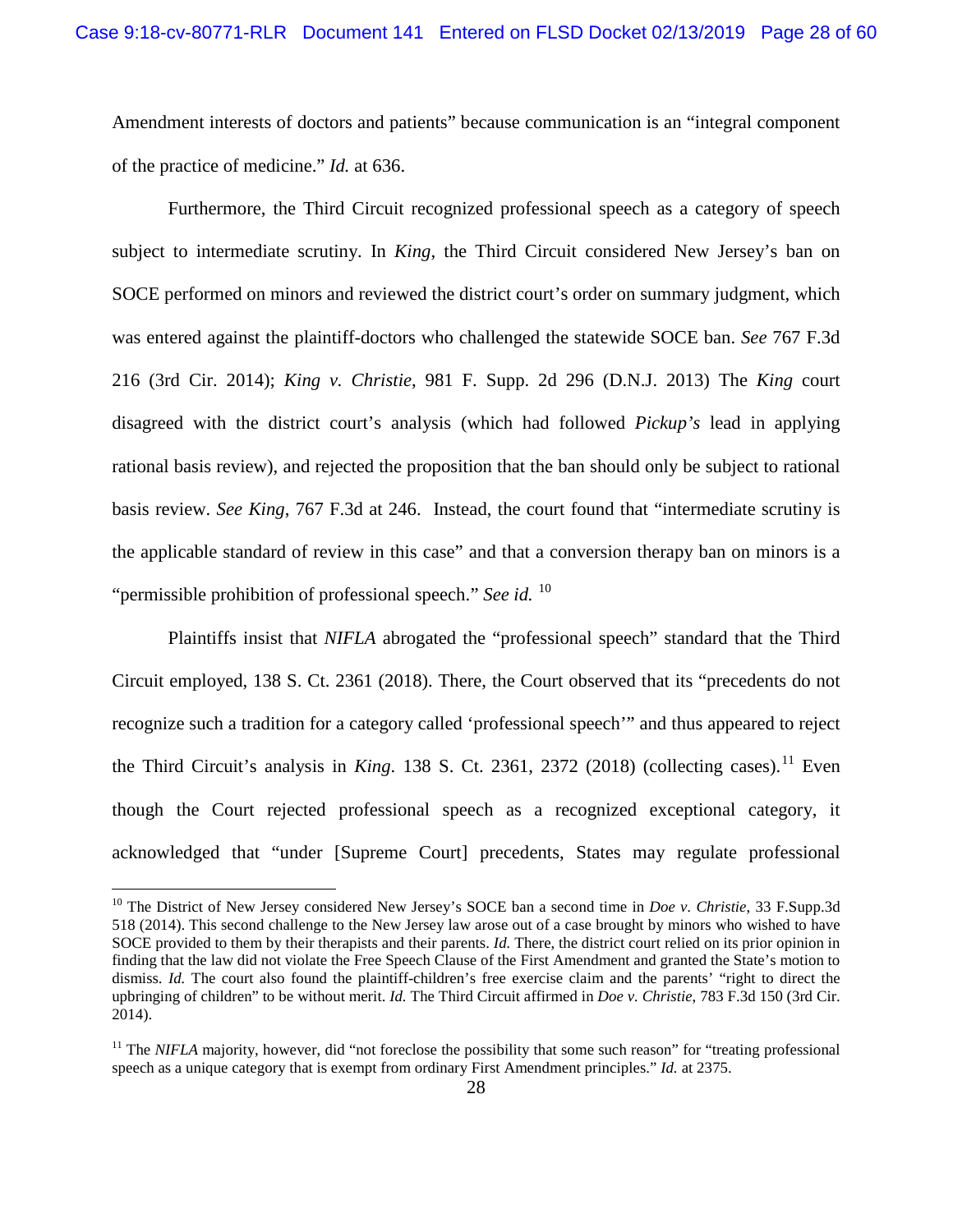*conduct*, even though that conduct incidentally involves speech." *Id.* at 2372 (emphasis added) (citing *Planned Parenthood of Southeastern Pa. v. Casey*, 505 U.S. 833, 884 (1992) (O'Connor, J.)).

Taken collectively, these cases instruct that this case may fall outside of *Reed*'s onerous edict that all content-based laws must be subject to strict scrutiny. While *NIFLA* disparaged the use of "professional speech" as a separate category of speech, it did not foreclose the possibility that reasons might exist for treating professional speech as a separate category. *See* 138 S. Ct. 2361, 2375 (2018). Although the "First Amendment stands against any 'freewheeling authority to declare new categories of speech outside the scope of the First Amendment,' the Court has acknowledged that perhaps there exist 'some categories of speech that have been historically unprotected . . . but have not yet been specifically identified or discussed . . . in our case law." *United States v. Alvarez*, 567 U.S. 709, 722 (2012) (citations omitted). It is not clear that a separate category for professional speech is required to recognize this case's unique features, given the Supreme Court's recognition in *Casey* that regulations of doctors' speech that are incidental to a treatment (or in this case, effectuating a treatment) do not offend the First Amendment.

The ordinances here are much closer to the regulation at issue in *Casey* than the regulations in *Wollschlaeger*, *Conant*, and *NIFLA*. The speech not only is directly related to the treatment, it *is the manner of delivering* the treatment. Plaintiffs are essentially writing a prescription for a treatment that will be carried out verbally. In contrast to *Wollschlaeger*, *Conant*, and *NIFLA*, the ordinances do *not* prohibit a dialogue between patient and provider. *See Wollschlaeger*, 848 F.3d at 1309 (observing that the SOCE ban in *Pickup* "did not restrict what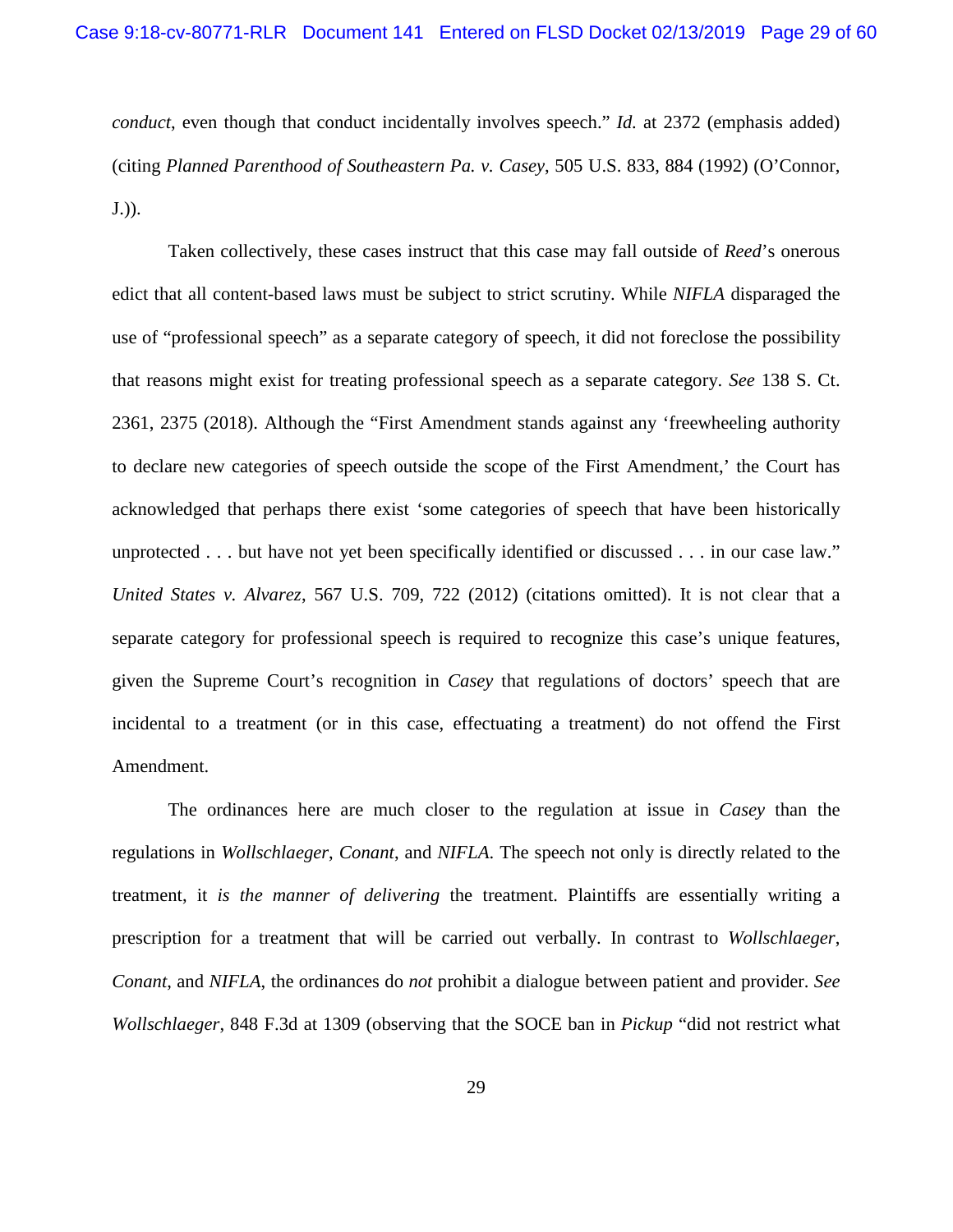the practitioner could say or recommend to a patient or client"). The regulated treatment is both speech and conduct – directed at minors – administered by a licensed medical professional, as part of "the practice of medicine," as in *Casey*.

Accordingly, applying intermediate scrutiny to medical treatments that are effectuated through speech would strike the appropriate balance between recognizing that doctors maintain some freedom of speech within their offices, and acknowledging that *treatments* may be subject to significant regulation under the government's police powers. The First Amendment is of paramount importance to our democracy, but, as quoted above, "the freedom of speech . . . does not confer an absolute right to speak or publish, without responsibility, whatever one may choose, or an unrestricted and unbridled license that gives immunity for every possible use of language." *Gitlow v. New York*, 268 U.S. 652, 667 (1925) (collecting cases).

### *5. First Principles of the First Amendment*

Furthermore, this case demonstrates why an unbending, categorical approach to the First Amendment proves unwieldy to the point of unworkable. In fact, the exemptions to the automatic "trigger" of strict scrutiny illustrate a recognition that an ironclad, categorical approach is untenable in applying the First Amendment to seemingly endless permutations and circumstances. "[C]ategories alone cannot satisfactorily resolve the legal problem before us. The First Amendment requires greater judicial sensitivity both to the Amendment's expressive objectives and to the public's legitimate need for regulation than a simple recitation of categories, such as 'content discrimination' and 'strict scrutiny' would permit." *Reed v. Town of Gilbert*, 135 S. Ct. 2218, 2234 (2015) (Breyer, J., concurring); *see also Reed*, 135 S. Ct. at 2238 (Kagan, J., concurring); *Williams Yulee v. Fla. Bar*, 135 S. Ct. 1656, 1673 (2015) (Breyer, J.,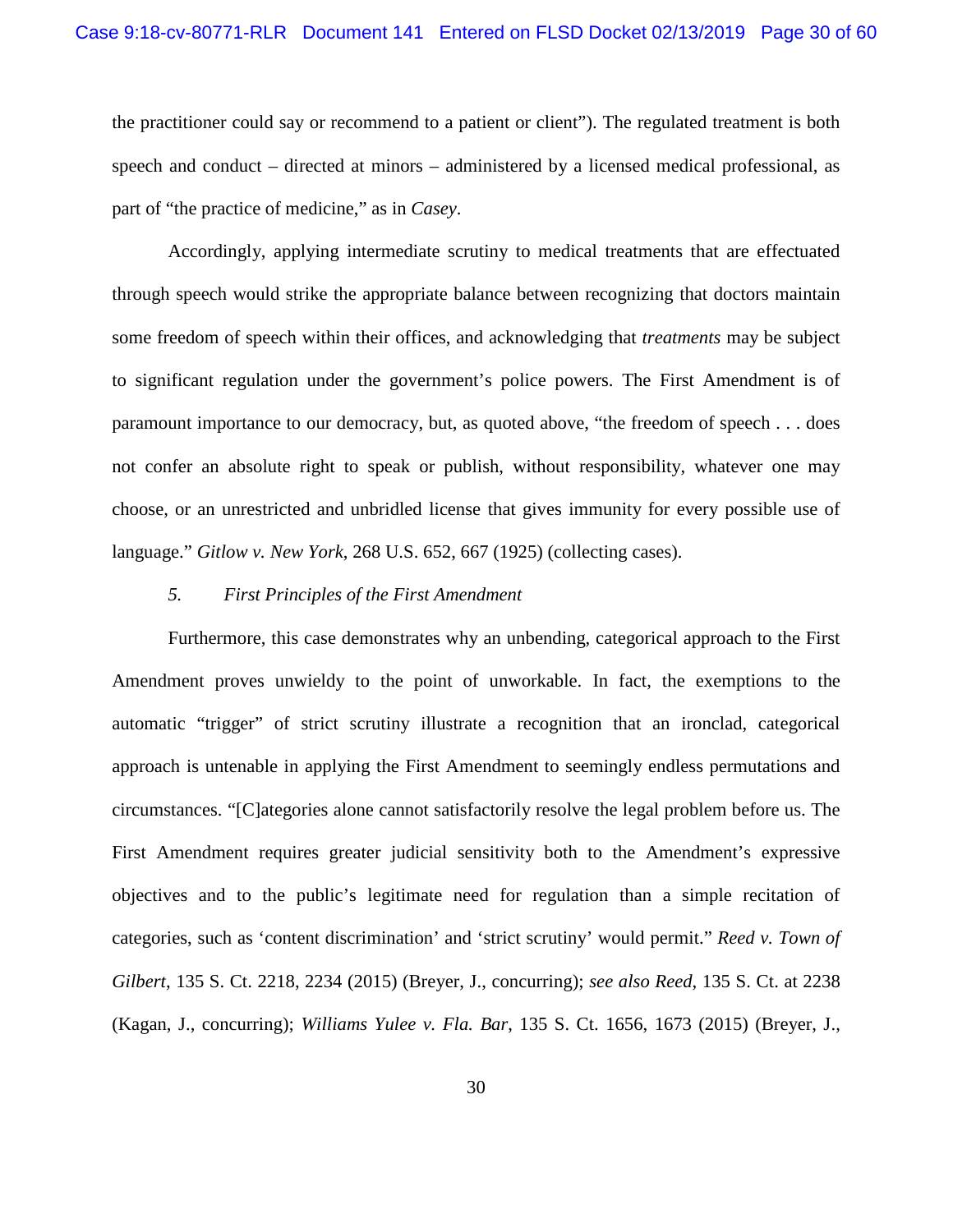concurring) ("I view this Court's doctrine referring to tiers of scrutiny as guidelines *informing* our approach to the case at hand, not tests to be mechanically applied.") (citations omitted) (emphasis added); *Wollschlaeger*, 848 F.3d at 1334 ("Rather than relying on strict categorical definitions as automatic triggers for particular levels of constitutional scrutiny, we should instead embrace an approach focused on the values underlying the jurisprudential significance of those categories.") (Tjoflat, J., concurring). One way to avoid the pitfalls of a strictly categorical approach to the First Amendment is to glean the common principles from the relevant cases and apply them in a coherent manner to this set of facts.

Applying intermediate scrutiny to this case is entirely consistent with the historic understandings of the First Amendment and its purpose. The First Amendment's "purpose [is] 'to preserve an uninhibited marketplace of ideas in which the truth will ultimately prevail.'" *McCullen v. Coakley*, 134 S. Ct. 2518, 2529 (2014) (quoting *FCC v. League of Women Voters of Cal.*, 468 U.S. 364, 377 (1984)). "The First Amendment, said Judge Learned Hand, 'presupposes that right conclusions are more likely to be gathered out of a multitude of tongues, than through any kind of authoritative selection. To many this is, and always will be, folly; but we have staked upon it our all.'" *New York Times v. Sullivan*, 376 U.S. 254, 270 (1964) (quoting *United States v. Associated Press*, 52 F.Supp. 362, 372 (S.D.N.Y. 1943)). Indeed, "[t]he best test of truth is the power of thought to get itself accepted in the competition of the market." *Id.* at 2375 (quoting *Abrams v. United States*, 250 U.S. 616, 630 (1919) (Holmes, J., dissenting)).

"At the heart of the First Amendment lies the principle that each person should decide for himself or herself the ideas and beliefs deserving of expression, consideration, and adherence." *Turner Broadcasting System, Inc. v. FCC*, 512 U.S. 622, 641 (1994). Justice Thurgood Marshall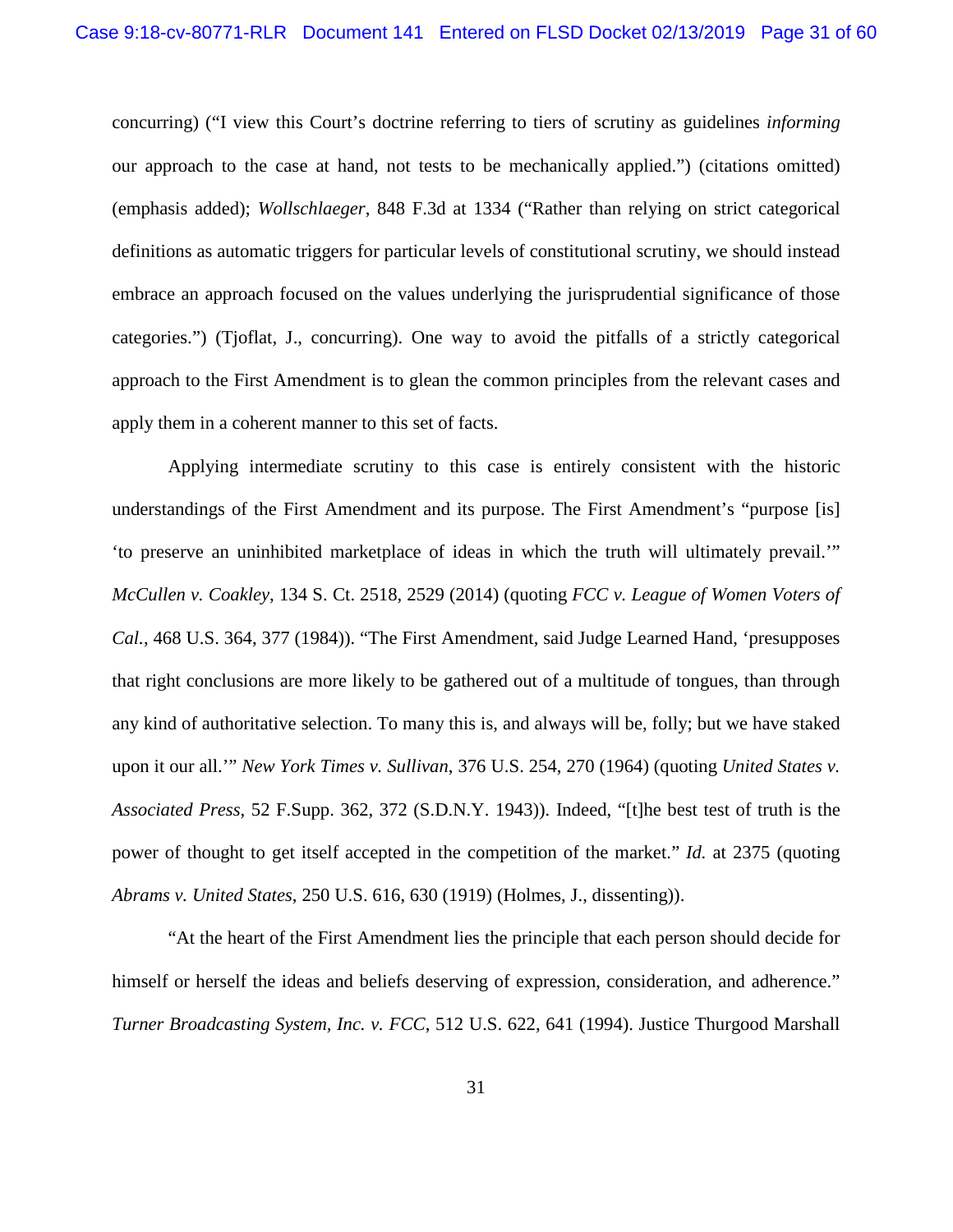observed that "[t]he First Amendment services not only the needs of the polity but also those of the human spirit – a spirit that demands self-expression." *Procunier v. Martinez*, 416 U.S. 396, 427 (1974) (Marshall, J., concurring). It is a "guiding First Amendment principle" that the "government has no power to restrict expression because of its message, its ideas, its subject matter, or its content." *McCullen v. Coakley*, 134 S. Ct. 2518, 2539 (2014) (quoting *Police Dept. of Chicago v. Mosley*, 408 U.S. 92, 95 (1972)).

This case presents facts in which speech is not always expressive, and thus warrants less scrutiny. *Cf. O'Brien*, 391 U.S. 367 (1968). Plaintiffs' words serve a function; their words constitute an *act* of therapy with their minor clients, which makes Plaintiffs' speech different from the protected dialogues in *Wollschlaeger* and *NIFLA*, and from highly protected, political speech in the metaphoric or literal "public square."

The ordinances do not limit or change in any way advocacy for SOCE. Plaintiffs retain their right and prerogative to seek greater acceptance of SOCE, to lobby Defendants to repeal the ordinances, and to lobby the State of Florida to explicitly preempt the ordinances. The public marketplace of ideas is not limited in any way. What *is* limited, is the therapy (delivered through speech and/or conduct) by a licensed practitioner to his or her minor patient, within the confines of a therapeutic relationship. In the context of the relationship between a minor and his or her therapist, there is *no* competitive marketplace of ideas to infringe upon. Given the multitude of avenues of expression available to Plaintiffs, intermediate or heightened level of review is consistent with the justifications for and principles of the First Amendment.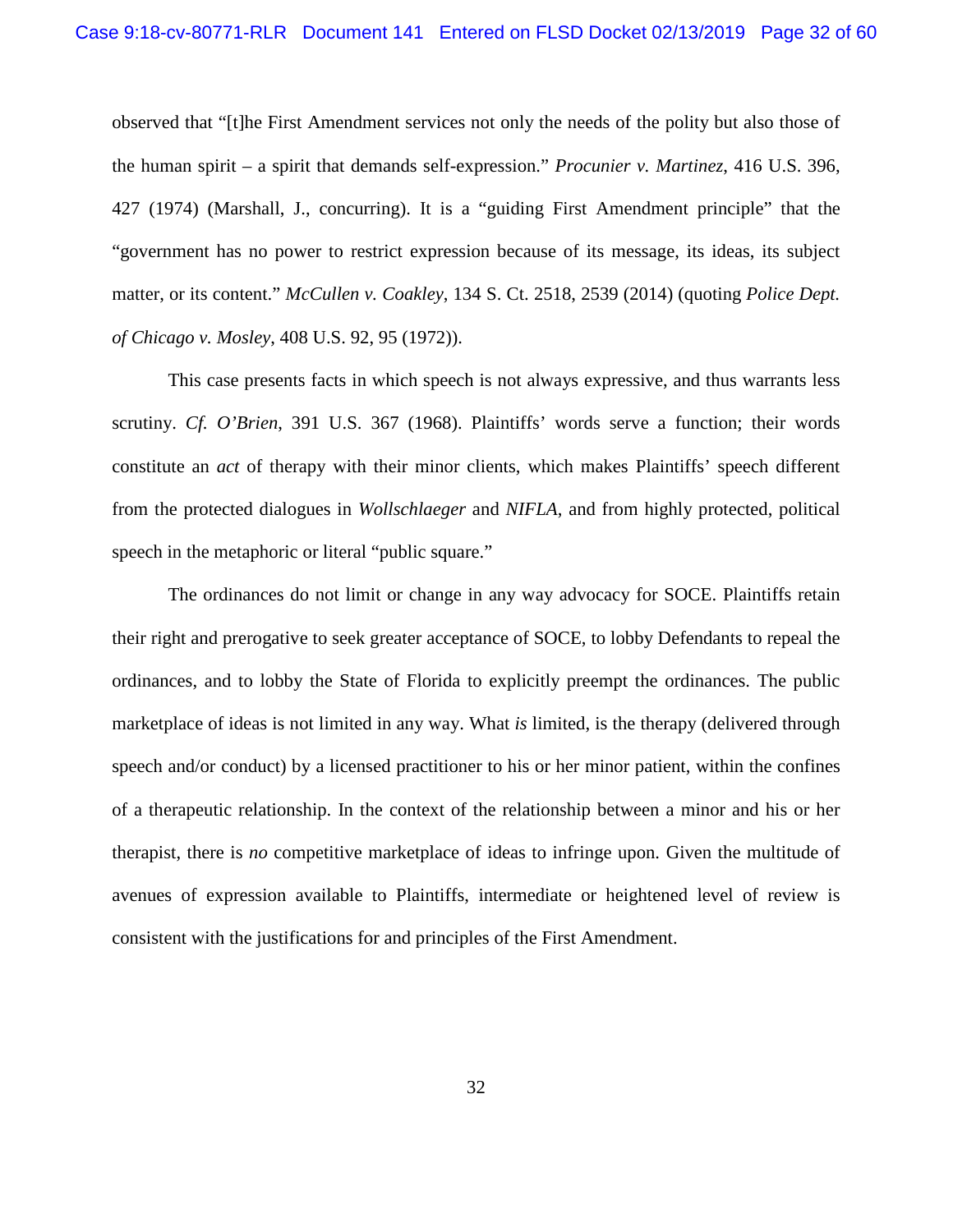# *6. Conclusions Regarding the Appropriate Standard of Review*

The Court concludes that it is unclear what standard of review should apply to this case. It seems likely that the ordinances are subject to more than rational basis review, but beyond that determination, it is unclear whether intermediate or strict scrutiny should apply. *Reed* suggests that strict scrutiny is appropriate, but case law specifically addressing the regulation of licensed providers indicates that a lower standard of review would be appropriate. As such, intermediate review may be the correct standard to apply, to acknowledge that licensed providers are not completely stripped of their freedom of expression in their offices and exam rooms, but governments can readily regulate treatments provided by licensed providers.

In the following two sections, the Court evaluates the ordinances using the principles found in all three levels of review.

#### <span id="page-32-0"></span>C. The Governments' Interest in the Ordinances

If the ordinances are subject to rational basis review, it is the Plaintiffs' burden to show that there was no legitimate government interest in passing the ordinances. *See Pickup v. Brown*, 740 F.3d 1208, 1231 (9th Cir. 2014). If the ordinances are subject to intermediate scrutiny, it is Defendants' burden to show that they had a "substantial" interest in passing the ordinances. *See Wollschlaeger v. Gov. of Fla.*, 848 F.3d 1293, 1312 (11th Cir. 2017). If the ordinances are subject to strict scrutiny, it is Defendants' burden to show they had a "compelling" interest in passing the ordinances. *See Reed v. Town of Gilbert*, 135 S. Ct. 2218, 2231 (2015).

In this case, both Defendants assert a "compelling interest in protecting the physical and psychological well-being of minors . . . and in protecting its minors against exposure to serious harms caused by sexual orientation and gender identity change efforts" within the body of the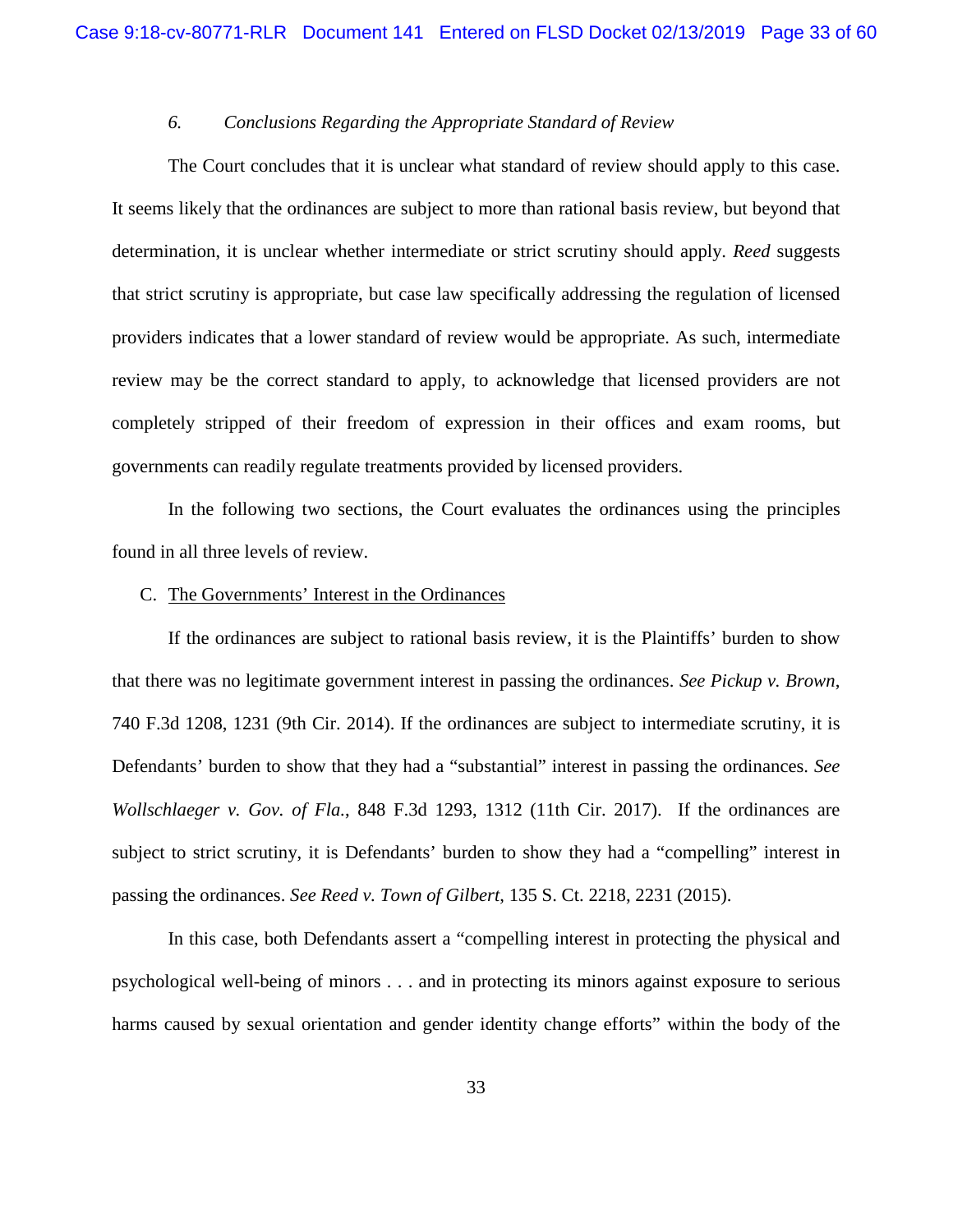ordinances. DE 1-4; DE 1-5. This Court finds these interests are legitimate, substantial, and compelling. *See Sable Commc'ns of Cal., In. v. FCC*, 492 U.S. 115, 126 (the state has a "compelling interest in protecting the physical and psychological well-being of minors"); *New York v. Ferber*, 458 U.S. 747, 756–57 ("It is evident beyond the need for elaboration that a State's interest in 'safeguarding the physical and psychological well-being of a minor' is 'compelling.'") (citations omitted).

In concluding that SOCE is harmful and should be prevented, the Defendants considered multiple publications by major research and professional organizations. The following are examples of the conclusions of studies and position papers regarding the harms of conversion therapy (including therapy relating to both same-sex attractions and gender identity on both minors and adults), which Defendants relied upon in enacting the ordinances:

- According to the American Academy of Pediatrics, "Therapy directed at specifically changing sexual orientation is contraindicated, since it can provoke guilt and anxiety while having little or no potential for achieving changes in orientation." DE 1-4, 2; DE 1-5, 9; DE 128-2, 633; DE 121-12, 633.
- In 1998, the American Psychiatric Association "published its opposition to any psychiatric treatment, including reparative or conversion therapy." DE 1-4, 3; DE 1-5, 9. "The potential risks of 'reparative therapy' are great and include depression, anxiety, and self-destructive behavior, since therapist alignment with societal prejudices against homosexuality may reinforce self-hatred already experienced by the patient." DE 128-3; DE 121-13.
- The American Psychological Association ("APA") created a task force in 2009 to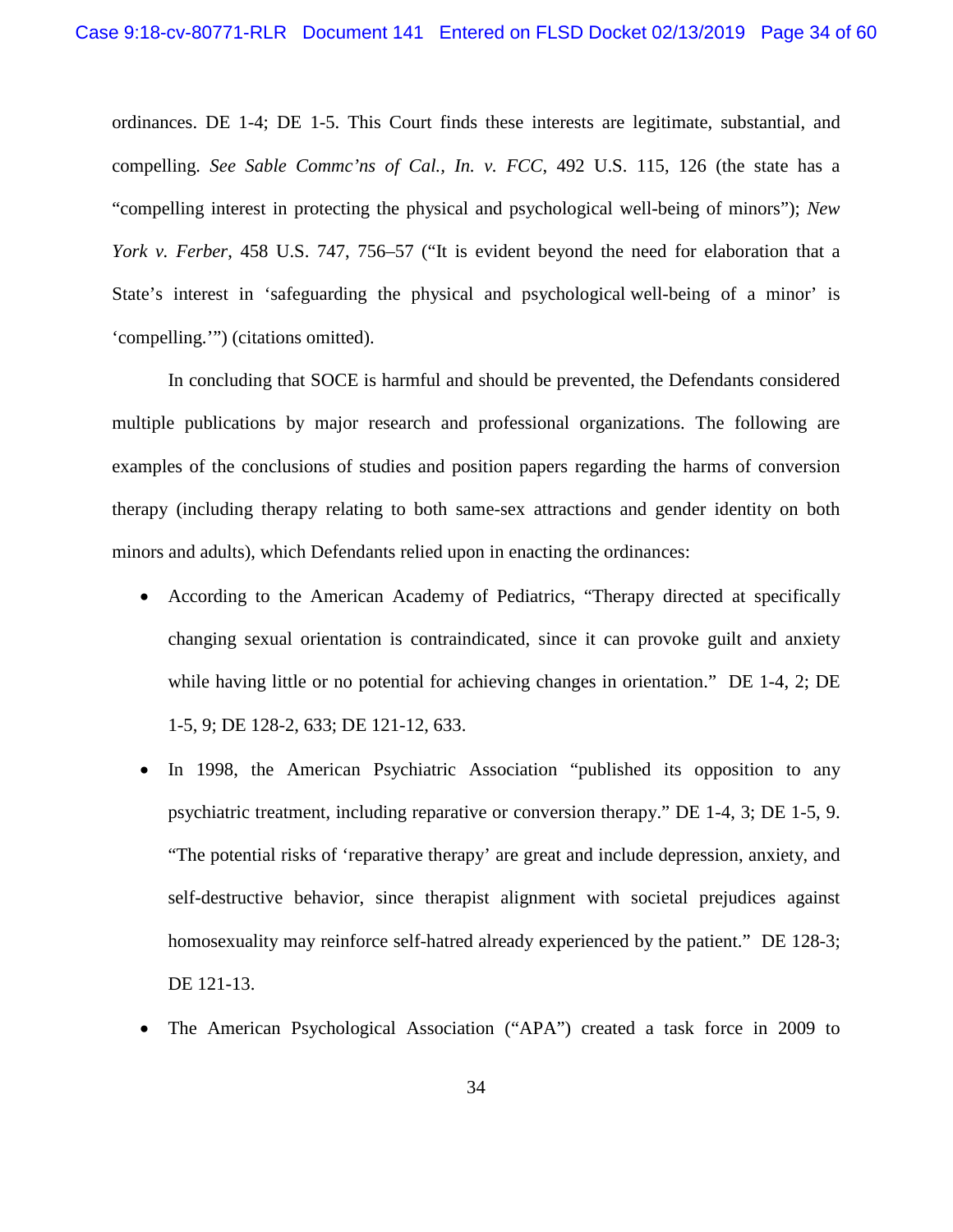conduct a "systematic review of peer-reviewed journal literature on sexual orientation change efforts (SOCE)." DE 128-4 at v; DE 121-14 at v. The report "concluded that efforts to change sexual orientation are unlikely to be successful and involve some risk of harm, contrary to the claims of SOCE practitioners and advocates." *Id. See also* DE 1-4, 3; DE 1-5, 9.

• The APA Task Force found:

[S]ome recent studies document that there are people who perceive that they have been harmed though SOCE . . . . Among those studies reporting on the perceptions of harm, the reported negative social and emotional consequences include self-reports of anger, anxiety, confusion, depression, grief, guilt, hopelessness, deteriorated relationships with family. Loss of social support, loss of faith, poor self-image, social isolation, intimacy difficulties, intrusive imagery, suicidal ideation, self-hatred, and sexual dysfunction.

DE 128-4, 42; DE 121-14, 42.

- The Task Force also found that children may not understand the consequences of SOCE. "Children and adolescents are often unable to anticipate the future consequences of a course of action and are emotionally and financially dependent on adults. Further, they are in the midst of developmental processes in which the ultimate outcome is unknown. Efforts to alter that developmental path may have unanticipated consequences." *Id.* at 77.
- The Task Force concluded:

[T]here is a dearth of scientifically sound research on the safety of SOCE. Early and recent research studies provide no clear indication of the prevalence of harmful outcomes among people who have undergone efforts to change their sexual orientation or the frequency of occurrence of harm because no study to date of adequate scientific rigor has been explicitly designed to do so. Thus, we cannot conclude how likely it is that harm will occur from SOCE. However, studies from both periods indicate that attempts to change sexual orientation may cause or exacerbate distress and poor mental health in some individuals, including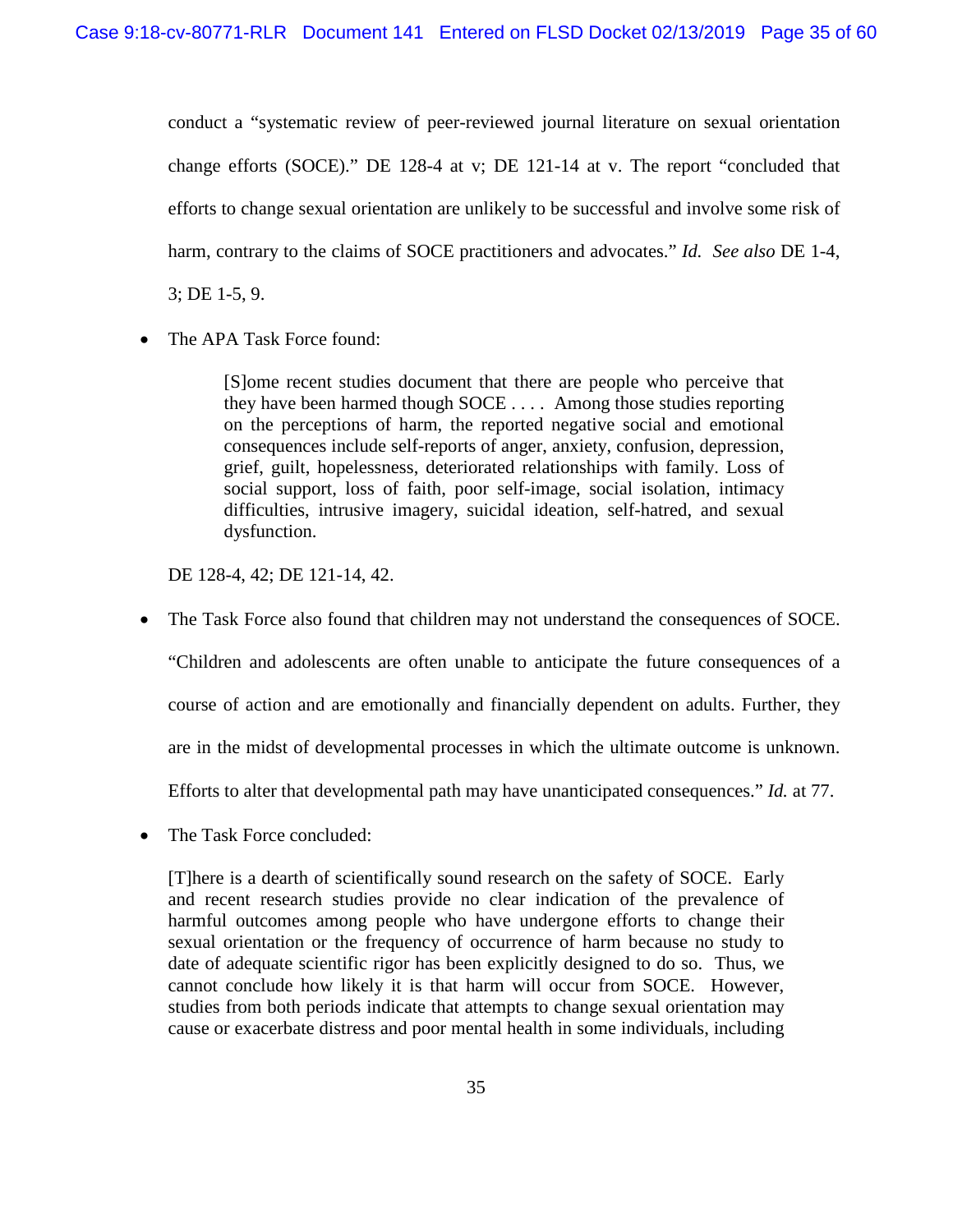depression and suicidal thoughts. The lack of rigorous research on the safety of SOCE represents a serious concern, as do studies that report perceptions of harm.

*Id.* at v.

- The American Psychological Association Council of Representatives has adopted a policy statement against SOCE, which noted that "[d]istress and depression were exacerbated" in individuals subjected to such therapy. DE 121-15; DE 128-5. *See also* DE 1-4, 3; DE 1-5, 9.
- The Pan American Health Organization, an office of the World Health Organization, has stated, "'Reparative' or 'conversion therapies' have no medical indication and represent a severe threat to the health and human rights of the affected persons. They constitute unjustifiable practices that should be denounced and subject to adequate sanctions and penalties." DE 121-19, 2012 Pan American Health Organization Position Statement 2. *See also* DE 1-4, 4; DE 1-5, 10.
- "Psychoanalytic technique does not encompass purposeful attempts to 'convert,' 'repair,' change or shift an individual's sexual orientation, gender identity or gender expression. Such directed efforts are against fundamental principles of psychoanalytic treatment and often result in substantial psychological pain by reinforcing damaging internalized attitudes," according to the American Psychoanalytic Association in 2012. DE 121-16; DE 128-6. *See also* DE 1-4, 3–4; DE 1-5, 9–10.
- The American Academy of Child & Adolescent Psychiatry's Practice Parameter states, "Just as family rejection is associated with problems such as depression, suicidality, and substance abuse in gay youth, the proposed benefits of treatment to eliminate gender discordance in youth must be carefully weighed against such possible deleterious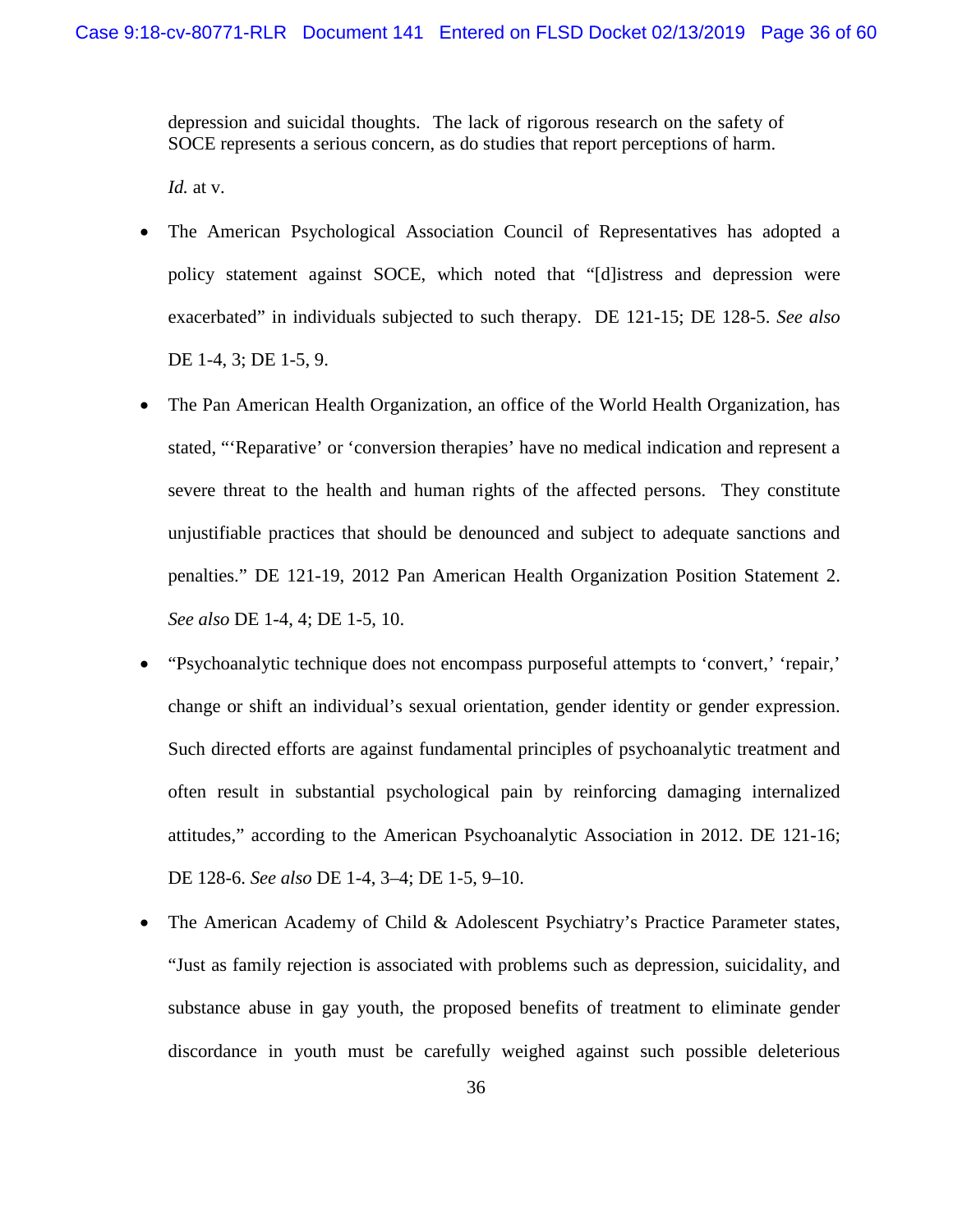effects." DE 121-17, 969; DE 128-7, 969. *See also* DE 1-4, 4; DE 1-5; 10.

- "Given that there is no evidence that efforts to alter sexual orientation are effective, beneficial, or necessary, and the possibility that they carry the risk of significant harm, such interventions are contraindicated," contrary to the claims of SOCE practitioners and advocates. DE 121-17, 968; DE 128-7, 968.
- According to the American School Counselor Association, "School counselors recognize the profound harm intrinsic to therapies alleging to change an individual's sexual orientation or gender identity and advocate to protect LGBTQ students from this harm." DE 121-20, 37; DE 128-9, 37. *See also* DE 1-4, 4; DE 1-5, 10.
- The report prepared by U.S. Department of Health and Human Services, Substance Abuse and Mental Health Services Administration found as follows: "Conversion therapy perpetuates outdated views of gender roles and identities as well as the negative stereotype that being a sexual or gender minority or identifying as LGBTQ is an abnormal aspect of human development. Most importantly, it may put young people at risk of serious harm." DE 121-21; DE 128-10, SAMHSA Report. *See also* DE 1-4, 4–5; DE 1-5, 10–11.

The sources cited in the ordinances all conclude that rigorous research on the safety and effectiveness of seeking to change sexual orientation is deficient,  $^{12}$  $^{12}$  $^{12}$  but that there already is substantial evidence and consensus in the medical community that conversion therapy can cause harm, including depression, self-harm, self-hatred, suicidal ideation, and substance abuse. *See,* 

<span id="page-36-0"></span> <sup>12</sup> Notably, the APA Task Force Report suggests that the lack of rigorous studies is *because* SOCE is harmful. *See e.g.*, DE 1-6, pp. 51, 76 ("High dropout rates[of participants] characterize early treatment studies and may be an indicator that research participants experience these treatments as harmful."); DE 1-6, p. 33 ("Behavior therapists became increasingly concerned that aversive therapies designed as SOCE for homosexuality were inappropriate unethical, and inhumane.").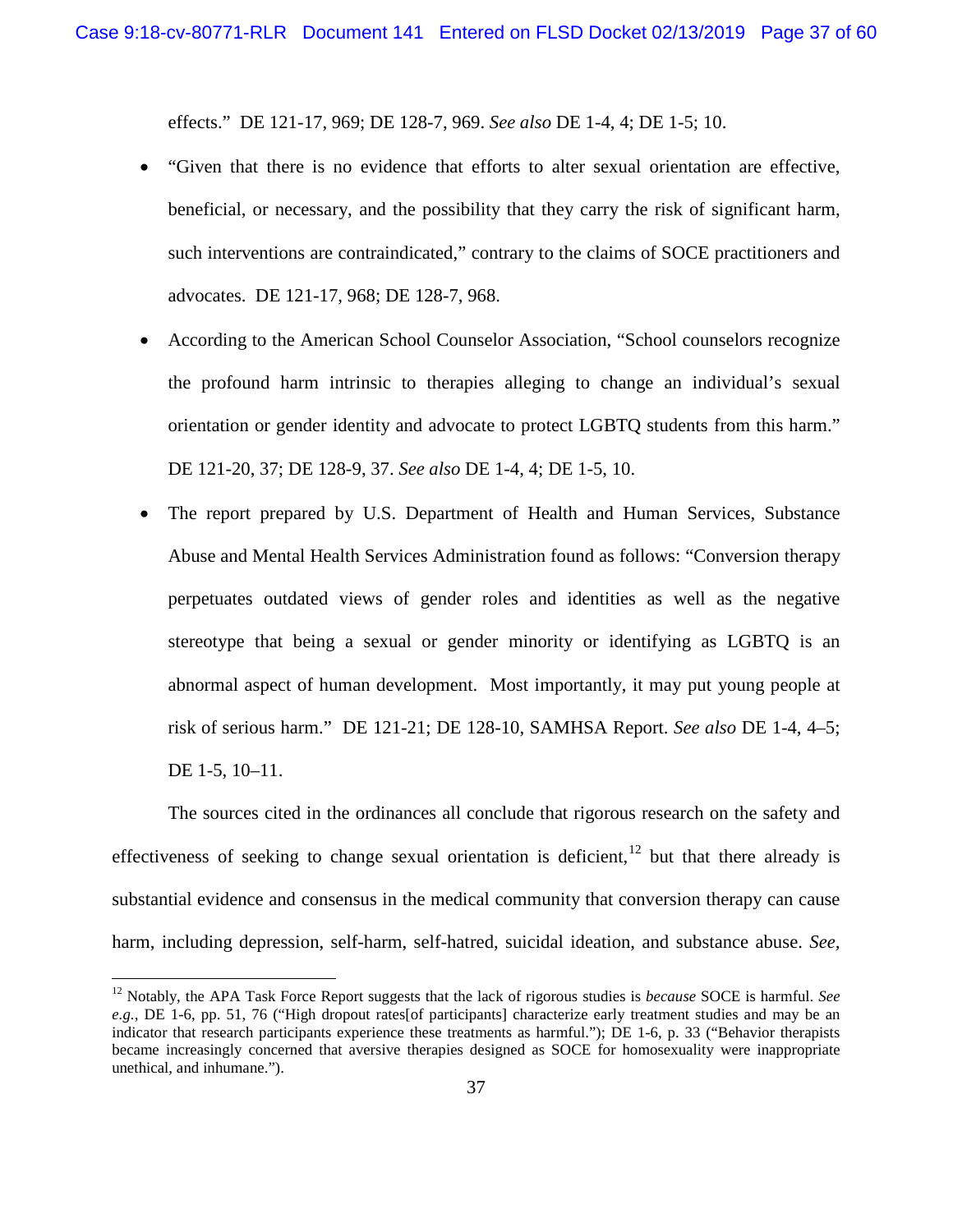*e.g.*, DE 1-6, 59 ("Participants in studies . . . described the harm they experienced as (a) decreased self-esteem and authenticity to others; (b) increased self-hatred and negative perceptions of homosexuality; (c) confusion, depression, guilt, helplessness, hopelessness, shame, social withdrawal, and suicidality; (d) anger at and a sense of betrayal by SOCE providers; (e) an increase in substance abuse and high-risk sexual behaviors; (f) a feeling of being dehumanized and untrue to self; (g) a loss of faith; and (h) a sense of having wasted time and resources. Interpreting SOCE failures as individual failures was also reported in this research, in that individuals blamed themselves for the failure (i.e. weakness, and lack of effort, commitment, faith, or worthiness in God's eyes)."). *See generally* DE 121, Exhibits 12, 13, 15; 17–22; DE 128, Exhibits 2–11. The small number of reports of harm from minors is understood in light of the retrospective reports and delayed perceptions of harm noted by the sources cited by the ordinances. *See* DE 121-21, 2015 SAMHSA Position Statement 33; DE 121-15, 2009 APA Resolution 50.

The County identified six providers within incorporated parts of Palm Beach County who practiced conversion therapy. *See* DE 121-39, 1. At the first reading of the County Ordinance, on December 5, 2017, mental health professionals spoke out against conversion therapy. A resident of Palm Beach County and mental health professional stated:

As a therapist, the first rule of thumb is to do no harm. Conversion therapy not only violates this ethic, but it implies that a therapist has the ability to change one's sexual orientation. As great as we are, therapists are far and wide [sic] unable to pinpoint the therapeutic intervention which can make an individual change this part of who they are. ...

DE 121-2, 12/05/17 County Commissioners' Meeting Tr. 49–50. A psychologist and certified sex therapist, who practices in the County, also advised the County that: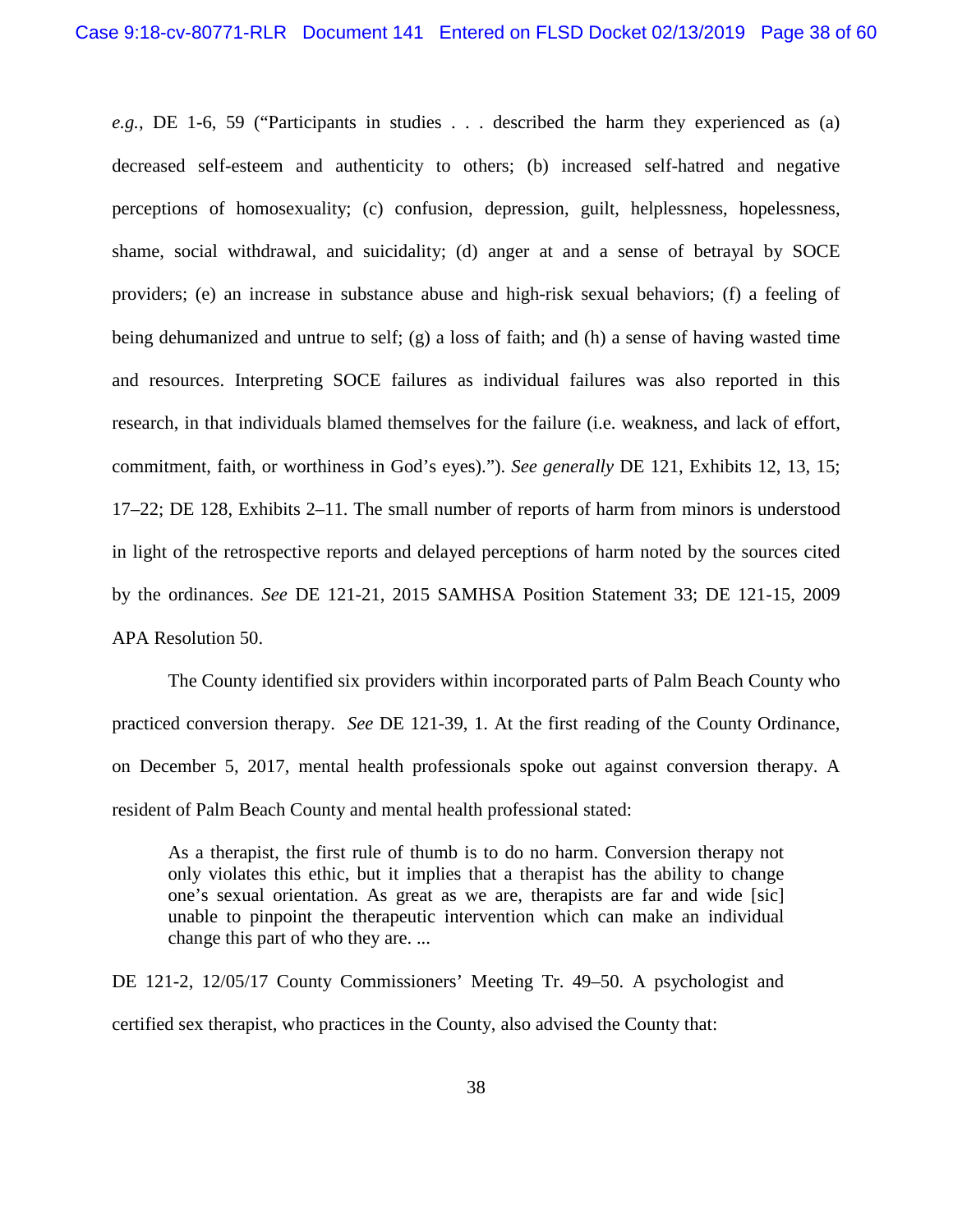Research has actually found that efforts and so-called therapies aimed at changing one's gender, identity, or sexual orientation can result in a number of mental health issues for minors; including shame, guilt, depression, decreased selfesteem, increased self-hatred, ... feelings of anger and betrayal, loss of friends, social withdrawal, problems in sexual and emotional intimacy, high-risk behaviors, confusion, self-harm, substance abuse, and suicidal ideation.

*Id*. at 11–14.

The County Commission heard from the leader of a local human rights group, who reported receiving complaints about minors who were being subjected to conversion therapy within Palm Beach County. *Id*. at 65; *see also* DE 121-3, 12/19/17 County Commissioners' Meeting Tr. 80–81.

On December 19, 2017, the County heard from a local licensed clinical social worker and a family therapist who had been practicing for more than thirty years. DE121-3, 12/19/17 County Commissioners' Meeting Tr. 15. He advised the County that he had "worked with youth and families [his] entire career" and that "conversion therapy" was "an extremely dangerous and unethical practice that does not work." *Id*. The County also heard testimony from many community members and practitioners who strongly opposed the ban. *See, e.g.*, DE 121-2, 21–22 (community member explaining that voluntary SOCE worked for him); DE 121-2, 34–36 (licensed mental health counselor urging the Board of Commissioners to oppose the ordinance because "if a minor, an adolescent, wants to line their life up with a belief, a core heart belief that they want a heterosexual life and marriage and wants help," counselors should be allowed to provide that help).

At oral argument on the Motion, Plaintiffs challenged the quality of the above-cited authorities, describing them as "no evidence at all." Hr'g. Tr. 48:9–13. The Court disagrees. Far from anecdotal remarks that constitute mere conjecture, the authorities relied upon by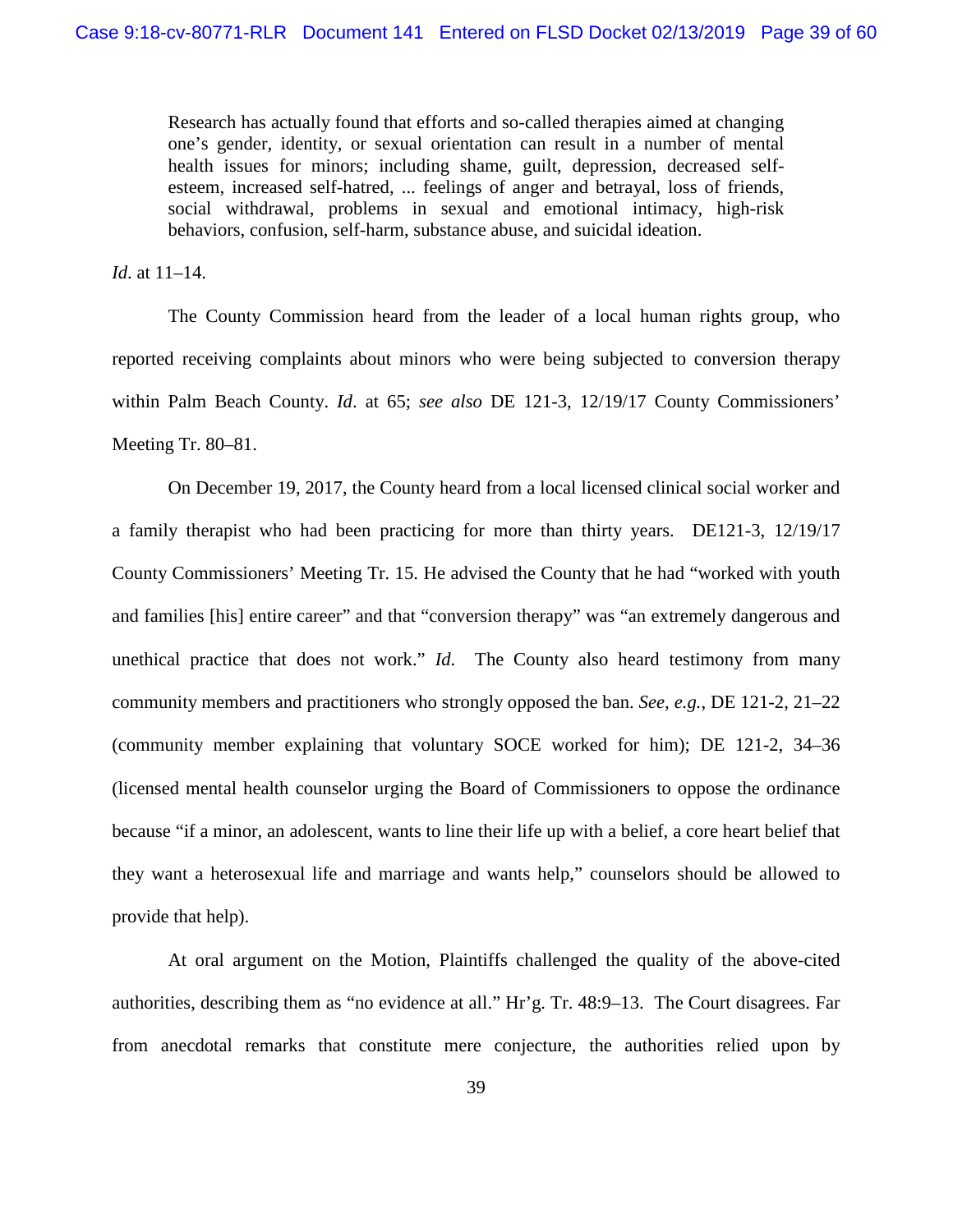Defendants in adopting the ordinances are overwhelmingly the official position statements of major medical and mental health organizations. While their findings and views may differ as to degree, they present a consistent position that conversion therapy is harmful or potentially harmful to all people, and especially to minors. Defendants could properly find that the research about the dangers of conversion therapy, particularly for minors, was "overwhelming." DE 128- 1, 11. *But, cf. Wollschlaeger v. Gov. of Fla.*, 848 F.3d 1293, 1316 (11th Cir. 2017) ("There is no claim, much less any evidence, that routine questions to patients about the ownership of firearms are medically inappropriate, ethically problematic, or practically ineffective.").

To the extent Plaintiffs quarrel with the empirical nature of the cited position papers and studies, courts "have permitted litigants to justify speech restrictions by reference to studies and anecdotes pertaining to different locales altogether, or even, in a case applying strict scrutiny, to justify restrictions based solely on history, consensus, and 'simple common sense.'" *Lorillard Tobacco Co. v. Reilly*, 533 U.S. 525, 555 (2001) (quotations omitted). "Legislatures are entitled to rely on the empirical judgments of independent professional organizations that possess specialized knowledge and experience concerning the professional practice under review, particularly when this community has spoken with such urgency and solidarity on the subject." *Id.* "We do not, however, require that 'empirical data come . . . accompanied by a surfeit of background information . . . ." *Id.*; *see also FCC v. Fox Television Stations, Inc.*, 556 U.S. 502, 519 (2009) (noting certain recognized harms will necessarily be lacking empirical support); *Collins v. Texas*, 223 U.S. 288, 297–98 (1912) (recognizing the "right of the State to adopt a policy even upon medical matters concerning which there is difference of opinion and dispute"); *King*, 767 F.3d at 238 (recognizing that the same studies and position papers relied upon by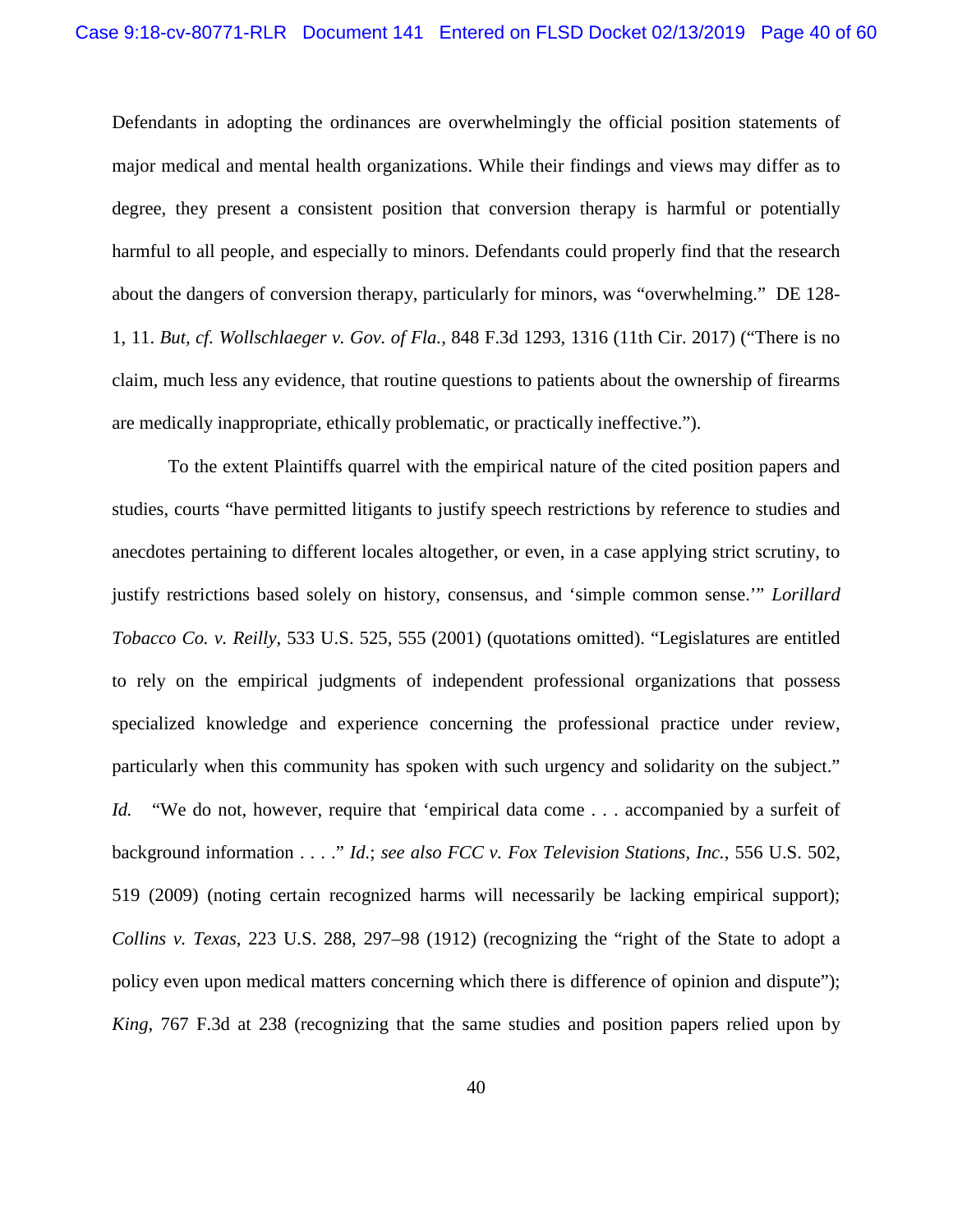Defendants showed "substantial" evidence of the serious health risks accompanying conversion therapy).

Moreover, the Defendants need not wait for a minor to publicly confess that the minor had agreed to try to change his or her sexual orientation through therapy only to experience selfhatred and suicidal ideation after the therapy failed. *See King*, 767 F.3d at 239 (3d Cir. 2014) ("[A] state legislature is not constitutionally required to wait for conclusive scientific evidence before acting to protect its citizens from serious threats of harm."). Given the stakes, legislative bodies do not need to wait for further evidence of the negative and, in some cases, fatal consequences of SOCE before acting to protect their community's minors. The APA Task Force, in its 2009 Report, explained that scientifically rigorous studies of SOCE had dropped off precipitously when homosexuality was delisted as a "disorder" in the DSM (Diagnostic and Statistical Manual of Mental Disorders) and practitioners were made aware of the harms of SOCE. *See* DE 1-6, p. 33 ("Following the removal of homosexuality from the DSM, the publication of studies of SOCE decreased dramatically, and nonaffirming approaches to psychotherapy came under increased scrutiny."). The Supreme Court made a similar observation when considering a change in FCC rules on indecency in broadcasts: "there are some propositions for which scant empirical evidence can be marshaled, and the harmful effect of broadcast profanity on children is one of them. One cannot demand a multiyear controlled study, in which some children are intentionally exposed to indecent broadcasts, . . . and others are shielded from all indecency." *Fox Television Stations*, 556 U.S. at 519. Here too, Plaintiffs cannot demand a multiyear controlled study in which some minors, even those who would voluntarily seek SOCE, are subjected to SOCE and some are not.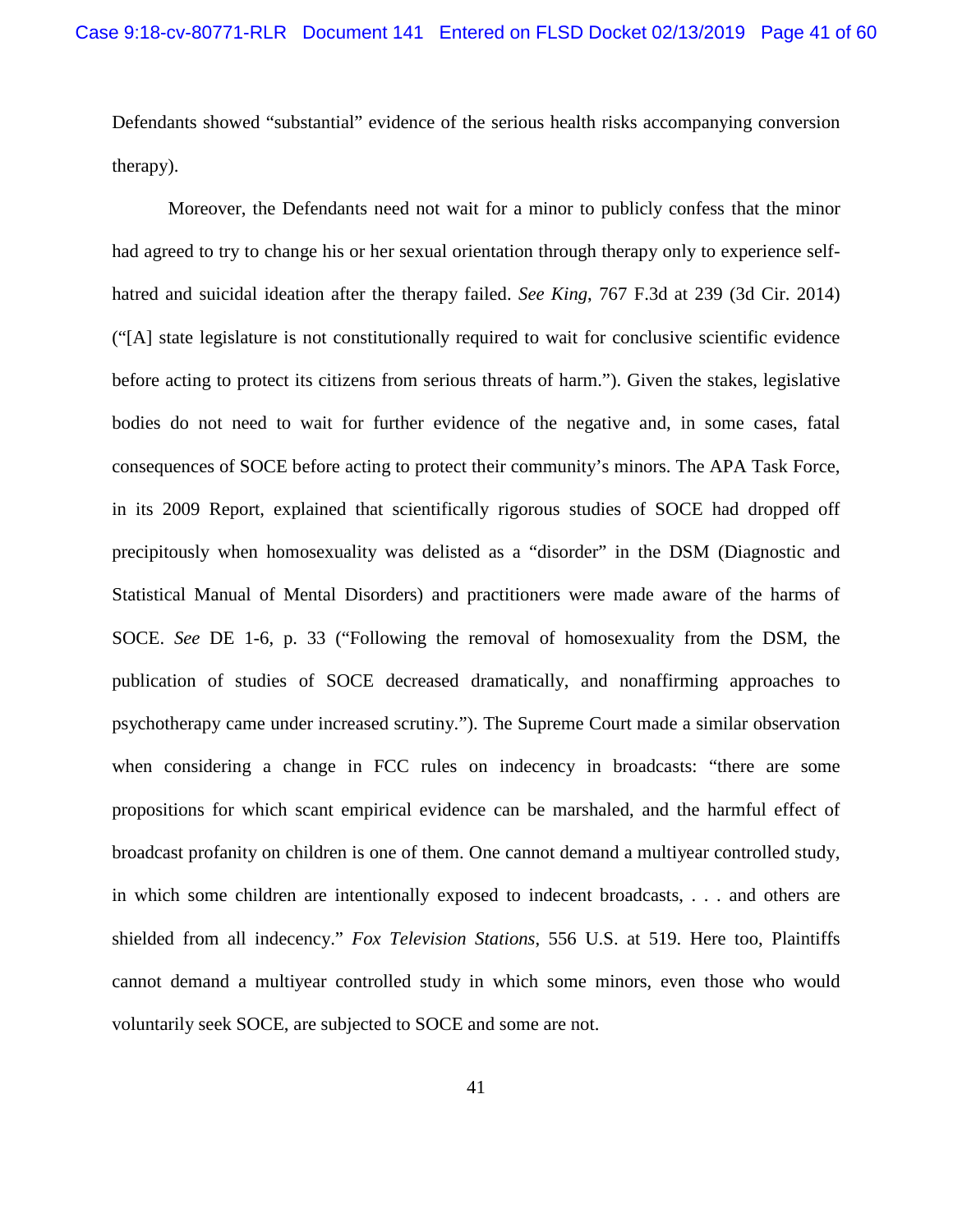Plaintiffs also argue that Defendants' failure to outright ban all SOCE or conversations about SOCE vitiates Defendants' interest in preventing the identified harm from SOCE. However, the limits of the SOCE ban, for instance to apply only to licensed professionals, does not defeat the compelling interest here. "We will not punish [a government] for leaving open more, rather than fewer, avenues of expression, especially when there is no indication that the selective restriction of speech reflects a pre-textual motive." *Williams Yulee v. Fla. Bar*, 135 S. Ct. 1656, 1670 (2015).

Having considered Defendants' evidence, and Plaintiffs' objection to this body of publications, the Court concludes that Defendants have a legitimate, compelling interest in protecting minors in their communities from the harms of SOCE. This compelling interest satisfies Defendants' burden under all levels and types of scrutiny.

#### <span id="page-41-0"></span>D. The Relationship between the Ordinances and the Governments' Interest

All levels of judicial review require a relationship between the government interest and the ordinances, and an evaluation of the closeness of that relationship. If the ordinances are subject to rational basis review, it is Plaintiffs' burden to show that there is no "rational relationship" between the ordinances and the governments' legitimate interest. *See Pickup*, 740 F.3d at 1231. If the ordinances are subject to intermediate scrutiny, it is Defendants' burden to show that the ordinances "directly advance" and are "drawn" to achieve Defendants' substantial interest. *Wollschlaeger*, 848 F.3d at 1312. Defendants must demonstrate that there is "a fit that is not necessarily perfect, but reasonable; that represents not necessarily the single best disposition but one whose scope is in proportion to the interest served." *King v. Gov. of N.J.*, 767 F.3d 216, 239 (3rd Cir. 2014) (quoting *Board of Tr. of State Univ. of N.Y. v. Fox*, 492 U.S. 469, 480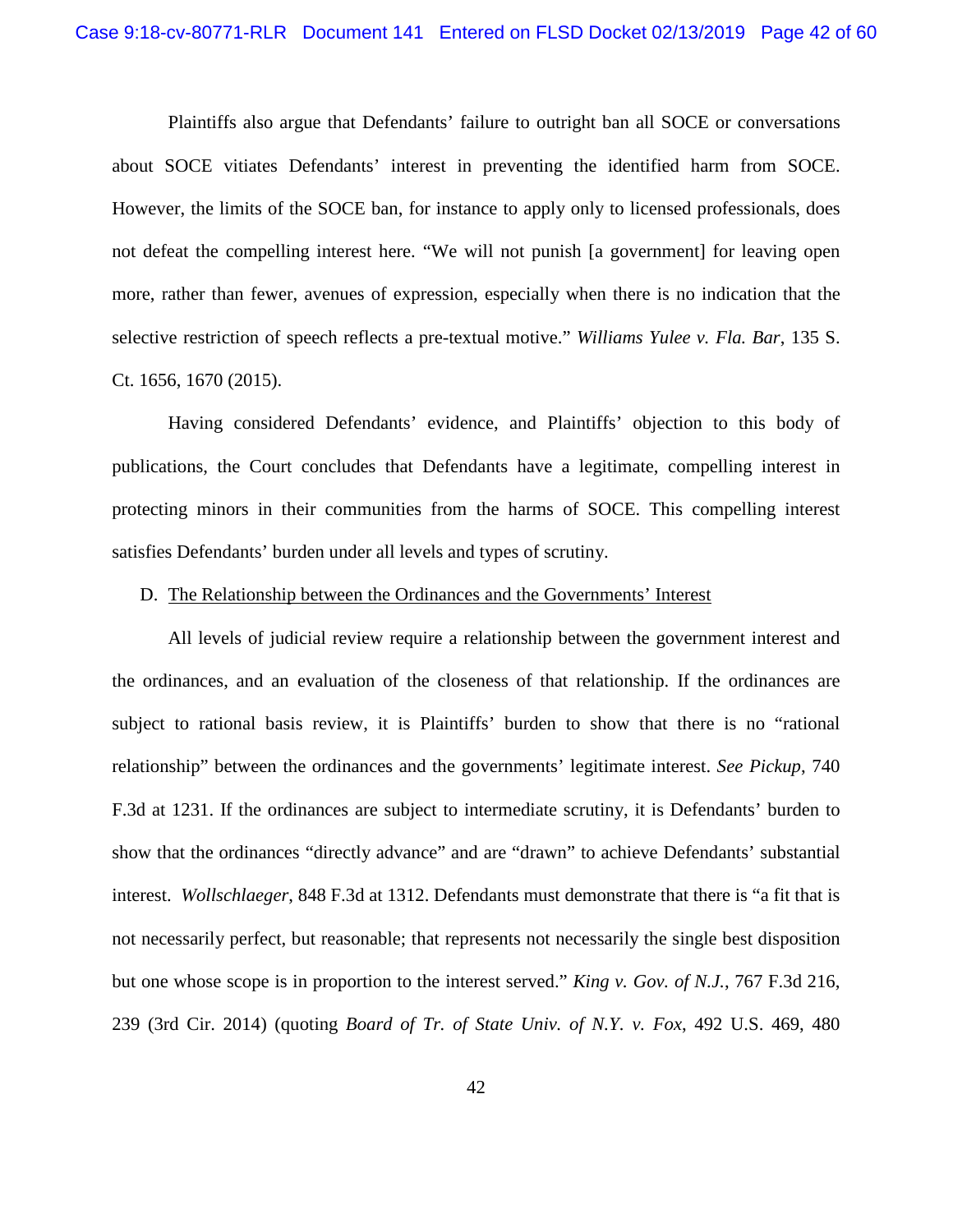(1989)). If the ordinances are subject to strict scrutiny, it is Defendants' burden to show the ordinances are "narrowly tailored" to satisfy the compelling government interest. *See Reed v. Town of Gilbert*, 135 S. Ct. 2218, 2231 (2015). Furthermore, the ordinances must be "the least restrictive means or the least intrusive means of serving the government's interest." *See McCullen v. Coakley*, 134 S. Ct. 2518, 2535 (2014) (internal quotes omitted).

The Court first evaluates the scope of the ordinances.

## *1. The Scope of the Ordinances: Application to Minor Clients Only*

The ordinances are drafted to prohibit only the practice of, as opposed to any discussion or recommendation of, conversion therapy by licensed professionals on minors, which is condemned by numerous professional organizations as contraindicated, harmful, and ineffective, because minors' "immaturity, inexperience, and lack of judgment may sometimes impair their ability to exercise their rights wisely."<sup>[13](#page-42-0)</sup>

## *2. The Scope of the Ordinances: General Speech vs. the Performance of SOCE*

The ordinances were drafted in such a way that Plaintiffs are not hindered in their expression of their views about SOCE, their advocacy of SOCE, and even their discussions with minor clients about SOCE. *See* DE 1-4; DE 1-5. As mentioned *supra*, "There is a difference, for First Amendment purposes, between regulating professionals' speech to the public at large versus their direct, personalized speech with clients." *Locke v. Shore*, 634 F.3d 1185, 1191 (11th Cir. 2011); *see also Wollschlaeger*, 848 F.3d at 1335 (Tjoflat, J., concurring). Plaintiffs do not deny that they continue to publicly advocate for SOCE. *See, e.g.*, DE 77-1, Hamilton Dep. 19:12–17 ("I speak about it [SOCE] all the time because I'm so appalled that the county has

<span id="page-42-0"></span> <sup>13</sup> *See Hodgson v. Minnesota*, 497 U.S. 417, 444 (1990); *see also* DE 1-6, 86 ("Children and adolescents are often unable to anticipate the future consequences of a course of action and are emotionally and financially dependent on adults.").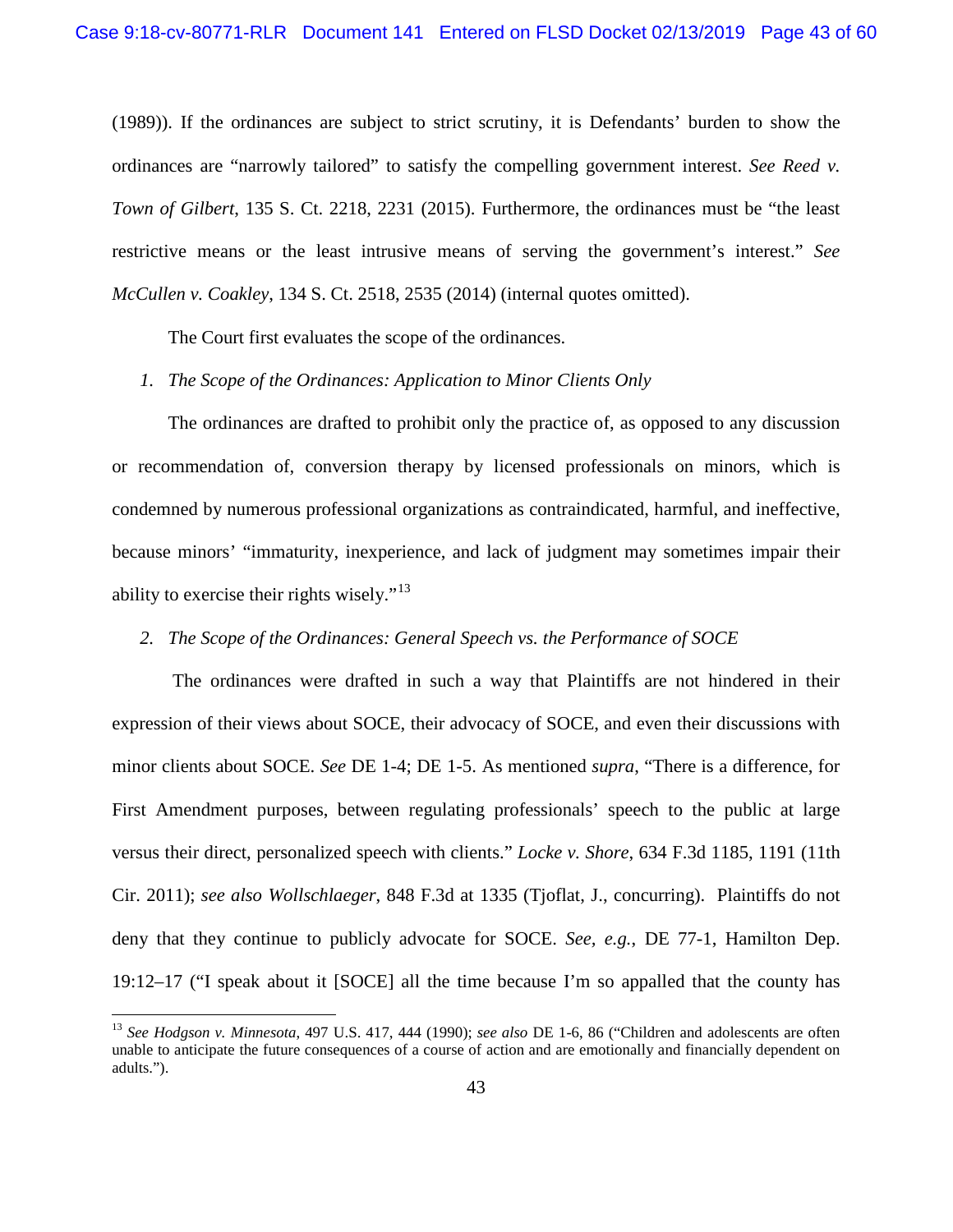taken away our freedom of speech in the therapy office. So I talk about it with my friends, my family. Yes I talk about it a lot on a personal . . ."). Plaintiffs also may discuss the benefits of SOCE with their minor clients and their parents. *See* DE 1-4; DE 1-5.

The Court next addresses whether the Defendants considered alternative means to the ordinances.

## *3. Alternative Means*

Defendants concluded that their interest in preventing harm to minors was not adequately protected by existing regulations. Plaintiffs argue the ordinances are not narrowly tailored to the government interests. Plaintiffs rely heavily on *McCullen v. Coakley*, in which the Supreme Court considered the constitutionality of a thirty-five foot buffer zone around entrances to abortion providers in Massachusetts, 134 S. Ct. 2518 (2014). Hr'g. Tr. 77–78. There, the Court struck down the buffer zone law after finding the law was not narrowly tailored. *McCullen*, 134 S. Ct. 2518, 2534. Massachusetts had not seriously considered "less intrusive tools readily available to it" and had not "considered different methods that other jurisdictions have found effective." *Id.* at 2539.

As in *McCullen*, Defendants arguably could have used other laws to prevent harm to minors from SOCE. When asked, the Florida Department of Health had no records regarding complaints against medical providers regarding SOCE. *See* DE 1-9. The lack of complaints to the Florida Department of Health, however, is not dispositive of whether the Defendants could have taken less restrictive actions, such as engaging in a publicity campaign - urging minors who feel they have been harmed to make a formal complaint about their providers - or passing a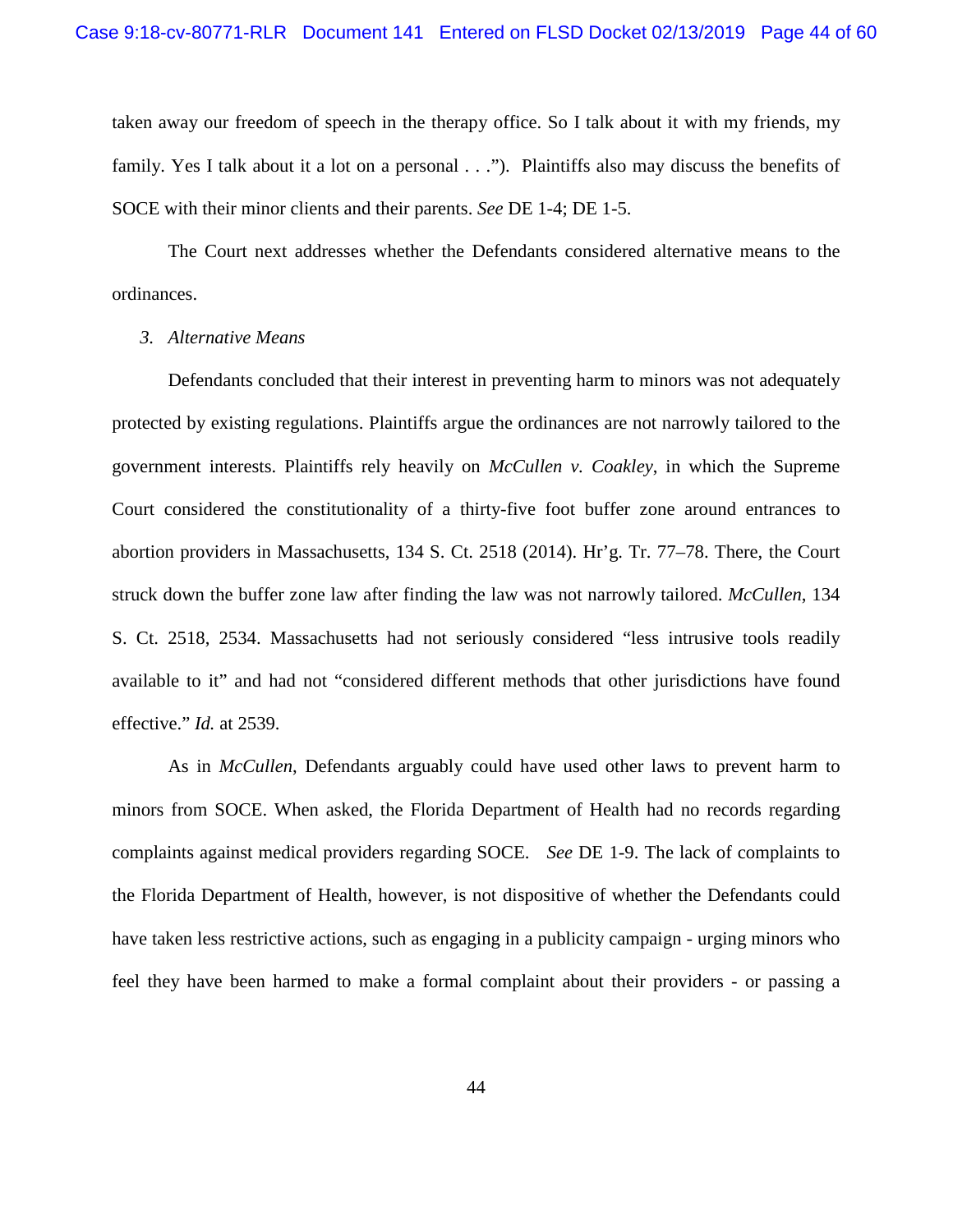resolution condemning SOCE and encouraging concerned citizens to come forward with their complaints.[14](#page-44-0)

The lack of SOCE-based complaints to the State could instead lead to the conclusion that existing regulations, such as the providers' codes of ethics and child abuse laws, were not sufficient to prevent this harm. Indeed, Plaintiffs have not interpreted the blanket and general prohibitions against discrimination and "harming minors" to prohibit them from exposing minors to the risk of conversion therapy. *See* DE 1, ¶¶ 132–36, 149–57 (describing Plaintiffs' performance of SOCE on minors prior to the ordinances' enactment); DE 121-7, Otto Dep. 59:19–25 ("Q: How many clients have you had where the issue to be addressed is the minor's same-sex sexual attractions? A: I've dealt with four."). Nor has the requirement that Plaintiffs "meet the minimum standards of performance in professional activities when measured against generally prevailing peer performance" caused Plaintiffs to heed the judgments of prevailing professional organizations that conclude that conversion therapy is contraindicated. *See id.* Thus, no other regulation, according to the Defendants, has effectively prevented the harms associated with conversion therapy. And, Defendants believed they needed to provide a specific mechanism for minors exposed to SOCE to come forward to make a complaint. *See* DE 121-3, 86:20–87:13 ("[Commissioner Berger:] [M]y strong feeling is that there's a young man or a young lady who wants to come forward with a complaint, ... So I support the ordinance ... completely.").

Furthermore, the communities and states that have addressed the problem of SOCE have adopted nearly identical ordinances and laws to the ordinances here. Thus, this case is distinguishable on its facts from *McCullen*, where the Commonwealth of Massachusetts had not

<span id="page-44-0"></span><sup>&</sup>lt;sup>14</sup> Notably, Defendants' code enforcement officers did make recommendations to pass a resolution as opposed to an ordinance. *See* DE 126-26.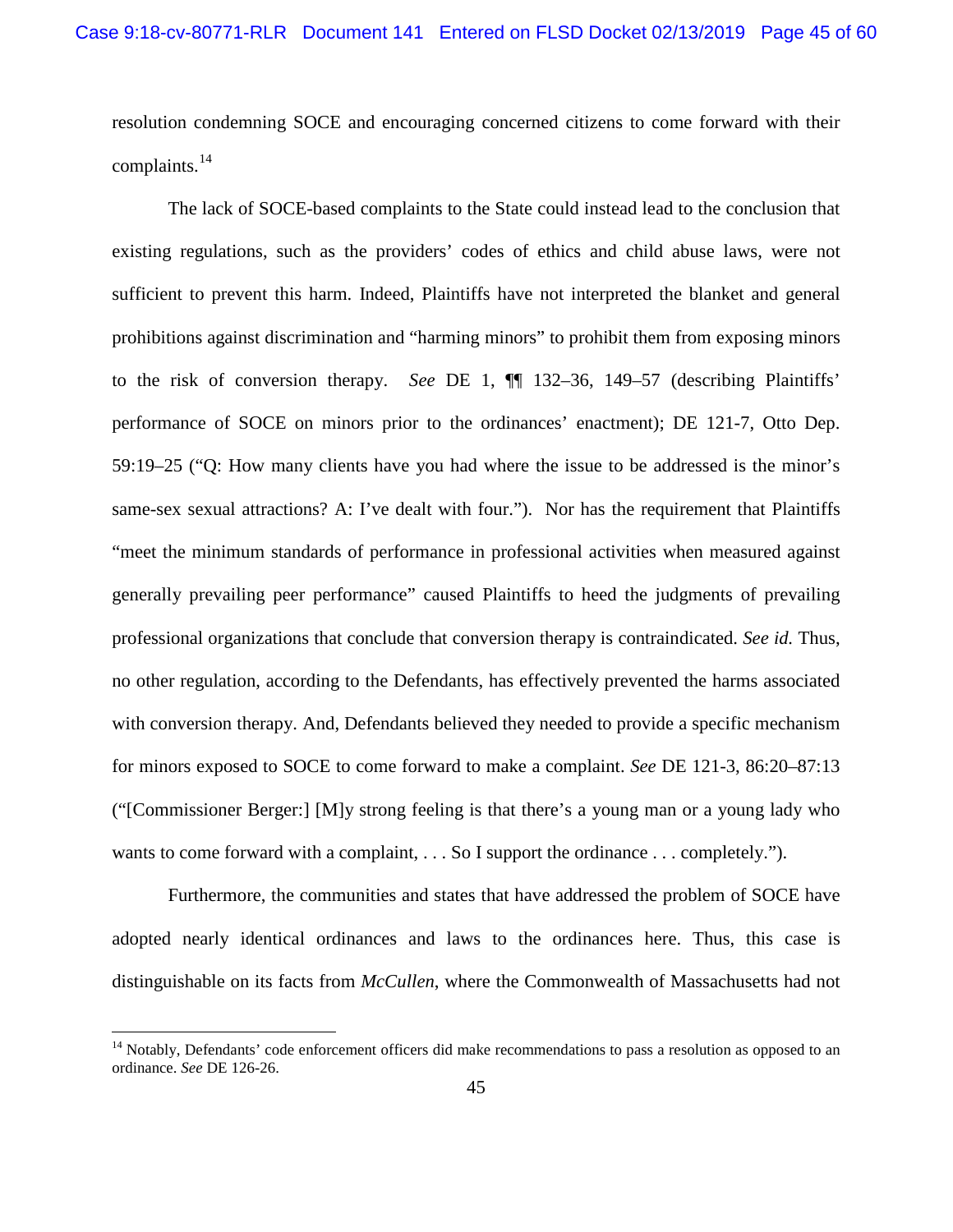considered methods that other jurisdictions had found to be effective. 134 S. Ct. at 2539. Defendants passed bans on SOCE that mirror similar bans enacted or passed by fifteen state legislatures and dozens of local governments.<sup>[15](#page-45-0)</sup> The vast majority of these bans prohibit medical providers from performing SOCE on minors.<sup>[16](#page-45-1)</sup>

## *4. Alternative Means: Informed Consent or Voluntary SOCE*

Plaintiffs also argue that informed consent protocols could have protected minors from coerced SOCE. However, Defendants maintain that informed consent does not adequately prevent the harms associated with conversion therapy. *See King v. Gov. of N.J.*, 767 F.3d 216, 240 (2014). First, it is questionable whether minors *could* consent to such a treatment. *See* DE

For examples of local bans on conversion therapy performed on minors, *see, e.g.*, Milwaukee, WI Code of Ordinances 75-19 ("It is unlawful for any person to practice conversion therapy with anyone under 18 years of age."); Columbus, OH Code of Ordinances § 2331.10 ("No mental health professional shall knowingly engage, within the geographic boundaries of the City of Columbus, in sexual orientation or gender identity change efforts with a minor, without regard to whether the mental health professional is compensated or receives any form of remuneration for his or her services."); Pittsburg, PA Code of Ordinances, § 628.02 ("No mental health professional shall engage, within the geographic boundaries of the City of Pittsburgh, in sexual orientation or gender identity or expression conversion efforts with a minor without regard to whether the mental health professional is compensated or receives any form of remuneration for his or her services.").

<span id="page-45-1"></span><sup>16</sup> In fact, the County relied on other jurisdictions' existing language to draft their ordinance. *See* DE 121-9, Hvizd Dep. 249:17–23 ("This is an amalgamation of several different ordinances, including West Palm Beach . . . .").

<span id="page-45-0"></span><sup>&</sup>lt;sup>15</sup> For statewide bans on conversion therapy performed on minors, see, Cal. Bus. & Prof. Code § 865 (West 2013) ("Under no circumstances shall a mental health provider engage in sexual orientation change efforts with a patient under 18 years of age."); Conn. Gen. Stat. Ann. § 19a-907a (West 2017) ("No health care provider shall engage in conversion therapy."); 24 Del. Admin. Code § 3514 (2018); D.C. Code § 7-1231.14a (2015) ("A provider shall not engage in sexual orientation change efforts with a consumer who is a minor."); Haw. Rev. Stat. § 453J-1; 405 Ill. Comp. Stat. An.. 48/1 (West 2016) ("Youth Mental Health Protection Act"); Md. Code Ann., Health Occ. § 1-212.1 (West 2018) ("A mental health or child care practitioner may not engage in conversion therapy with an individual who is a minor."); Nev. Rev. Stat. § 629,600 ("Conversion Therapy Prohibited. A psychotherapist shall not provide any conversion therapy to a person who is under 18 years of age regardless of the willingness of the person or his or her parent or legal guardian to authorize such therapy."); N.J. Stat. Ann. § 45:1-55 (2013) ("Prohibition upon imposing sexual orientation change efforts upon a person under 18 years of age"); N.H. Rev. Stat. § 332-L:2; N.M. Stat. Ann. § 61-1-3.3 (West 2017) (A person who is licensed to provide professional counseling . . . shall not engage in conversion therapy with a person under 18 years of age."); N.Y. Educ. Law §6531-a (2019) ("It shall be professional misconduct for a mental health professional to engage in sexual orientation change efforts upon any patient under the age of eighteen years."); Or. Reg. Stat. § 675.850 (2015) ("Practice of conversion therapy on recipients under 18 years of age prohibited"); 23 R.I. Gen. Laws Ann. § 23-94-3 (West, 2017) (Conversion therapy efforts for minors prohibited"); VT. Stat. Ann. Tit. 18, § 8352 (West 2016) ("A mental health care provider shall not use conversion therapy with a client younger than 18 years of age."); Wash. Rev. Code Ann. § 18.130.180 (West, 2018) (defining unprofessional conduct as "[p]erforming conversion therapy on a patient under age eighteen.").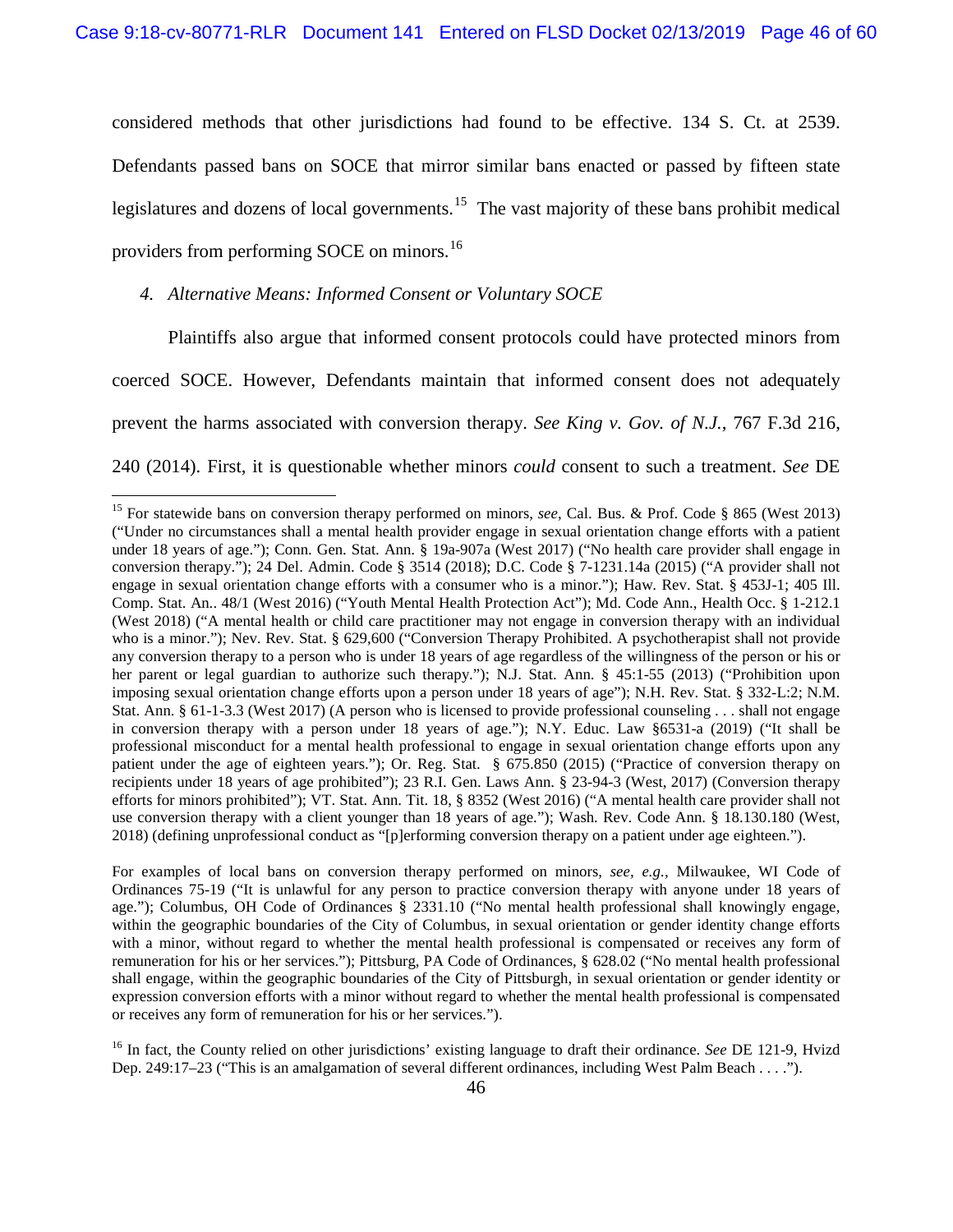126-39, 3 ("[P]ursuant to Florida law, Minors are incapable of consenting to SOCE counseling."), DE121-10, Ginsburg Dep.  $25:19-26:8$ ,  $28:10-19$  ("I believe [the question] was why – why couldn't they consent.  $\ldots$  And I think that – you know, that speaks to minors not being fully cognitively and emotionally developed. Their prefrontal cortex, their frontal lobes are – are not fully developed. And so they're not able to engage in consequential thinking and executive functions that would be needed to make informed decisions."); *see also King*, 767 F.3d at 240 ("Minors constitute an especially vulnerable population, and may feel pressured to receive SOCE counseling by their families and their communities despite their fear of being harmed.") (quotations omitted).

Indeed, Defendants have presented evidence that the alleged desires of some minors to eliminate same sex attractions may be generated by the minor's parents. DE 1-6, 81 ("There is no published research suggesting that children are distressed about their sexual orientation per se. Parental concern or distress about a child's behavior, mental health, and possible sexual orientation plays a central role in referrals for psychotherapy."); *see also* DE 1-6, 55–60, 82 ("The absence of evidence for adolescent sexual orientation distress that results in requests for SOCE and the few studies in the literature on religious adolescents seeking psychotherapy related to sexual orientation suggest that such distress is most likely to occur among adolescents in families for whom a religion that views homosexuality as sinful and undesirable is important.").

In addition, even if minors were legally able to consent, publications "have cautioned against providing interventions that have very limited evidence of effectiveness, run counter to current scientific knowledge, and have the potential for harm, *despite client requests*." DE 1-6,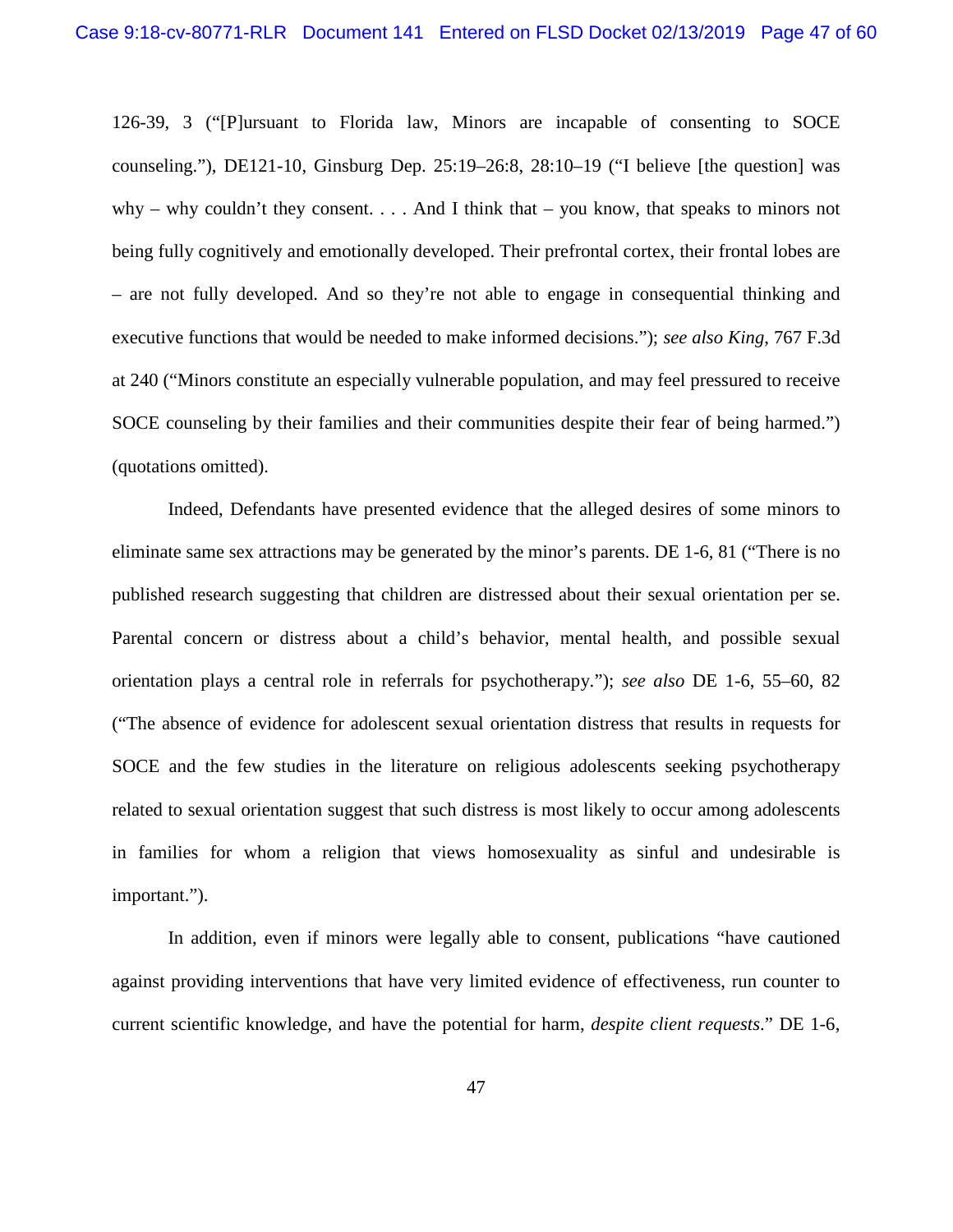78 (emphasis added) (quotations omitted). Defendants were entitled to conclude that an informed consent protocol would not adequately protect minors from this harm.

Plaintiffs also criticize the studies relied upon by Defendants, because they argue that the studies do not differentiate between coerced and consented-to SOCE. To the contrary, the studies relied upon by Defendants demonstrate that most of the collected data about SOCE comes from individuals who did voluntarily engage in the practice. DE 1-6, 8 ("[T]he task force concluded that the population that undergoes SOCE tends to have strongly conservative religious views that lead them to seek to change their sexual orientation."); DE 1-6, 13 ("Many religious individuals desired to live their lives in a manner consistent with their values (telic congruence), ..."); DE 1-6, 25 ("Most of the recent studies on SOCE focus on populations with strong religious beliefs" who seek SOCE) (citing seven separate publications).

#### *5. Alternative Means: Prohibition of Aversive Therapies Only*

Plaintiffs also argue that Defendants could have passed ordinances that ban aversive therapy, but not talk therapy. To the extent this alternative was raised in public hearings before the County, the County did consider this alternative, and apparently rejected it. *See, e.g.*, DE 121-3, 38. No community members spoke at the City's public hearing. *See* DE 128-17, 3.

The publications relied upon by the Defendants recognize a lack of research on nonaversive SOCE: "We found that nonaversive and recent approaches to SOCE have not been rigorously evaluated." DE 1-6, 52. This may be due to the reluctance of practitioners and research institutions to engage in *any* SOCE practices. Still, Defendants' cited authorities did not limit their recommendations against conversion therapy to only coercive, behavioral, or aversive techniques. *See, e.g.*, DE 128-6, Am. Psychoanalytic Ass'n Position Statement ("Psychoanalytic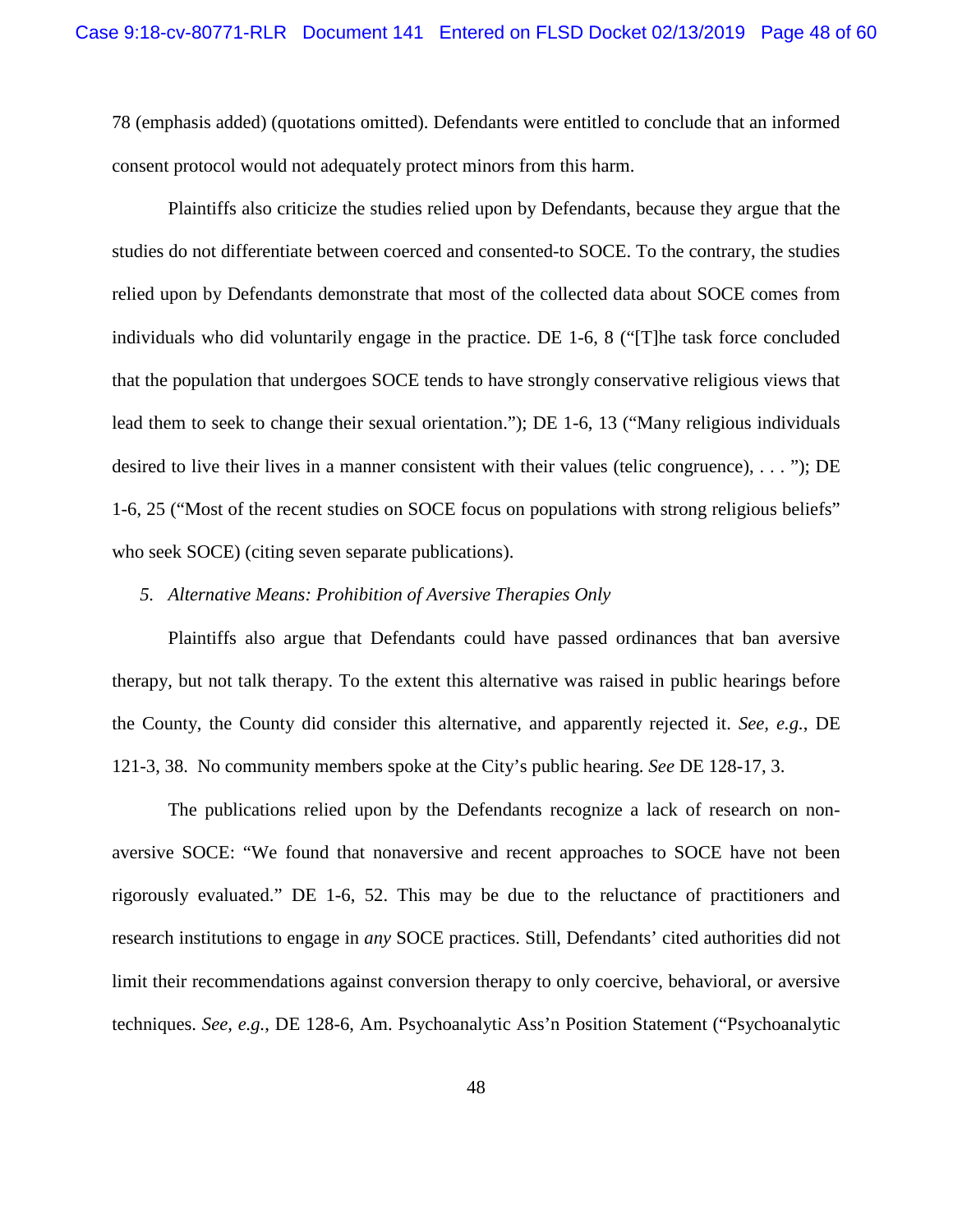technique does not encompass purposeful attempts to 'covert,' 'repair,' change or shift an individual's sexual orientation, gender identity or gender expression. Such directed efforts are against fundamental principles of psychoanalytic treatment and often result in substantial psychological pain by reinforcing internalized attitudes"); DE 128-10, SAMHSA Report 1 ("[C]onversion therapy – efforts to change an individual's sexual orientation, gender identity, or gender expression – is a practice that is not supported by credible evidence and has been disavowed by behavioral experts and associations….Most importantly, it may put young people at risk of serious harm."). Rather, the authorities that the Defendants relied upon for enactment of the ordinances warn against all conversion therapy, including the type of "talk therapy" performed by Plaintiffs on minors.

Requiring Defendants to produce specific evidence that engaging in SOCE through talk therapy is as harmful as aversive techniques would likely be futile when so many professional organizations have declared their opposition to SOCE. *See, e.g.*, DE 1-6, 20, 33.

*6. Conclusions Regarding the "Fit" of the Ordinances to the Governments' Interests* 

If the ordinances are subject to rational review, the ordinances are "rationally related" to their purpose. Under intermediate scrutiny as well, these limitations are sufficient to show that the ordinances were "narrowly drawn."

However, if the ordinances are subject to strict scrutiny, Defendants must also demonstrate that the ordinances are *the least restrictive* means to accomplish their objectives of limiting harmful SOCE therapeutic practices on minors. This is a heavy burden for Defendants: "[I]t is the rare case" in which a government is able to demonstrate "that a speech restriction is narrowly tailored to serve a compelling interest." *Williams Yulee v. Fla. Bar*, 135 S. Ct. 1656,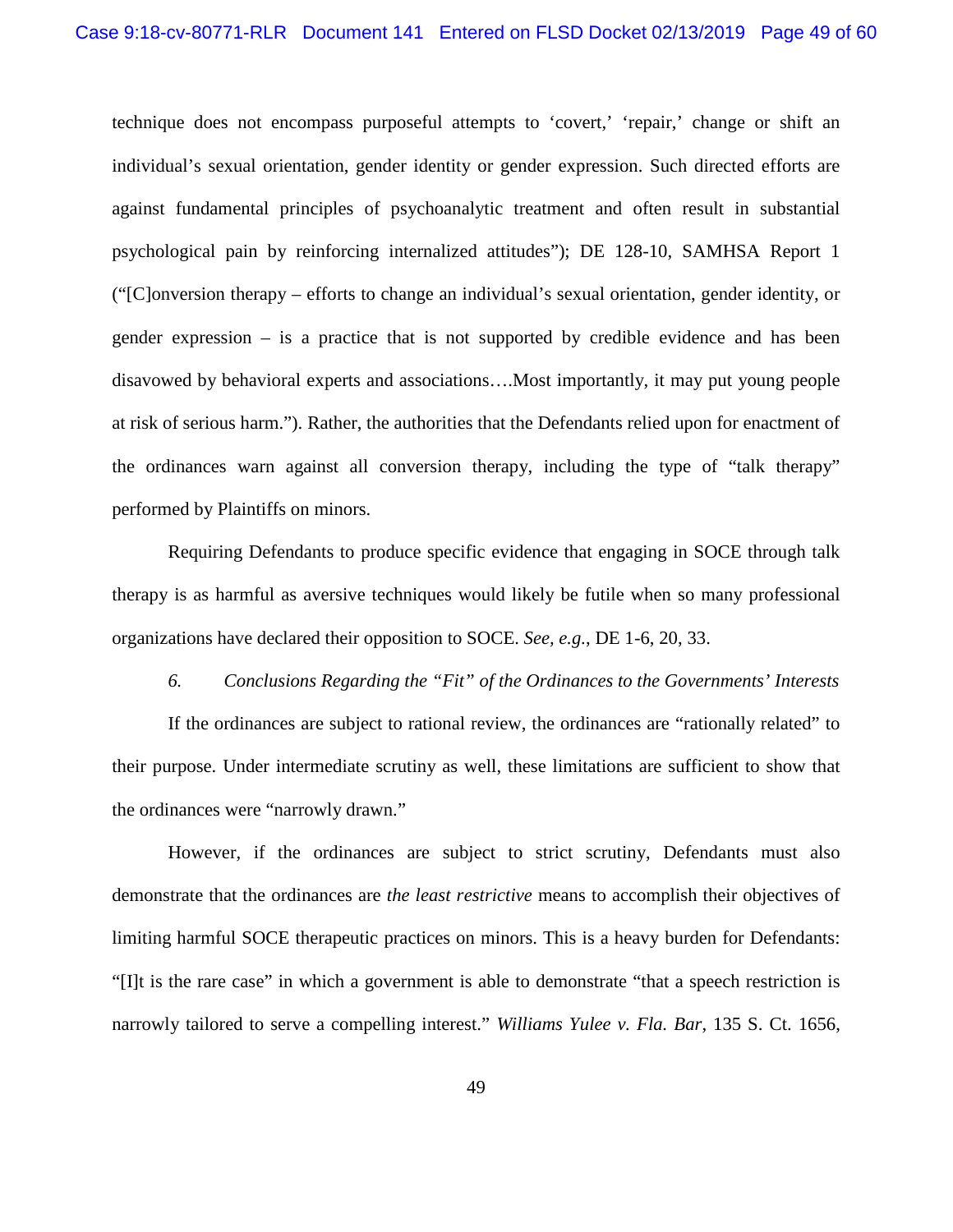1665–66 (2015) (internal quotations omitted). It is not clear from the record at this stage that the ordinances are the "least restrictive means" to protect minors from the documented harms of SOCE. Furthermore, there may be slight, but important differences between the Defendants' respective deliberative processes. The County has nearly two hundred pages of public hearing transcripts containing community members' support and opposition to the County Ordinance, including recommendations on limiting the ordinance. *See* DE 121-2; DE 121-3. These public hearing records may demonstrate the County "considered" less restrictive alternatives. The City's ordinance did not encounter such opposition publicly, *see* DE 128-17, and therefore there is no similar record of the City's consideration of alternative means. That being said, the standard articulated in *McCullen* cannot mean that one ordinance fails, because it received *less* public opposition than a nearly identical ordinance, which was vociferously opposed. Regardless, the Court need not probe the depths of the least restrictive means requirement at this stage. For now, it is sufficient to conclude that whether one or both of the ordinances survive the least restrictive means analysis is a close question, and Plaintiffs have not met their burden of demonstrating substantial likelihood of success on this point.

## <span id="page-49-0"></span>E. Viewpoint Discrimination

Finally, the Court returns to Plaintiffs' argument that the ordinances are viewpoint discriminatory. Although this issue is theoretically dispositive, courts often may not reach this question, because they decide the challenged law fails under a strict scrutiny analysis. *See, e.g.*, *Conant v. Walters*, 309 F.3d 629, 637–39 (9th Cir. 2002).

Plaintiffs argue that the ordinances discriminate against the viewpoint of those "who wish to reduce or eliminate behaviors, identity, or expressions that differ from their biological sex."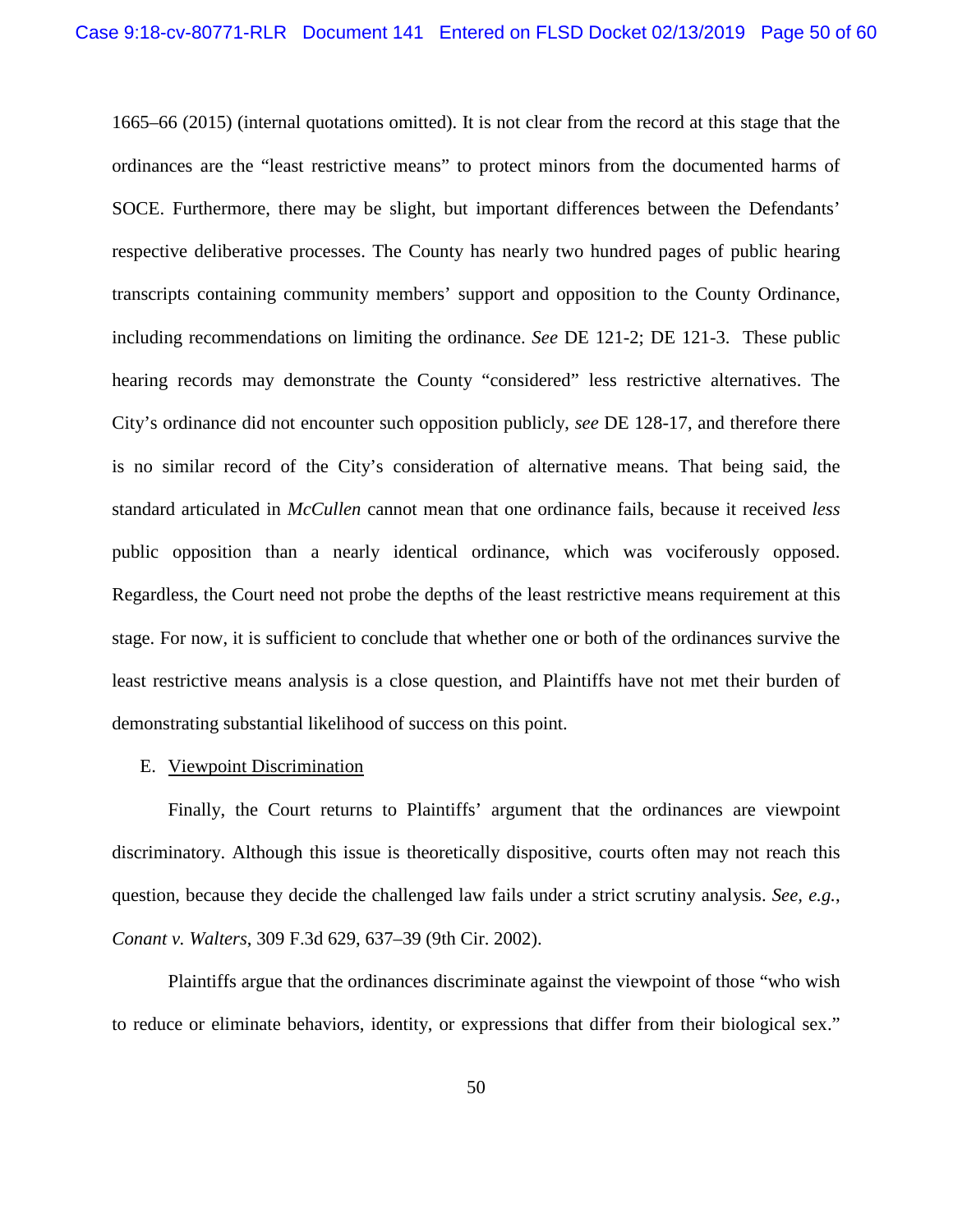DE 8, 4; *see also* Hr'g. Tr. 26–29 ("So, what makes th[is] viewpoint discriminatory is not that it prohibits equally change in either direction, from heterosexual to homosexual, that is not discriminatory; what is discriminatory is the viewpoint that they share is one that *affirms* the current state of affairs and disaffirms or disavows any kind of change, your Honor.") (emphasis added). In addition, Plaintiffs argue that the exclusion of counseling that "provides support and assistance to a person undergoing gender transition" from the definition of conversion therapy demonstrates that the ordinances are viewpoint discriminatory. DE 1-4, 6; DE 1-5, 13; *see* DE 8, 4.

The Court finds that the alleged viewpoint discrimination against those who believe that it is possible to change a person's sexual orientation or attractions is not distinguishable from the subject matter being regulated. The ordinances may be construed to be content-discriminatory, because they may prohibit speech based on the ideas, or the message that it conveys. But, "[w]hen the basis for the content discrimination consists *entirely* of the very reason the entire class of speech at issue is proscribable, no significant danger of idea or viewpoint discrimination exists." *R.A.V. v. City of St. Paul*, 505 U.S. 377, 388 (1992). To illustrate this point, the Supreme Court explained that obscenity could be regulated for "*its prurience*," but not for including "offensive *political* messages." *Id.* (emphases in original).

The plaintiffs in *R.A.V.* challenged a statute which prohibited displays that would arouse "anger, alarm, or resentment . . . on the basis of race, color, creed, religion or gender." 505 U.S. at 380. The Court explained that the law was both content-based and viewpoint-based, because it chose a side in a debate, when both sides posed a harm to the public: "One could hold up a sign saying, for example, that all 'anti-Catholic bigots' are misbegotten; but not that all 'papists' are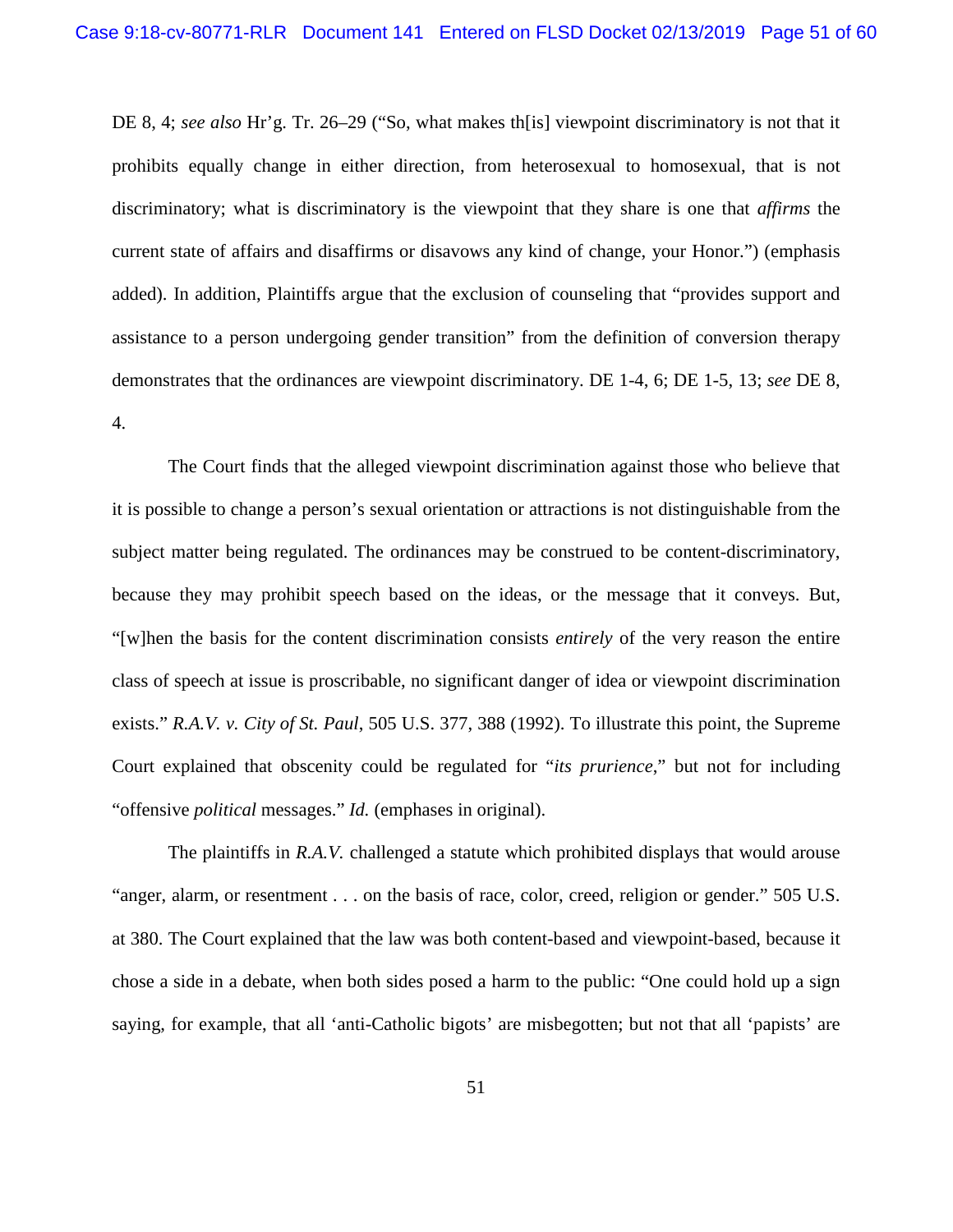for that would insult and provoke violence 'on the basis of religion.'" *Id.* at 391–92. Both signs could cause public unrest, but only one side was prohibited, so the law was viewpointdiscriminatory. "[The government] has no such authority to license one side of a debate to fight freestyle[.]" *Id.* at 391–92.

In this case, Defendants purport that SOCE is regulated because the harm or potential harm is in the treatment itself, not because of the viewpoint or beliefs of the speaker. The ordinances do not regulate Plaintiffs' views about SOCE, homosexuality, or human attraction more generally. The ordinances also do not indicate a preference between heterosexual or homosexual individuals seeking to change their sexual orientation one way or another. *See* DE 1- 4; DE 1-5; Hr'g. Tr. 26–29 ("So, what makes the viewpoint discriminatory is *not* that it prohibits equally change in either direction, from heterosexual to homosexual, that is *not* discriminatory.") (emphasis added); *see also* Hr'g. Tr. 119:2–8. The ordinances do regulate the practices of licensed medical providers in trying to change a child's sexual orientation. This *practice* is what is regulated, not any particular viewpoint on the subject. And, the "proposition that a particular instance of speech can be proscribable on the basis of one feature (*e.g.,* obscenity) but not on the basis of another (*e.g.,* opposition to the city government) is commonplace." *R.A.V.*, 505 U.S. at 385. The rationale of preventing harm to minors by prohibiting a type of therapy could be construed as viewpoint neutral. If the Court concludes that SOCE may be regulated, then the perspective that SOCE is beneficial also may be regulated. To find otherwise would swallow the subdivision of viewpoint-discrimination from content-discrimination.

In addition, the ordinances do not prohibit or affect the expression of Plaintiffs' views regarding the benefits of SOCE, sexual orientation or any issue related to it. The ordinances do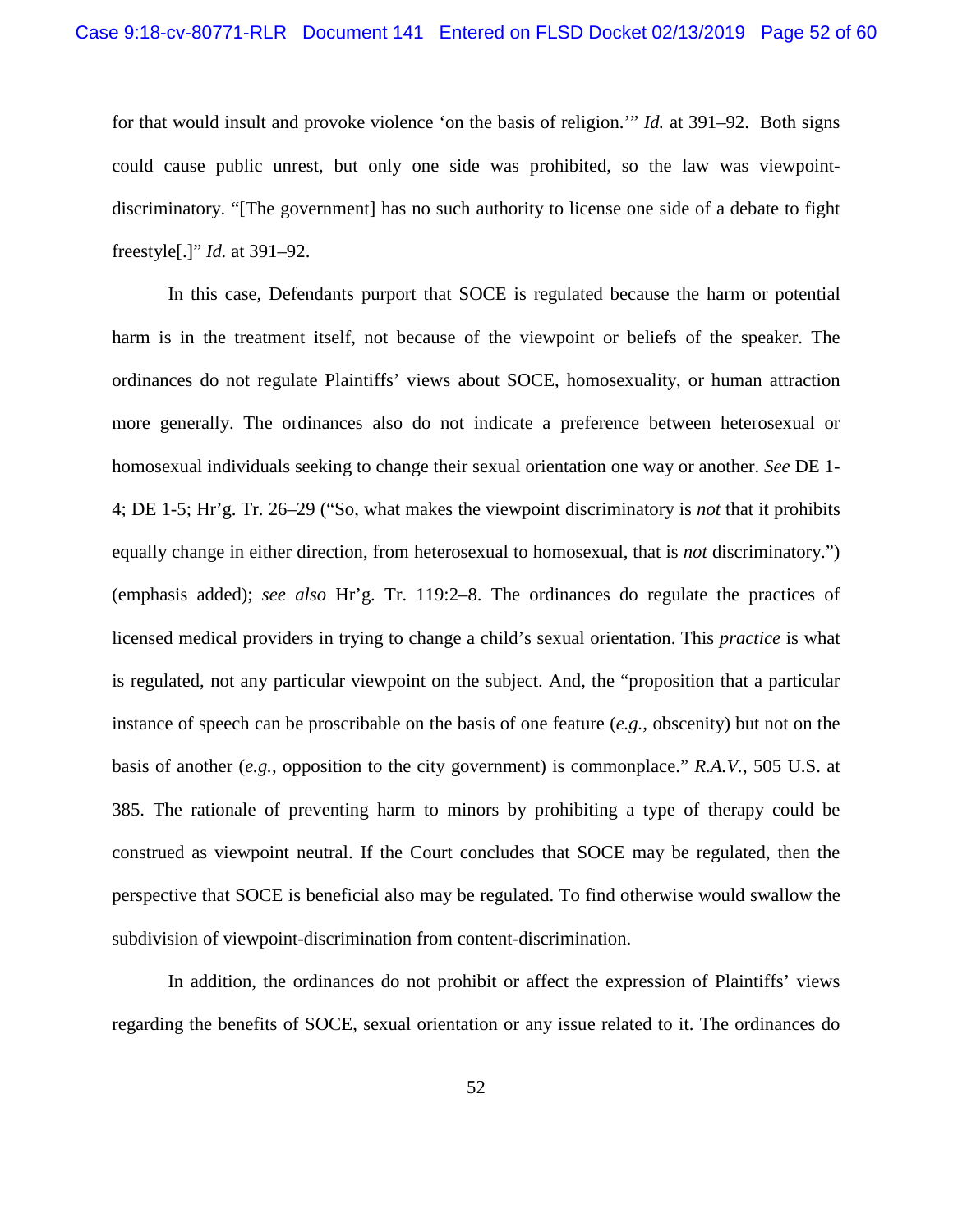not ban change, or the expression of the viewpoint that change in sexual orientation is possible. The ordinances do ban efforts, through a medical intervention, by a licensed provider, to therapeutically change a minor's sexual orientation. Presented with a minor client seeking to change his or her sexual orientation or gender identity, Plaintiffs may commend and recommend conversion therapy. Plaintiffs cannot *perform* SOCE in Palm Beach County or the City Boca Raton. *See Keeton v. Anderson-Wiley*, 664 F.3d 865, 875 (11th Cir. 2011) (remediation plan that required a student to comply with a universally applicable code of ethics prohibiting her from imposing her religious values on patients, including those regarding homosexuality, was viewpoint neutral).

The Court does not agree that the ordinances are viewpoint-based because they exclude from the definition of "conversion therapy" practices that support a minor who is already undergoing gender transition. *See* DE 126-20, 5; DE 126-27, 6. The "counseling" and "support" that is excluded from the definition of conversion therapy is different in kind from SOCE, and is consistent with the modes of communication still available to Plaintiffs. The exclusion of counseling for persons undergoing gender transition underscores the fact that the ordinances only ban *the practice of SOCE*, but licensed professionals are entitled to provide counseling and support to their minor patients on a wide variety of topics, including the benefits of SOCE and/or coping strategies for patients undergoing gender transition. "The First Amendment does not require States to regulate for problems that do not exist." *McCullen v. Coakley*, 134 S. Ct. 2518, 2532 (2014) (quoting *Burson v. Freeman*, 504 U.S. 191, 207 (1992) (plurality opinion)). Here, Defendants did not identify any problem with therapists providing coping strategies and support to children; they have identified problems with therapists providing SOCE.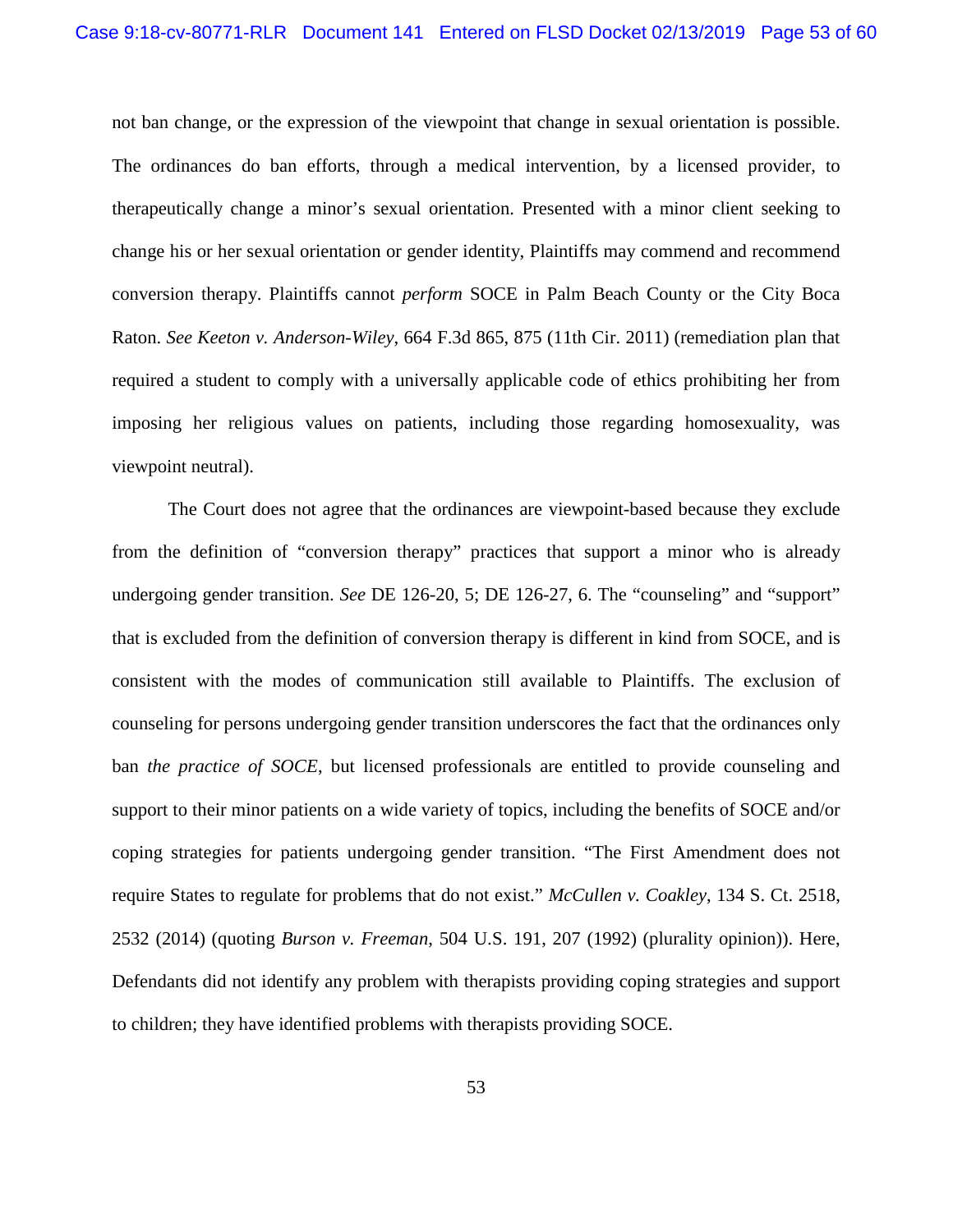Finally, the exclusion of religious leaders, and the focus of the law on licensed providers makes sense in light of doctors' role in society. "It is of course true that 'an exemption from an otherwise permissible regulation of speech may represent a governmental 'attempt to give one side of a debatable public question an advantage in expressing its views to the people." *McCullen*, 134 S. Ct. at 2533 (2014). But that does not seem to be the case here. *Cf. id.* As licensed providers, doctors are cloaked with the authority of science and the state. They are expected to be objective providers of care for their patients. While both religious leaders and licensed providers enjoy deep respect from their parishioners and patients, the source of that respect is different – licensed providers enjoy that respect in part because of the approval of their practice by the state. In addition, it is worth noting that the studies relied upon by Defendants are self-reflective studies of the practice of various forms of mental health care provided by licensed providers. The studies are about licensed providers, and intended to give guidance to licensed providers, not religious leaders. Finally, Defendants' failure to prohibit all SOCE from all sources does not vitiate their prerogative to enact legislation to attempt to curtail SOCE from other sources. *Williams Yulee v. Fla. Bar*, 135 S. Ct. 1656, 1670 (2015) ("We will not punish [a government] for leaving open more, rather than fewer, avenues of expression, especially when there is no indication that the selective restriction of speech reflects a pre-textual motive.").

For the foregoing reasons, the Court concludes that the ordinances likely are viewpoint neutral, and therefore are not per se unconstitutional.

## <span id="page-53-0"></span>F. Conclusions on Plaintiffs' Free Speech Claim

For all of the foregoing reasons, the Court declines to announce a standard of review for this case. Based on *Wollschlaeger*, the ordinances likely affect protected speech, and are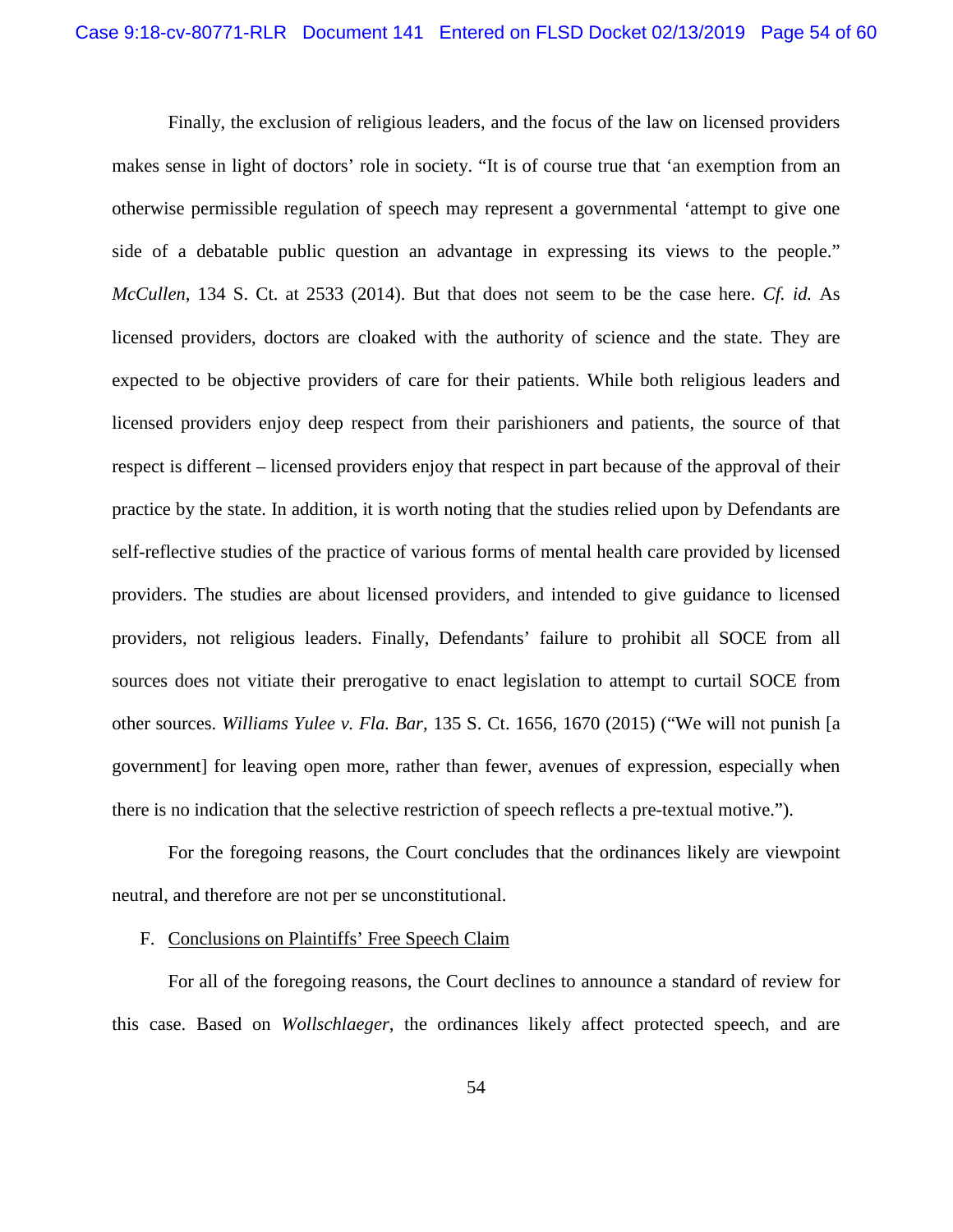therefore subject to a higher level of review than rational basis review. The ordinances also seem to regulate on the basis of their content, which would compel strict scrutiny under *Reed*. However, the Court is unconvinced that strict scrutiny is necessarily the appropriate standard of review, when the ordinances apply to a licensed provider's *treatment* of a minor patient.

The Court finds that if either rational basis review or intermediate review were applied to the ordinances, the ordinances would survive this constitutional challenge. The analysis under strict scrutiny is a closer call, and the Court is unconvinced that Plaintiffs have demonstrated that they are substantially likely to succeed on the merits.

#### **VII. PLAINTIFFS' PRIOR RESTRAINT CLAIM**

<span id="page-54-0"></span>Plaintiffs next argue that the ordinances are unconstitutional prior restraints on protected speech. DE 8, 22–23. "The term prior restraint is used to describe administrative and judicial orders forbidding certain communications when issued in advance of the time that such communications are to occur." *Alexander v. United States*, 509 U.S. 544, 550 (1993) (emphasis and quotation marks omitted) (stating that temporary restraining orders and permanent injunctions that forbid speech activities are classic examples of prior restraints); *see also Barrett v. Walker Cty. Sch. Dist.*, 872 F.3d 1209, 1223 (11th Cir. 2017) (defining the phrase "prior restraint" as a situation where "the government can deny access to a forum for expression before the expression occurs" and stating that a classic example of a prior restraint is a requirement that a would-be speaker obtain a permit or license before speaking). A prior restraint is not unconstitutional *per se*, but must be accomplished with the following procedural safeguards designed to obviate the dangers of a censorship system: (1) the censor must bear the burden of proving that the expression is unprotected; (2) prompt and final judicial review must be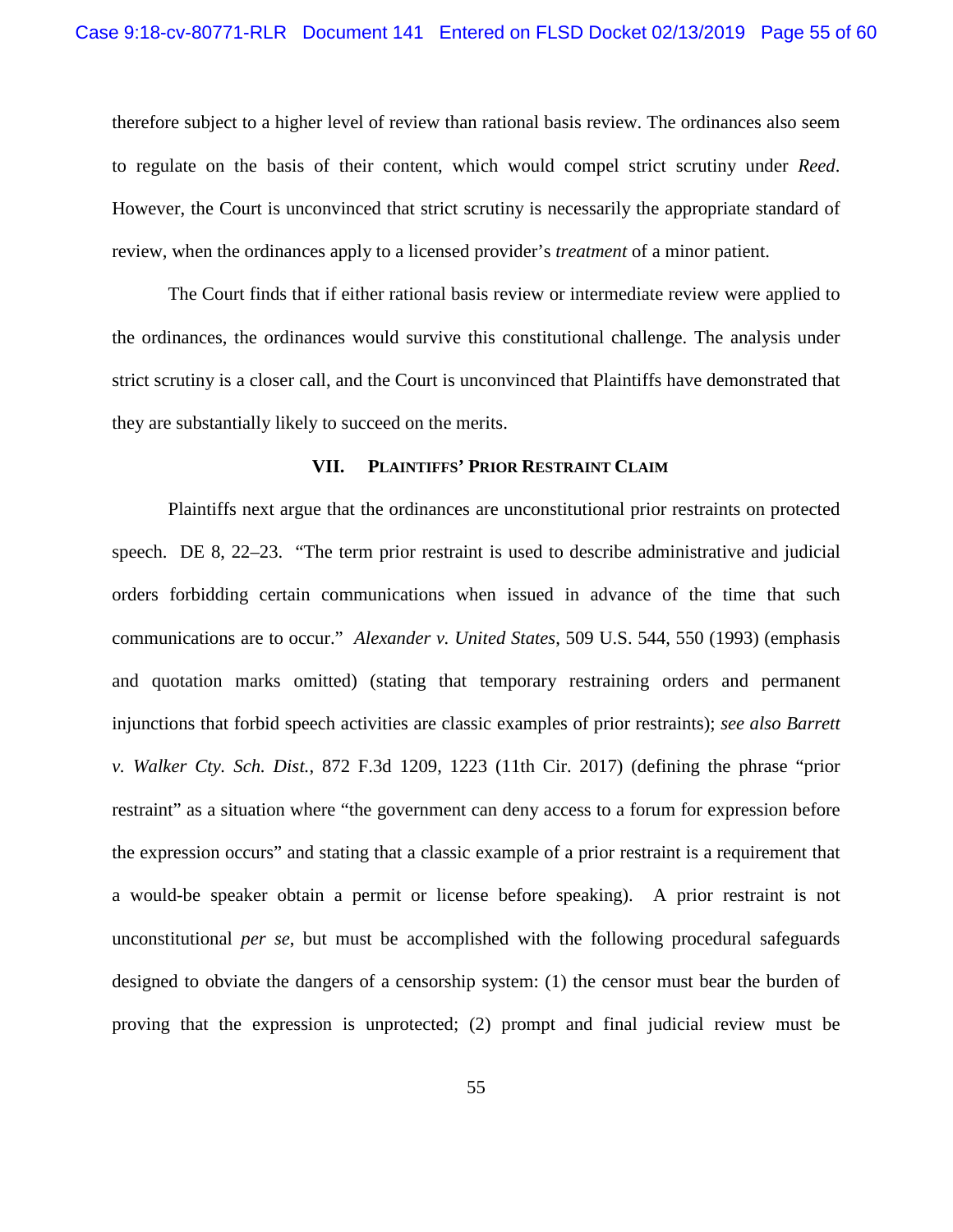available; and (3) any restraint prior to judicial review may be imposed only for a specified, brief period and only for the purpose of preserving the *status quo*. *Se. Promotions, Ltd. v. Conrad*, 420 U.S. 546, 558–60 (1975).

A prior restraint on speech is distinguishable from a penalization of past speech. *See Alexander*, 509 U.S. at 553–54 (stating that "our decisions have steadfastly preserved the distinction between prior restraints and subsequent punishments"); *Barrett*, 872 F.3d at 1223 ("Prior restraints contrast with subsequent punishments, which regulate a given type of speech by penalizing the speech only after it occurs." (emphasis and quotation marks omitted)); *see also Neb. Press Ass'n v. Stuart*, 427 U.S. 539, 559 (1976) ("If it can be said that a threat of criminal or civil sanctions after publication chills speech, prior restraint freezes it at least for the time." (quotation marks omitted)). Plaintiffs' argument—that the ordinances are prior restraints because they suppress speech before it occurs—ignores this key distinction. The ordinances do not establish a permit or licensing scheme enabling the government to allow or forbid speech in advance, but rather penalize providers who have practiced conversion therapy. *See* DE 1-4, 8; DE 1-5, 7. Plaintiffs have not demonstrated a substantial likelihood of succeeding on the merits of their claim that the ordinances are prior restraints on speech, so a preliminary injunction shall not issue on this ground. *See Wreal, LLC v. Amazon.com, Inc.*, 840 F.3d 1244, 1247 (11th Cir. 2016).

# **VIII. PLAINTIFFS' VAGUENESS CLAIM**

<span id="page-55-0"></span>Plaintiffs also argue that the ordinances are unconstitutionally vague because "sexual orientation and gender identity are fluid and changing concepts," and, therefore, licensed professionals and officers who would enforce the ordinances are uncertain about what the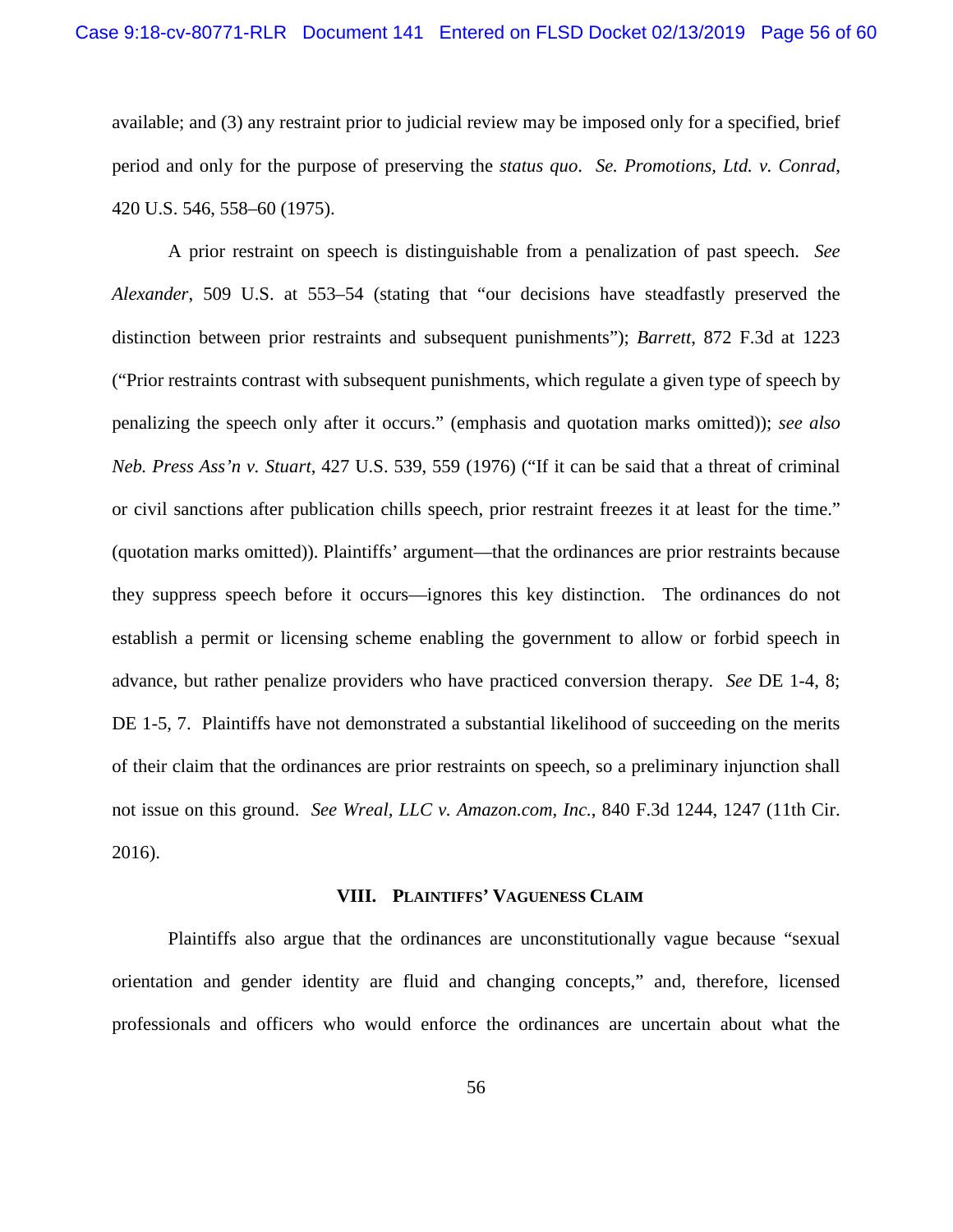ordinances prohibit. DE 8, p. 23-24. A law is impermissibly vague if it (1) fails to provide a person of ordinary intelligence a reasonable opportunity to understand what conduct is prohibited or (2) authorizes or encourages arbitrary and discriminatory enforcement. *Hill v. Colorado*, 530 U.S. 703, 732 (2000). The standards for permissible vagueness are particularly strict in the area of free expression, so as to prevent an unnecessary chilling effect on speech. *Keyishian v. Bd. of Regents of Univ. of State of N.Y.*, 385 U.S. 589, 604 (1967).

However, "perfect clarity and precise guidance have never been required even of regulations that restrict expressive activity." *Ward v. Rock Against Racism*, 491 U.S. 781, 794 (1989). An ordinance is not unconstitutionally vague if "it is clear what the ordinance as a whole prohibits." *Grayned v. City of Rockford*, 408 U.S. 104, 110 (1972). The language of a law may be flexible and need not be defined with mathematical certainty. *Id.* When a law does not define a term, that term is given its common and ordinary meaning, absent an established technical definition. *Konikov v. Orange Cty.*, 410 F.3d 1317, 1329 (11th Cir. 2005).

Although Plaintiffs are correct that the ordinances do not define the phrases "sexual orientation" and "gender identity," the Court is unconvinced that Plaintiffs will succeed on their claim that the use of those phrases renders the ordinances vague. Both phrases have a common and readily-ascertainable meaning, such that a person of ordinary intelligence would understand the type of therapy that is prohibited. *See, e.g.*, The American Heritage Dictionary of the English Language (5th ed. 2019) (defining "gender identity" as "[a]n individual's self-identification as being male, female, neither gender, or a blend of both genders" and defining "sexual orientation" as "[t]he direction of a person's sexual interest, as toward people of a different sex, toward people of the same sex, or without regard to sex").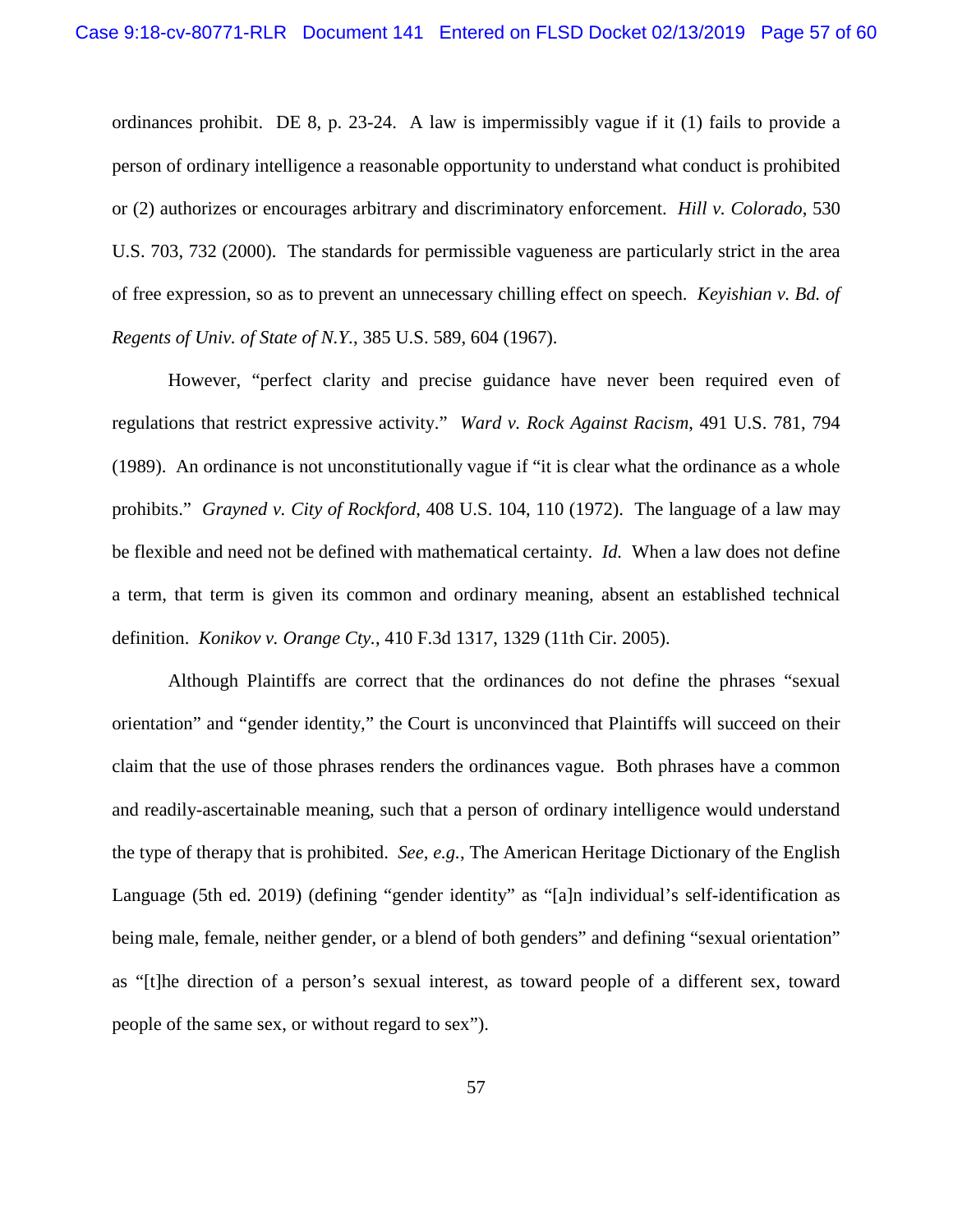In fact, the Supreme Court has used the phrase "sexual orientation" in numerous opinions, with no apparent difficulty in understanding the phrase's meaning. *See, e.g.*, *Masterpiece Cakeshop, Ltd. v. Colo. Civil Rights Comm'n*, 138 S. Ct. 1719 (2018) (considering a cease and desist order precluding a shop from discriminating against potential customers based on sexual orientation); *Obergefell v. Hodges*, 135 S. Ct. 2584 (2015) (concluding that marriage is a fundamental right and liberty, of which same-sex couples may not be deprived). Similarly, the United States Court of Appeals for the Eleventh Circuit has used the phrase "gender identity" in opinions with no apparent difficulty. *See, e.g.*, *Kothmann v. Rosario*, 558 F. App'x 907 (11th Cir. 2014) (concluding that a transgender prisoner pled a plausible Eighth Amendment violation by alleging that a prison denied her requests for hormone treatment); *Glenn v. Brumby*, 663 F.3d 1312 (11th Cir. 2011) (holding that discrimination on the basis of gender non-conformity constitutes sex-based discrimination under the Equal Protection Clause).

Consequently, the Court is unconvinced that licensed professionals and officers who would enforce the ordinances would be unclear about what the ordinances prohibit. Plaintiffs have not demonstrated a substantial likelihood of succeeding on the merits of their claim that the ordinances are unconstitutionally vague, so a preliminary injunction shall not issue on this ground. *See Wreal, LLC v. Amazon.com, Inc.*, 840 F.3d 1244, 1247 (11th Cir. 2016)

### **IX. PLAINTIFFS'** *ULTRA VIRES* **CLAIM**

<span id="page-57-0"></span>In their Motion, Plaintiffs finally contend that that the ordinances are *ultra vires* because "the State has impliedly preempted the field of regulation of mental health professionals" and because "the Ordinances conflict with Florida law." DE 8, 18. On these bases, Plaintiffs maintain that they are entitled to a preliminary injunction. Plaintiffs argue in just three paragraphs that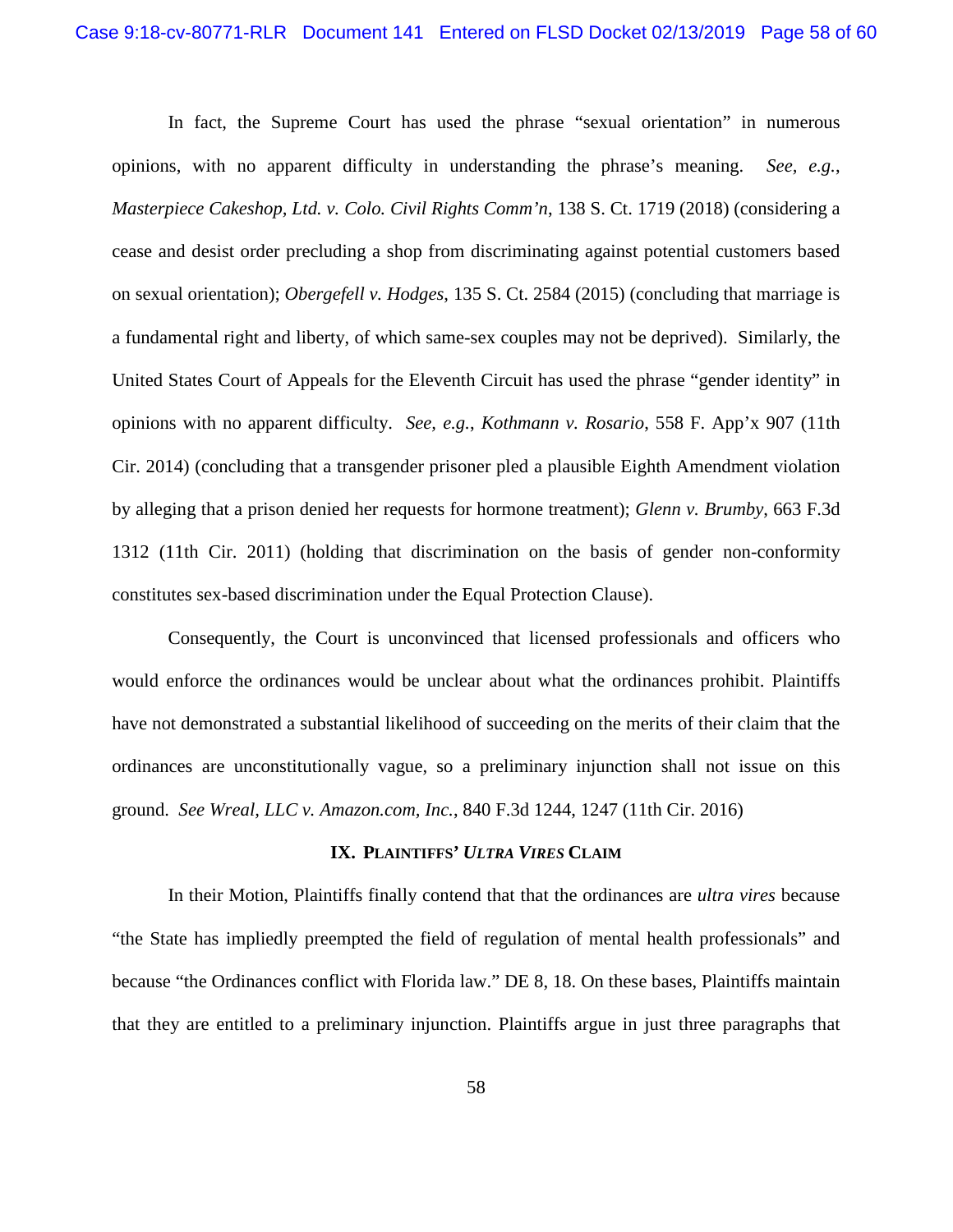they are suffering an irreparable injury, and they focus their argument entirely on the irreparable injury they suffer at the loss of their speech. DE 8, 19–20. Plaintiffs have not articulated a separate irreparable injury for the Defendants' alleged overreach into a subject area preempted by the State of Florida. If the County and City have overstepped their legislative mandate, Plaintiffs may have suffered and continue to suffer, during the pendency of this action, an injury insofar as they are unable to engage in a form of treatment that they would otherwise perform for their minor clients. This may result in the loss of current clients who seek SOCE and the loss of future clients who are specifically seeking SOCE-providers. *See* DE 1, ¶¶ 132–36, 149–57.

However difficult it may be to calculate the lost income and professional growth from this injury, this is not the "irreparable" injury required to justify the extraordinary remedy of a preliminary injunction. "The basis of injunctive relief in the federal courts has always been irreparable harm and inadequacy of legal remedies." *Sampson v. Murray*, 415 U.S. 61, 88 (1974). "A showing of irreparable harm is 'the sine qua non of injunctive relief.'" *Ne. Fla. Chapter of the Ass'n of Gen. Contractors of Am. v. City of Jacksonville*, 896 F.2d 1283, 1285 (11th Cir. 1990) (quoting *Frejlach v. Butler*, 573 F.2d 1026, 1027 (8th Cir.1978)). Furthermore, "[a]n injury is 'irreparable' only if it cannot be undone through monetary remedies." *Id.* 

The key word in this consideration is irreparable. Mere injuries, however substantial, in terms of money, time and energy necessarily expended in the absence of a stay, are not enough. The possibility that adequate compensatory or other corrective relief will be available at a later date, in the ordinary course of litigation, weighs heavily against a claim of irreparable harm.

*Ne. Fla. Chapter of the Ass'n of Gen. Contractors of Am.*, 896 F.2d at 1285 (quoting *Sampson*, 415 U.S. at 90); *accord United States v. Jefferson Cty.*, 720 F.2d 1511, 1520 (11th Cir. 1983).